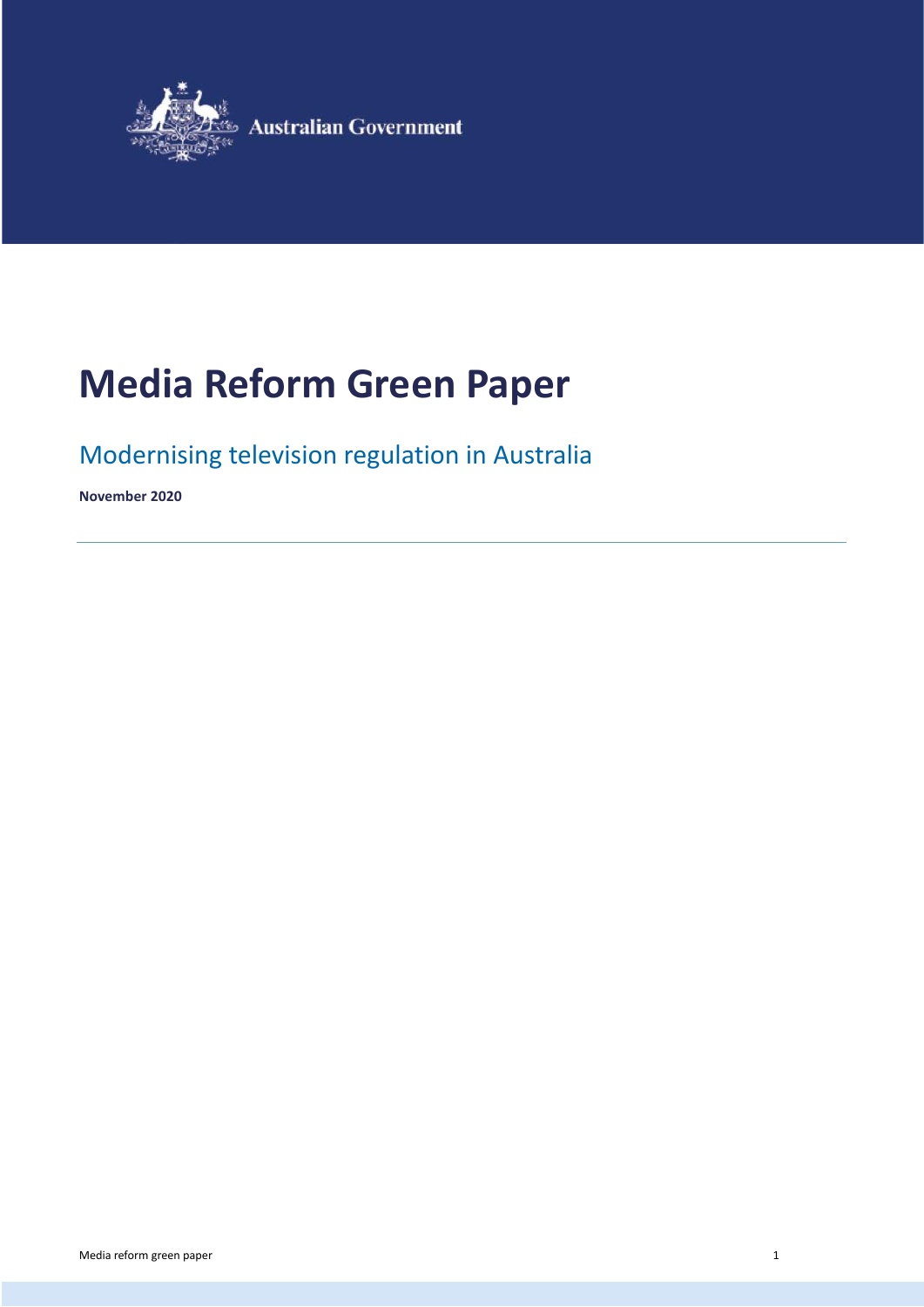© Commonwealth of Australia 2020

### Ownership of intellectual property rights in this publication

Unless otherwise noted, copyright (and any other intellectual property rights, if any) in this publication is owned by the Commonwealth of Australia (referred to below as the Commonwealth).

#### Disclaimer

The material contained in this publication is made available on the understanding that the Commonwealth is not providing professional advice, and that users exercise their own skill and care with respect to its use, and seek independent advice if necessary.

The Commonwealth makes no representations or warranties as to the contents or accuracy of the information contained in this publication. To the extent permitted by law, the Commonwealth disclaims liability to any person or organisation in respect of anything done, or omitted to be done, in reliance upon information contained in this publication.

#### Creative Commons licence

With the exception of the Coat of Arms, copyright in this publication is licensed under a Creative Commons Attribution 4.0 Australia Licence.

Creative Commons Attribution 4.0 Australia Licence is a standard form licence agreement that allows you to copy, communicate and adapt this publication provided that you attribute the work to the Commonwealth and abide by the other licence terms.

Further information on the licence terms is available from [https://creativecommons.org/licenses/by/4.0/.](https://creativecommons.org/licenses/by/4.0/) This publication should be attributed in the following way: © Commonwealth of Australia 2020.

#### Use of the Coat of Arms

The Department of the Prime Minister and Cabinet sets the terms under which the Coat of Arms is used. Please refer to the Commonwealth Coat of Arms — Information and Guidelines publication available at [www.pmc.gov.au.](http://www.pmc.gov.au/)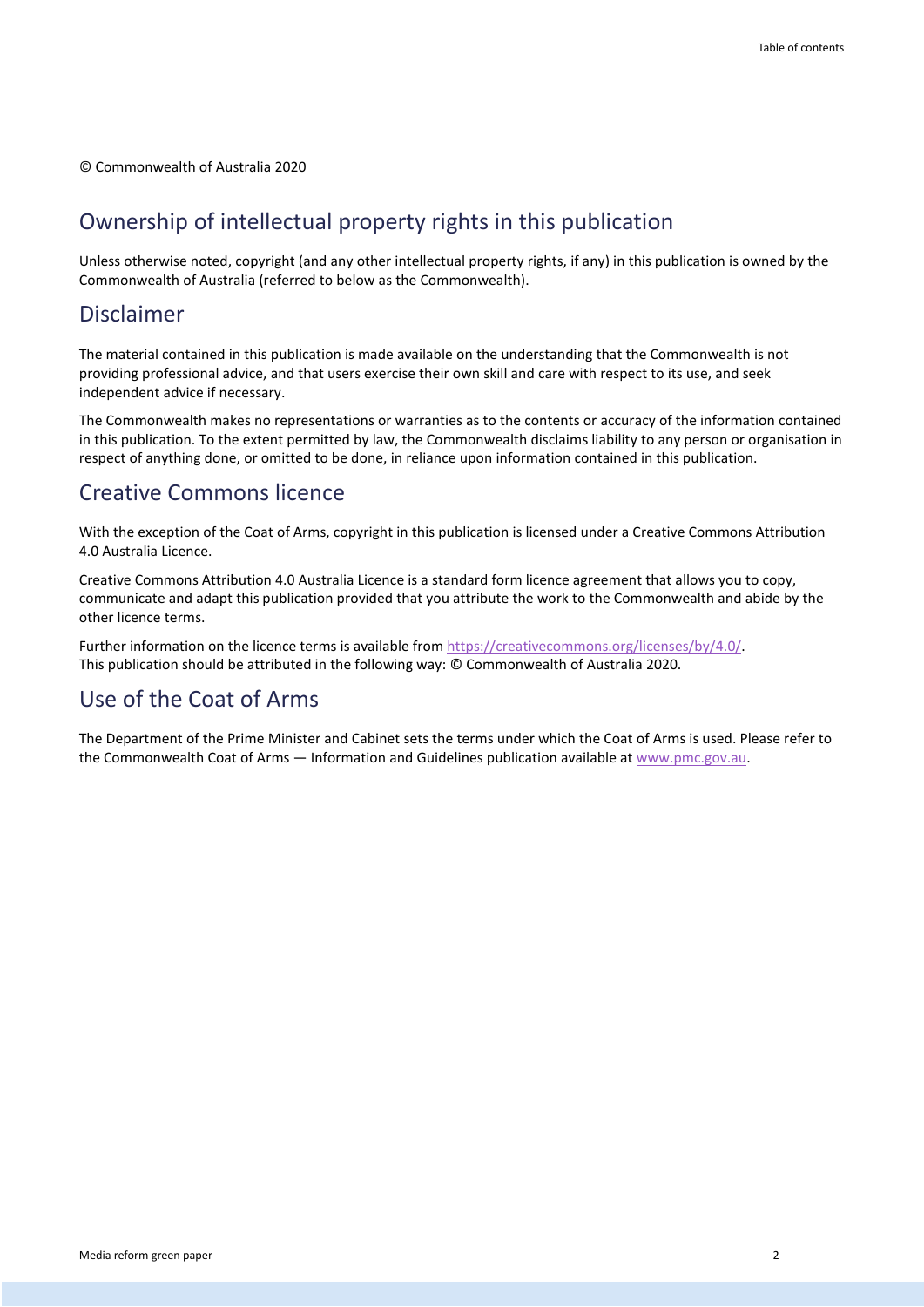# **Table of contents**

| <b>Executive summary</b>                                                                       | 4  |
|------------------------------------------------------------------------------------------------|----|
| Make your views known                                                                          | 9  |
| Chapter one: why media matters                                                                 | 10 |
| Chapter two: the state of the media industry                                                   | 12 |
| Chapter three: a new class of television broadcasting licence                                  | 18 |
| Chapter four: promoting the public interest derived from spectrum                              | 22 |
| <b>Chapter five: supporting broader media policy outcomes</b>                                  | 27 |
| <b>Chapter six: harmonising Australian content obligations</b>                                 | 30 |
| Chapter seven: enhancing the role of the national broadcasters in providing Australian content | 36 |
| Chapter eight: the way forward                                                                 | 41 |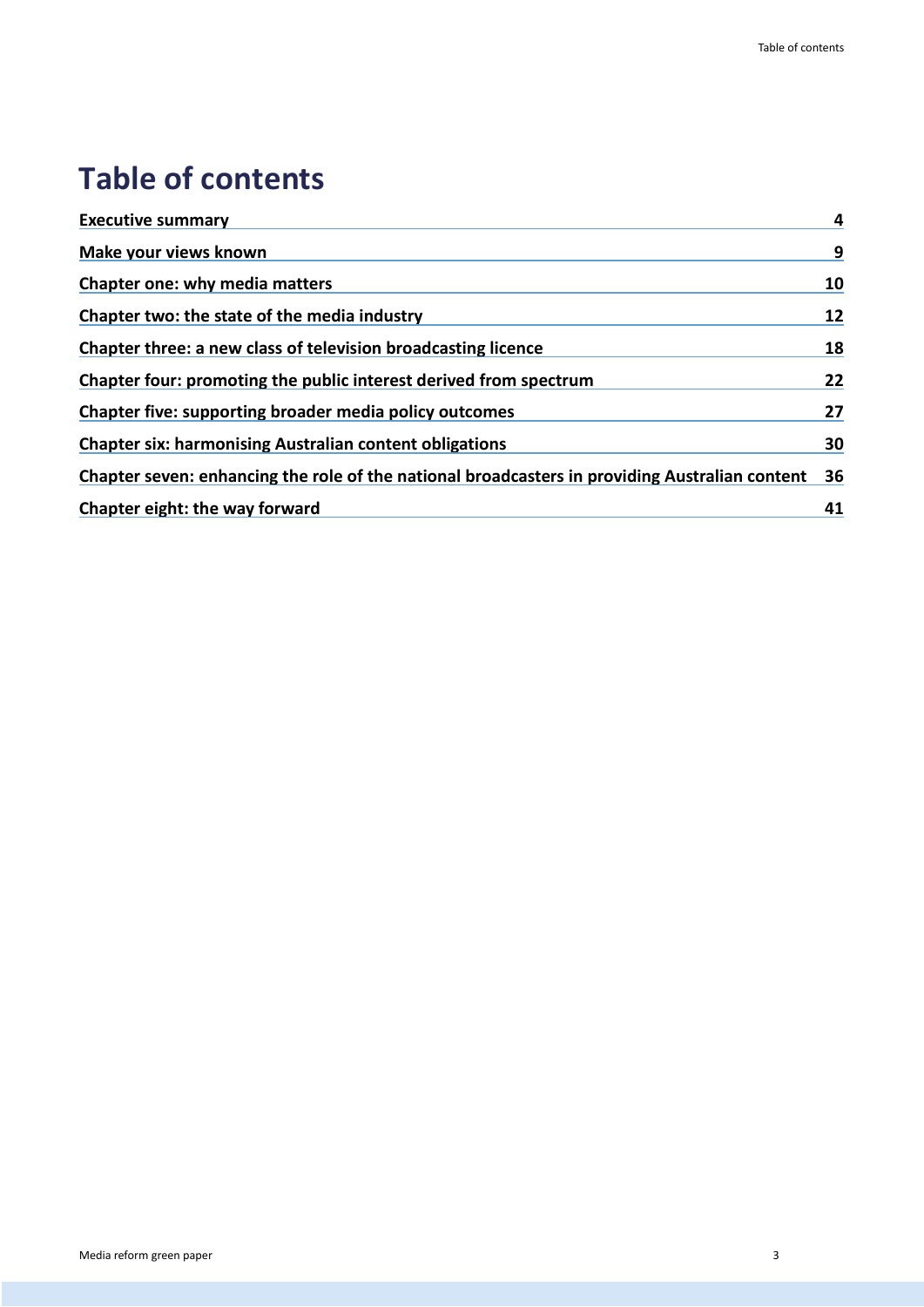# <span id="page-3-0"></span>Executive summary

## The free-to-air television business model is increasingly challenged

The business model for free-to-air television in Australia is increasingly challenged. The trend is clear over the last decade. Viewer numbers are down sharply; in turn so is advertising revenue. This is mainly due to intense competition from large, usually overseas-based, internet services. These include social media platforms like Facebook and YouTube as well as Subscription Video-on-Demand (SVOD) services like Netflix, Amazon Prime, and Disney+.

This is a significant problem for the three metropolitan commercial television networks. The regional television broadcasters arguably face even greater challenges.

While the metropolitan networks have mitigated some of their losses with advertising revenue earned from their internet-delivered Broadcast Video-on-Demand (BVOD) platforms (7plus, 9Now and 10 Play), the regional broadcasters do not have their own BVOD platforms and hence they do not have this additional source of revenue. In addition, the regional broadcasters are losing viewers to the BVOD platforms of the metropolitan networks which can be viewed over the internet in regional areas.

## Why this is a public policy problem

That the business model of free-to-air television networks is increasingly challenged is certainly a problem for the owners of these networks. It is also a public policy problem, for several reasons.

First, many Australians rely on free-to-air television. If a service was withdrawn because a broadcaster ceased to be financially viable, this would cause harm to consumers. Older Australians, the less affluent and those in regional and remote areas are less likely to use alternatives to free-to-air television, such as subscription television and SVOD services. They would be disproportionately affected by the withdrawal of a service.

Second, our existing public policy framework relies heavily on free-to-air television to meet public policy objectives. One such policy objective is the wide availability of news services—both for items of national importance, and items of local significance such as those carried on the local news services of regional television networks.

Another objective is making Australian stories available on our television screens. The free-to-air networks face a requirement that 55 per cent of their content must be Australian, with additional sub-quota requirements across Australian children's, documentary and drama content.

If we fail to act, meeting these objectives will be even harder as the trends of the past decade accelerate. It is likely that revenue for free-to-air television broadcasters will continue to shrink. Some providers may collapse.

The financial pressure on broadcasters will have knock-on effects for the production of Australian content. The volume, variety and quality of Australian content available is likely to decline; audiences will have access to fewer Australian voices and stories.

## The Morrison Government has committed to reform

The Australian Competition and Consumer Commission's (ACCC's) Digital Platforms Inquiry, which reported in 2019, recommended that the Australian Government implement a staged program of reform towards 'platform neutral' media regulation. As the ACCC pointed out, digital platforms like Facebook and Google and the SVOD services like Netflix, Amazon Prime and Disney+ do not face the regulation which is imposed on free-to-air television. Yet they are competing for the same eyeballs and, in many cases, the same pool of revenue.

In its response to the Digital Platforms Inquiry, the Morrison Government committed to commence a staged process to reform media regulation towards an end state of a platform-neutral regulatory framework covering both online and offline delivery of media content to Australian consumers.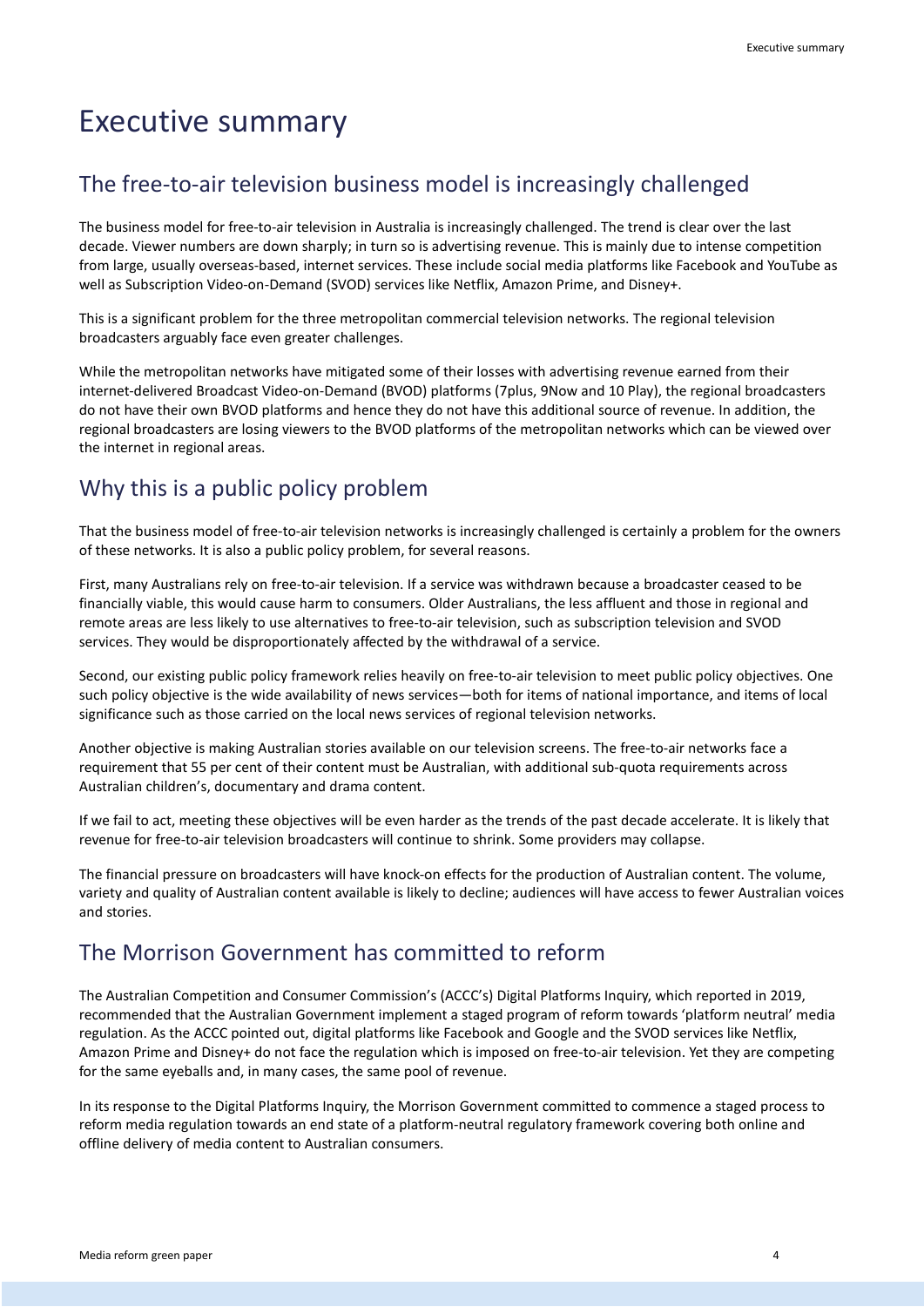In September this year, the Government announced its first stage of reforms. This deals with the Australian content obligations which apply to free-to-air television networks, and with the mechanisms to provide funding support to the Australian screen production sector.

But there remains much more to do as part of this staged reform process. Today's regulatory framework seeks public policy outcomes from traditional broadcasters despite their increasingly tenuous financial position. On the other hand, fast growing SVOD services face no regulatory requirement to contribute to these public policy outcomes.

That is why the Government is now issuing this green paper.

### This green paper sets out a potential plan for reform

This green paper sets out a potential plan for reform of the media regulatory framework in Australia, as the basis for consultation with stakeholders. The objectives of the plan are to:

- support the free-to-air television sector to move to a sustainable operating model, in both metropolitan and regional Australia;
- reduce the regulatory imbalance between free-to-air television and internet-based competitors;
- secure a new funding source to support Australian news and Australian content; and
- sustain the continued delivery of news and other Australian content across different platforms that Australians view.

To achieve these objectives the plan includes proposals to:

- offer free-to-air television broadcasters a path to a lower cost model using less radiofrequency spectrum;
- further reduce regulatory obligations on free-to-air television businesses;
- establish new funds to support the provision of more regional news and more Australian drama, documentary and children's content, with those funds capitalised with a share of the expected proceeds from reallocating spectrum which will no longer be required by the free-to-air television sector;
- legislate to set clear expectations of SVOD and advertising video-on-demand (AVOD) businesses about their investment in Australian programming; to monitor performance against those expectations; and to implement formal regulatory requirements if those expectations are not met; and
- legislate to codify the role of the Australian Broadcasting Corporation (ABC) and the Special Broadcasting Service (SBS) in commissioning and providing new Australian programming, consistent with the arrangements in place (or proposed) for other sectors of the Australian media industry.

#### A lower cost model using less radio frequency spectrum

Today, under the *Commercial Broadcasting (Tax) Act 2017*, the holder of a commercial television broadcasting licence must pay commercial broadcasting tax each year for each of their transmitters. For each of the metropolitan commercial television networks, this tax currently totals between \$9.5 million to \$12 million per annum. In exchange, the licence holder is entitled to use a specified amount of radiofrequency spectrum (7 MHz) to broadcast television services.

The Government proposes to introduce a new kind of licence under the *Broadcasting Services Act 1992* (BSA), referred to in this green paper as a 'new licence.' (This green paper uses the term 'traditional licence' for licences presently held by broadcasters under the BSA.) The holder of a traditional licence would have the option to make a one-time transition to a new licence. There would be no requirement to transition. If a licence holder did make the transition from a traditional to a new licence, the choice would be irrevocable.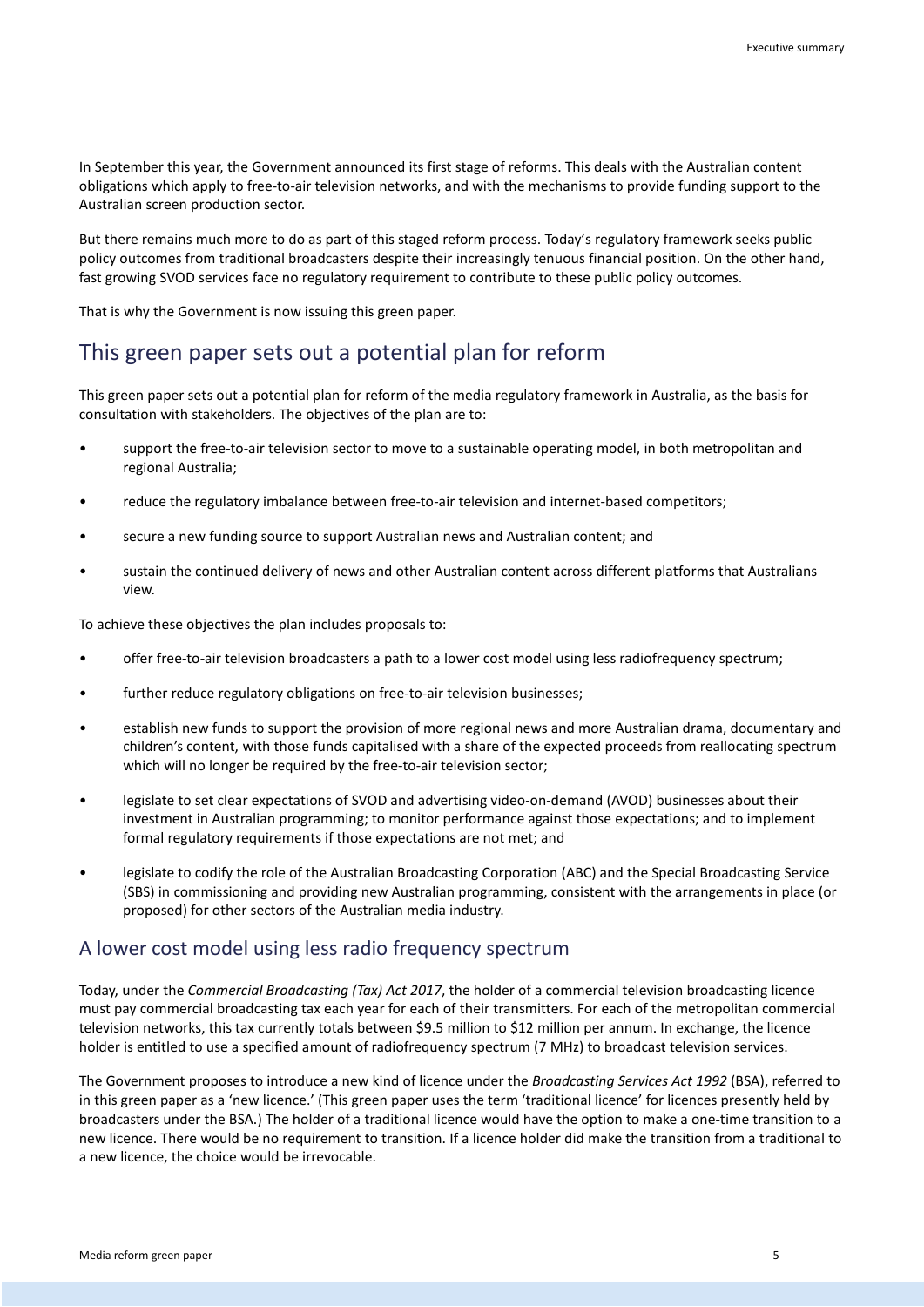If a licence holder chooses to transition to a new licence under the Government's proposed model, there would be two important changes to the present arrangement.

- First, the holder of a new licence would no longer be required to pay a tax for the use of spectrum.
- Second, the holder of a new licence would be required to transition to using less radiofrequency spectrum, under a multi-year process to be initiated by Government when certain conditions were met.

As chapter four of this green paper explains, television compression technology has advanced since the current arrangements for digital television broadcasting were first legislated in 1998. This means television broadcasters could move to transmission arrangements which use less spectrum but which maintain service levels at close to current levels, with a minimal impact on viewers. That chapter also explains that if at least two of the three free-to-air television networks agree to participate (by taking up a new licence), then an industry-wide process can commence (which would also involve the ABC and SBS).

Once the industry-wide process is completed, it will bring further operating cost reductions for the commercial free-to-air television networks that participate, as well as for the ABC and SBS. This is because using less spectrum means reduced transmission costs for a television business.

#### Further reduce regulatory obligations

Under a new licence, free-to-air television businesses would be relieved of certain other regulatory obligations they presently face. While holders of new licences would continue to be required to meet the Australian content requirements on their primary channels (55 per cent of programming between 6 am and midnight), and comply with the new flexible sub-quota arrangements to be introduced from 1 January 2021, the current Australian content transmission obligation on their multichannels would be repealed.

#### This model gives free-to-air television businesses a choice

The intention of this plan is to give free-to-air television businesses a choice. If a licensee chooses to move to a lower cost operating model, it can take up a new licence that would deliver immediate cost reductions through the removal of the commercial broadcasting tax, while also offering a path to a lower cost operating model using less radiofrequency spectrum.

Alternatively, if a licensee judges that it is better placed to continue operating under the current regulatory framework, and it sees value for money in continuing to pay a commercial broadcasting tax, it can choose to do so.

#### Establish new funds to support Australian news and content—capitalised through the proceeds of spectrum reallocation

As chapter four of the green paper explains, assuming at least two commercial free-to-air television broadcasters in each market choose to take up a new licence, then it would become possible to rationalise the amount of radiofrequency spectrum used for television broadcasting across all of Australia. As part of this process, television spectrum would also be rationalised by moving the ABC and SBS to more efficient transmission arrangements as well as rationalising unused broadcasting spectrum. The first consequence of the rationalisation would be to combine the signals of different broadcasters into what are known as 'multiplexes'. Currently, each free-to-air television service broadcasts from its own dedicated multiplex transmitter; however, the planned rationalisation of spectrum would allow services to be shared across multiplexes; for example, five services in a particular market could be consolidated across three multiplexes in that market. Sharing multiplexes is a more efficient way of using radiofrequency spectrum and should have little noticeable impact to viewers.

The process would only be initiated if at least two existing commercial free-to-air broadcasters elected to take up a new licence. If this occurred, the legislation would require the ABC and SBS to make a similar transition to more efficient spectrum use. The Australian Communications and Media Authority (ACMA) would undertake the re-planning of free-to-air television services under the new framework, and this would be followed by a 'restack' of those channels.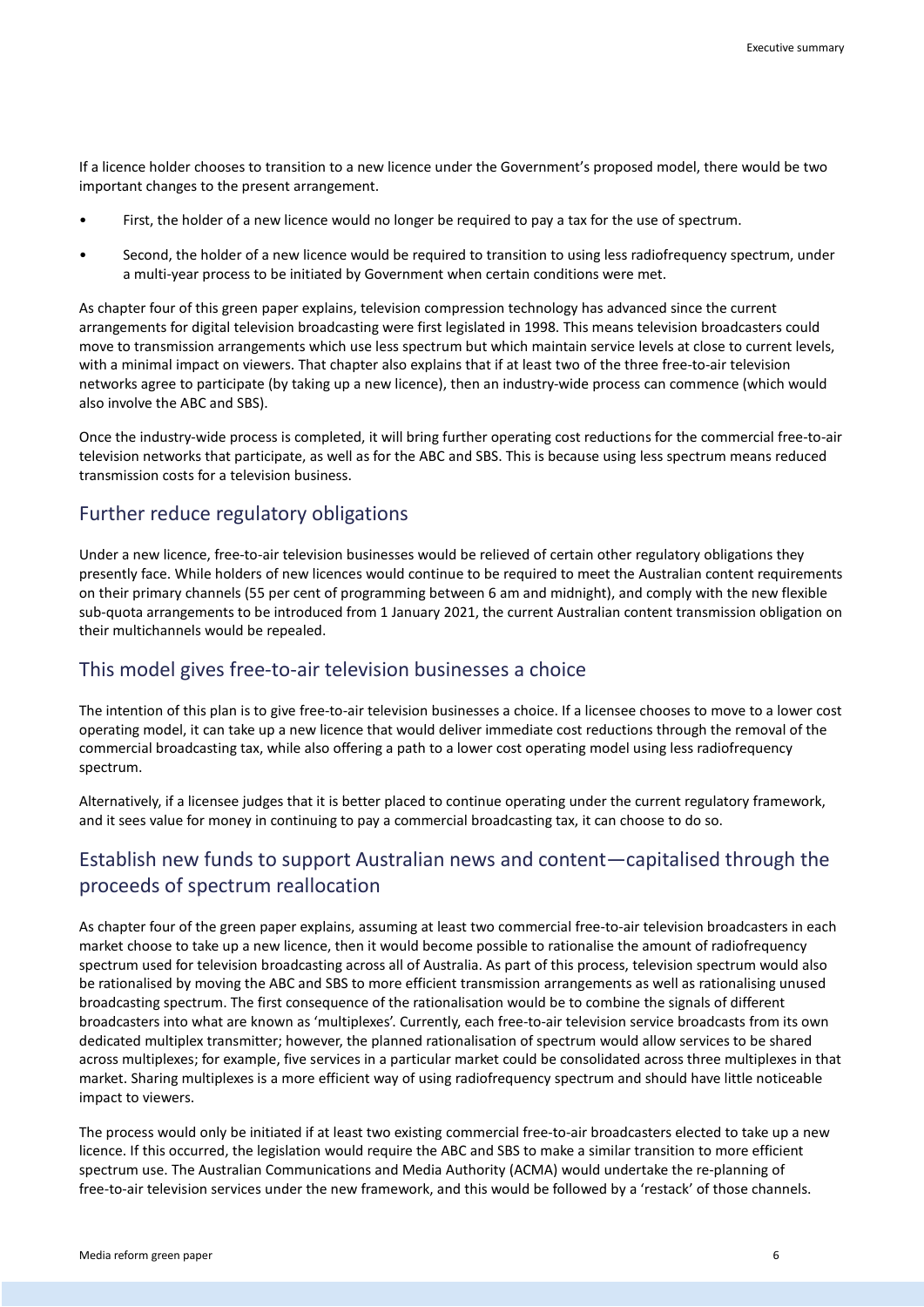The second consequence of the rationalisation would be that a considerable amount of radiofrequency spectrum will become available to be reallocated to other uses—most likely for mobile telecommunications. It is likely that around 84 MHz of Ultra High Frequency (UHF) spectrum, within the 600 MHz band, would become available for reallocation. The reallocation of this valuable spectrum, which is a multibillion-dollar public resource, would likely occur through a spectrum auction process that could generate significant proceeds. The auction could occur prior to the completion of the restack, although the spectrum would not be available for the other uses until the restack was complete.

A portion of the proceeds of the auction could be allocated to capitalise specific funds that would be established to support future television content delivery, in two priority areas: support for regional news services; and support for Australian drama, children's and documentary content. Each would be established as a trust fund operating under a legislative framework and would be overseen by an independent board of trustees. The first would be known as the Public Interest News Gathering Trust (PING Trust); the second would be known as the Create Australian Screen Trust (CAST).

These arrangements would be implemented through legislative amendments to the BSA, the *Radiocommunications Act 1992* and other relevant legislation. The Government considers that a portion of the proceeds of the spectrum allocation process could be set aside for this purpose, with a portion allocated to the PING Trust and another portion to the CAST. More detail on the proposed operation of these trusts is set out in chapter five, and in that chapter the Government seeks comments on the proposed model.

There are likely to be transition costs incurred by the free-to-air television sector to implement the new spectrum arrangements. A contribution to these costs could be made from the proceeds of the spectrum auction.

## Legislated expectations on SVOD businesses, AVOD businesses and the national broadcasters

Earlier this year, the Government reviewed the current arrangements for Australian screen content, starting the process by issuing an options paper prepared by Screen Australia and ACMA. An outcome of the review was the Government's decision to request that SVOD services above a certain size report to ACMA on Australian content acquisition.

The Government now proposes that a formal investment obligation could be imposed, with provisions in the BSA that:

- set an expectation that SVODs and AVODs invest a percentage of their Australian revenue in Australian content, in the form of commissions, co-productions and acquisitions;
- make Australian content discoverable to Australian audiences;
- require SVOD and AVOD businesses to report to ACMA each year on performance against those expectations; and
- give the Minister the power to implement formal regulatory requirements on an SVOD or AVOD service that has failed to meet expenditure expectations for two consecutive years.

The Government also proposes to impose an explicit requirement for the ABC and SBS to provide new Australian programming. This measure recognises the key role that the national broadcasters play in the commissioning and broadcast of Australian content, and seeks to codify the expectation that they continue to fulfil this role.

The purpose of these proposed provisions would be to support Australian audiences having access to Australian content, regardless of whether they prefer to watch free-to-air television, subscription television or BVOD, AVOD or SVOD services.

## The benefits of these proposals

The potential public policy return from this new regulatory framework is significant.

• By being relieved of the commercial broadcasting tax, the holder of a new licence would have a more sustainable business model; in turn this could assist the broadcasting sector to continue to deliver key public policy outcomes, including the provision of public interest journalism and support for Australian content.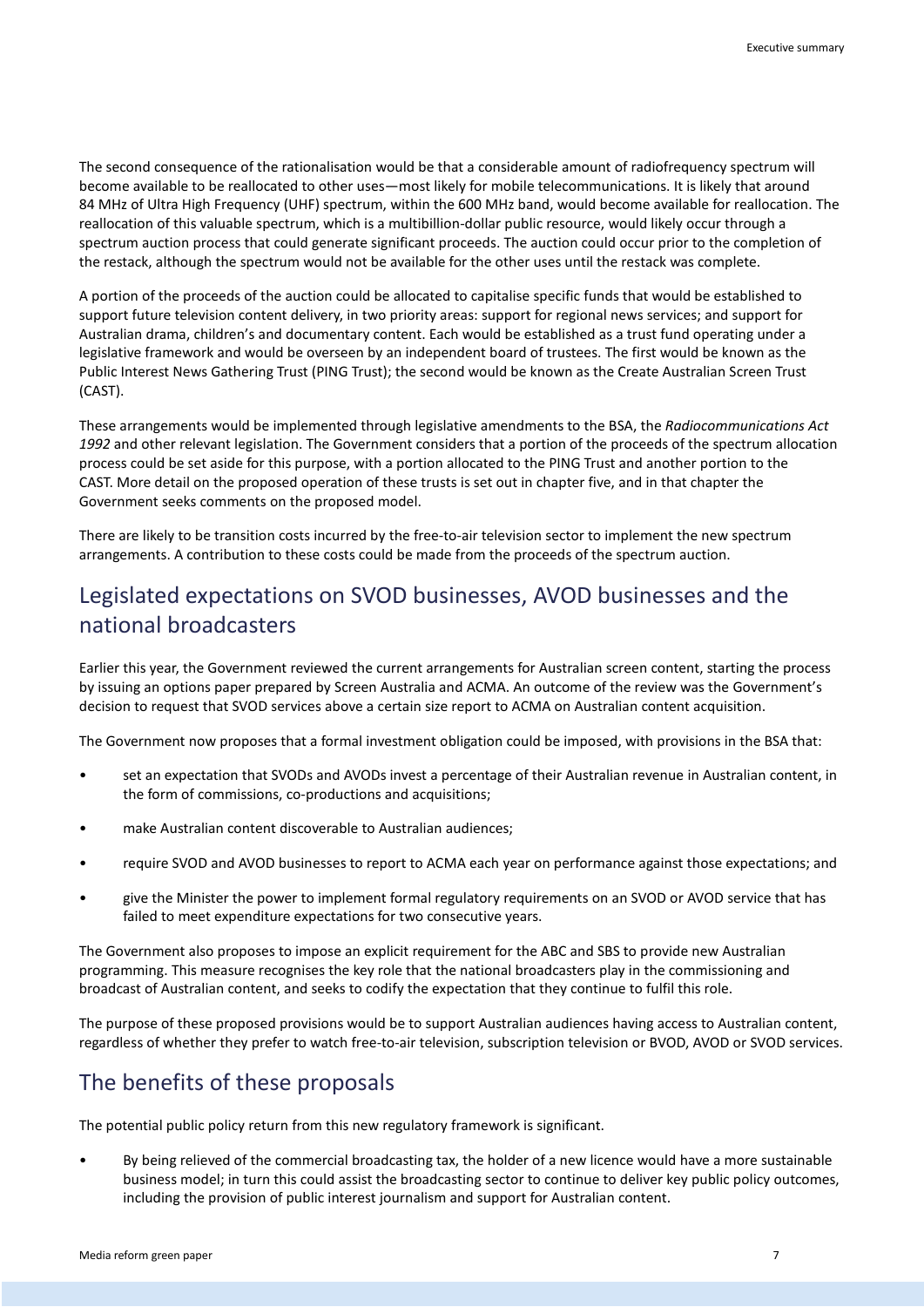- A shift to more efficient broadcasting technologies and the use of less spectrum to deliver services could deliver transmission cost savings to broadcasters in the long term.
- Multiplex sharing by broadcasters could enable the return of a significant amount of spectrum which could be reallocated to different uses, such as mobile telecommunications. A proportion of the revenue obtained through this reallocation would be set aside by Government to fund public policy initiatives to support the Australian media and production sectors.
- A key cost burden on regional broadcasters would be reduced because they would be eligible to seek assistance towards the cost of regional news services under the PING Trust.
- Cost burdens on broadcasters (and other services who commission Australian content) may be reduced because additional funding towards the cost of content (children's, documentary and drama) would be available under CAST.
- The rebalancing of Australian content obligations would support the provision of Australian content across the range of services that audiences are using to access programming, delivering better outcomes for consumers and providing stability for the content production sector.

## An opportunity to present other proposals

The green paper process offers an opportunity for all broadcasters to put forward other proposals which, in their view, would make their businesses more sustainable. The Government invites industry participants and other stakeholders to put forward proposals that would contribute to the objective of a sustainable Australian broadcast television sector.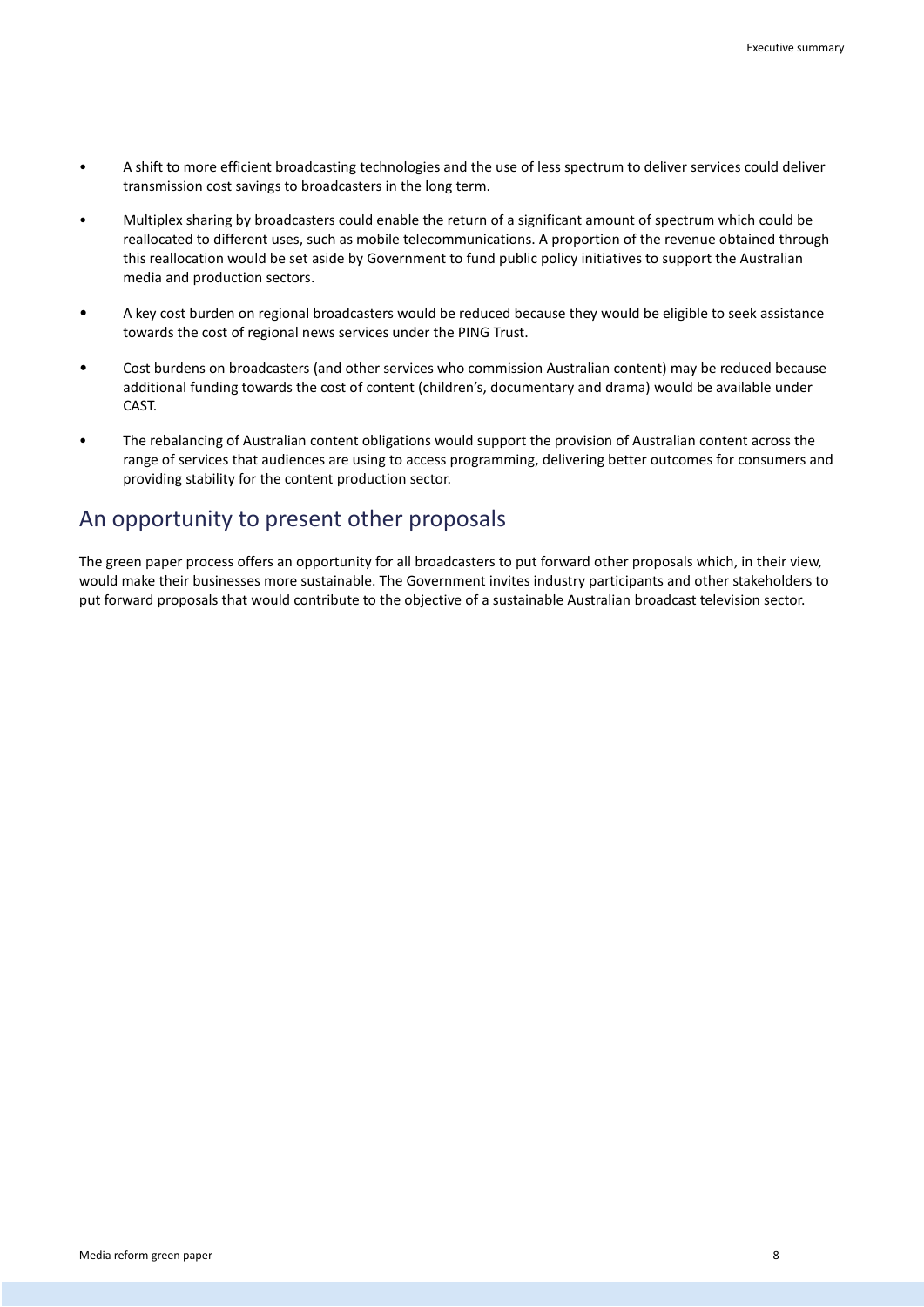# <span id="page-8-0"></span>Make your views known

The Government is seeking views from interested parties on the proposed reform agenda for Australia's media industry over the period from November 2020 to May 2021. The Department of Infrastructure, Transport, Regional Development and Communications will be accepting input as submissions.

The proposals outlined in this paper are for consultation purposes and no final decisions have been made by the Government on the reforms presented.

#### Making a submission

The Department is welcoming written submissions on the specific questions raised in this paper, and other matters relevant to the reform agenda for Australia's media industry. Submissions should be received by 5:00 PM Australian Eastern Standard Time, Sunday, 23 May 2021.

Written submissions can be lodged by:

- Website: [www.communications.gov.au/have-your-say/new-rules-new-media-landscape-modernising-television](http://www.communications.gov.au/have-your-say/new-rules-new-media-landscape-modernising-television-regulation-australia)[regulation-australia](http://www.communications.gov.au/have-your-say/new-rules-new-media-landscape-modernising-television-regulation-australia)
- **Post:** Content Division Department of Infrastructure, Transport, Regional Development and Communications GPO Box 2154 CANBERRA ACT 2601

Submissions should include the respondent's name, organisation (if applicable) and contact details. Submissions with no verifiable contact details will not be considered. Questions about the submission process can be directed to [content@communications.gov.au.](mailto:content@communications.gov.au)

### Publication of submissions and confidentiality

All submissions will be made publicly available by the Department unless a respondent specifically requests that its submission, or a part of its submission, be kept confidential and acceptable reasons are provided. The Department is subject to the *Freedom of Information Act 1982* and submissions may be required to be disclosed by the Department in response to requests made under that Act.

The Department reserves the right not to publish any submission, or part of a submission, which in its view contains potentially defamatory material, or for confidentiality reasons.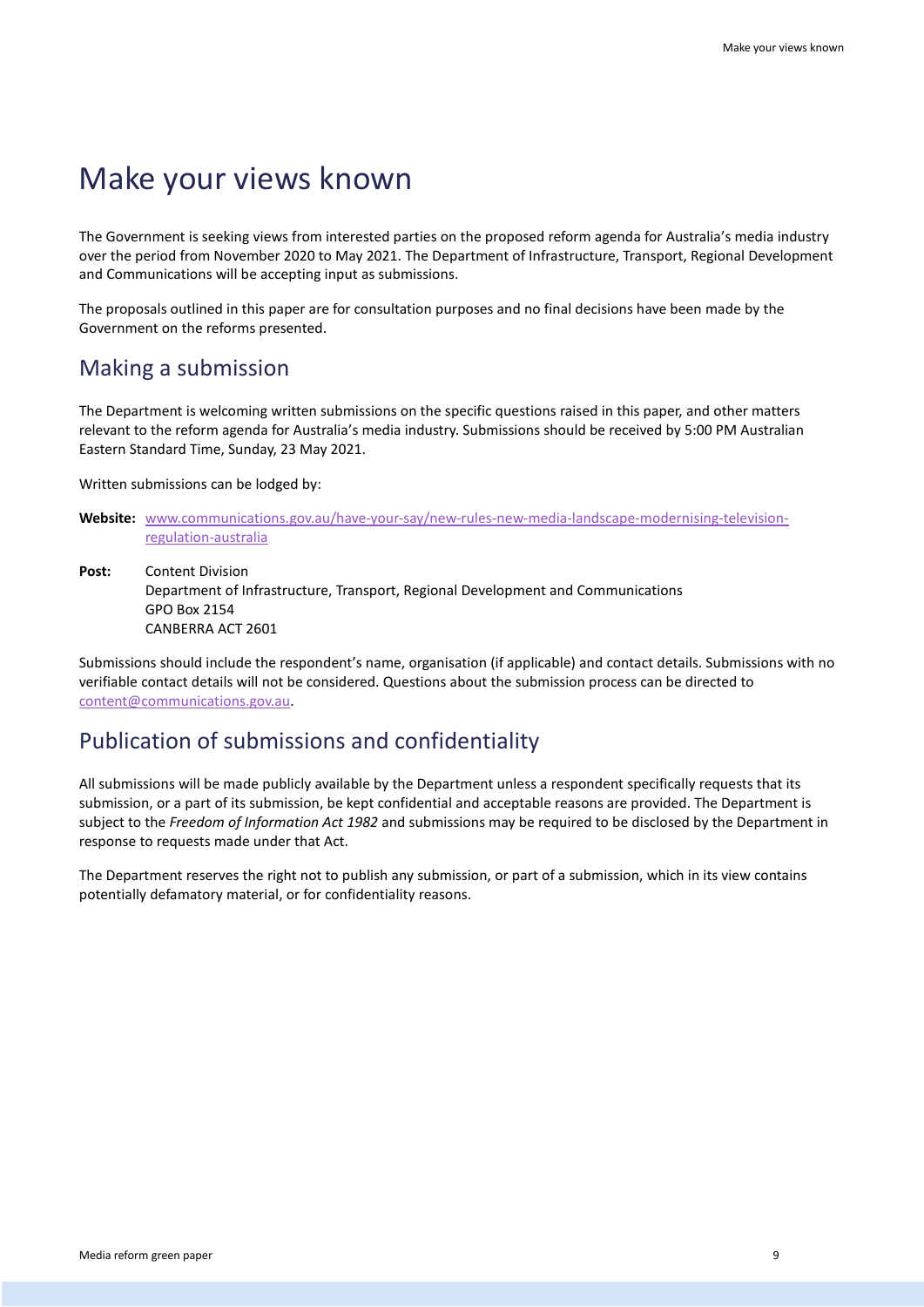# <span id="page-9-0"></span>Chapter one: why media matters

### Snapshot

- A vibrant media industry is essential for the economic and cultural health of the nation.
- Competitive and robust media markets generate jobs, connect local communities, underpin democratic institutions and shape our national identity.
- Digital technologies have reshaped media supply chains, revenue flows and value creation over the past decade.
- Many of these changes have been positive and include new business opportunities, efficiencies in advertising and more compelling content options for consumers.

Competitive and robust media markets are essential for a fully functioning democracy and for an engaged and informed community. These benefits accrue at an individual, local, regional and national level, and are described below in four categories.

## Employing Australians and driving economic growth

The Australian media sector is a significant segment of the domestic economy, employing approximately 90,000 Australians in 20[1](#page-9-1)8–19.<sup>1</sup> It generated an estimated \$47.7 billion of domestic revenue through advertising and consumer spend in [2](#page-9-2)019.<sup>2</sup> The entertainment and media sector also provides a platform for other sectors of the economy to advertise, which has a significant flow-on effect for the broader economy. For example, a 2016 report by Deloitte estimated that Australian screen content results in around 230,000 tourists visiting or staying in Australia each year, worth an estimated \$725 million in tourism expenditure.<sup>[3](#page-9-3)</sup>

## Informing citizens and underpinning our democratic institutions

Access to diverse sources of high-quality information and public interest journalism is integral to the health and functioning of Australia's democratic systems. The trusted news provided by the media industry assists Australians to hold governments, public officials and corporations to account and to participate in informed public debate.

Access to a diversity of voices also provides a critical safeguard against undue influence over Australia's public discourse and democratic system, while effective competition enhances the incentive for media businesses to produce high-quality, accurate news and journalism. A strong, independent media sector, capable of producing trusted public interest journalism, is also an important countermeasure to the increasing proliferation of disinformation.

## Contributing to national identity and a sense of shared experience

Screen content that has a strong focus on Australian stories, voices and perspectives remains popular with consumers and helps to reflect Australia both to itself, and to the rest of the world. It can support cultural identity, social cohesion and points of connection between Australian citizens.

<span id="page-9-2"></span><span id="page-9-1"></span><sup>&</sup>lt;sup>1</sup> Australian Bureau of Statistics, 2018–19, Australian Industry, cat. no. 8155.0.<br><sup>2</sup> PwC (2020), Global Entertainment and Media Outlook 2020-24. This figure includes revenue generated in Australia by internationally own and does not include revenue generated by Australian entities overseas.<br><sup>3</sup> Deloitte Access Economics, 2016, *What are our stories worth? Measuring the economic and cultural value of Australia's screen sector, pg. 3.* 

<span id="page-9-3"></span>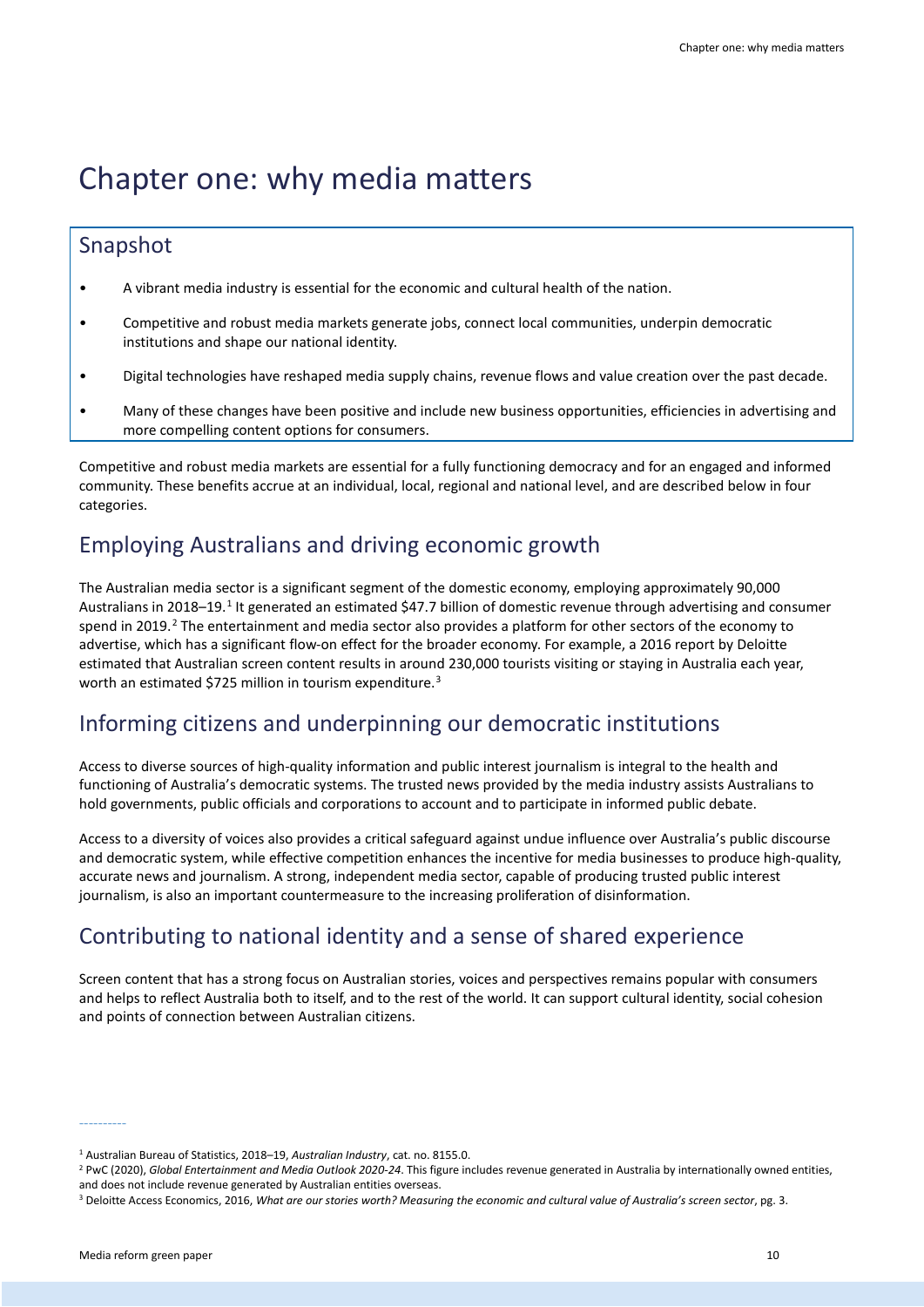However, due to Australia's small market, this content can be financially risky to produce, with costs often not able to be recouped in the domestic market. Radio, newspapers and the broader arts sector also play a role in articulating Australian values and stories, which help shape the cultural fabric of our society.

### Providing a voice for diverse communities and minority groups

Broadcasting services play an important role in reflecting the diversity of Australian culture.

- SBS broadcasts radio in 68 different languages, which helps to inform migrant communities of local and broader issues. Community radio services similarly provide ethnic communities with access to information relevant to their cultural background with an Australian perspective.
- National Indigenous Television (NITV) is an Australian free-to-air television channel on SBS that broadcasts programming produced largely by Indigenous Australians. First Nations-managed media services also provide access to locally relevant information services and support social and economic development.
- The Radio Reading Network represents community media serving Australians with a print disability, comprising 17 radio stations nationally and digital radio services in Melbourne, Adelaide, Perth and Brisbane.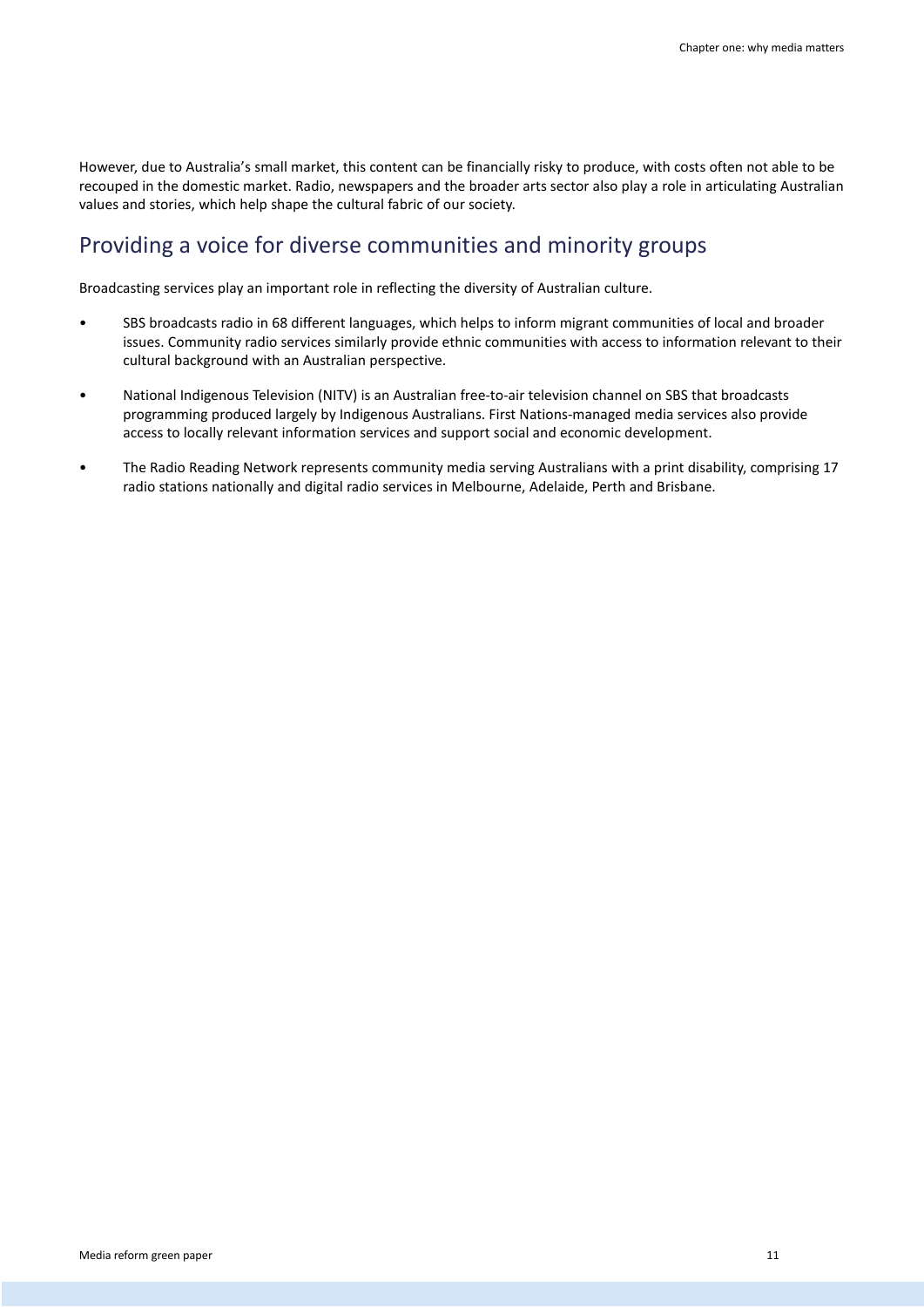# <span id="page-11-0"></span>Chapter two: the state of the media industry

## Snapshot

- Digital disruption has fractured media business models and rendered many of our regulatory settings obsolete. Pressure has been most acute for broadcasters and publishers.
- These are the entities that—in concert with an independent content production sector—produce, commission and distribute the content from which public benefits are derived: local content; Australian programming; and public interest journalism, among others.
- With declining revenues, rising costs and burdensome regulation, the traditional media sector's capacity to continue providing these benefits is being challenged. COVID-19 has exacerbated and accelerated these trends and reinforced the need for reform.

## Media markets are in a period of sustained and significant change

Over the past two decades there has been a fundamental shift in the way audio-visual media content is produced and consumed, with audiences shifting to online and on-demand content and away from linear consumption. These trends are highlighted in Figures 1 and 2.

#### **Figure 1: Percentage of Australians (aged over 14) who viewed free-to-air television over a seven day period**



Source: Roy Morgan Single Source, Australians aged 14+, January 2010—March 2020 (Rolling Quarters).





Source: Roy Morgan Single Source, Australians aged 14+, January 2016—March 2020 (Rolling Quarters).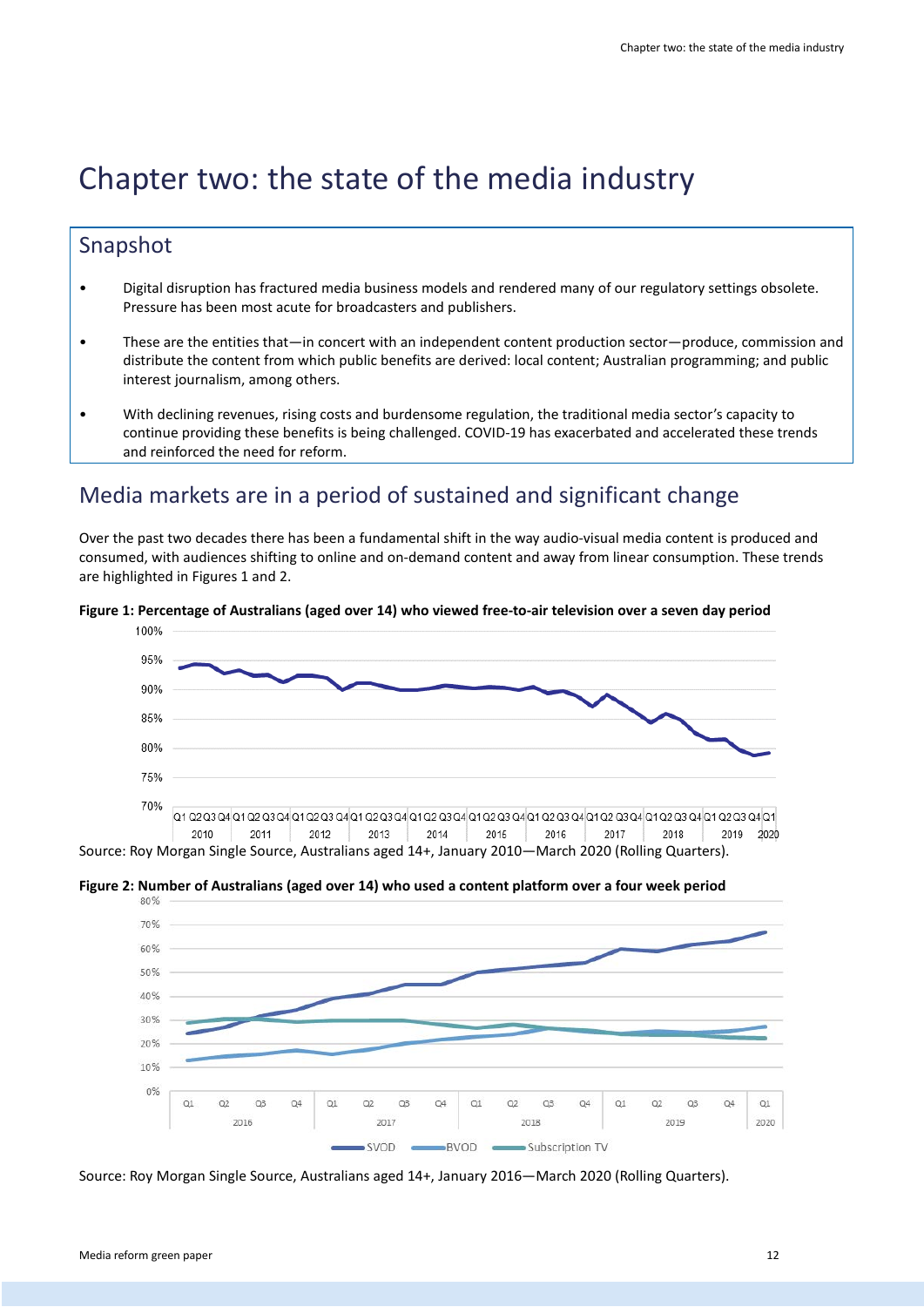In many respects, these changes have been positive.

- SVOD services are providing viewers with more choice over the type and volume of content they consume, and when and on what devices they consume it.
- The abundance of content available online has improved access to a diverse range of news sources and content from across Australia and the world, including in regional markets.
- Global SVOD platforms have provided Australian content producers with opportunities to expand into new markets.
- Digital technology has spurred innovation and encouraged efficiency in the media sector, including the creation of new platforms, experiences and business models.

However, there have also been significant challenges that have undermined the capacity of the Australian media to deliver positive outcomes for the Australian community.

The increasing popularity of digital platforms and the growth of SVODs have eroded the profitability and audience of traditional broadcasters, impacting their ability to deliver public policy objectives. The audience for linear free-to-air television has declined at an annual rate of 6 per cent from 2014 to 2019, as highlighted in Figure 3.



**Figure 3: Free-to-air average prime time audience (including multichannels)** 

Source: OzTAM 5 City Metro I Consolidated 7 I Average Audience I 1800-2230 excludes Community TV. Data copyright @ OzTAM 2020. The Data may not be reproduced, published or communicated (electronically or in hard copy) in whole or part without the prior consent of OzTAM.

The digitisation of the advertising market has significantly increased the supply of advertising inventory and created opportunities for better targeting and audience analysis on online platforms, decreasing the attractiveness of traditional media for advertisers.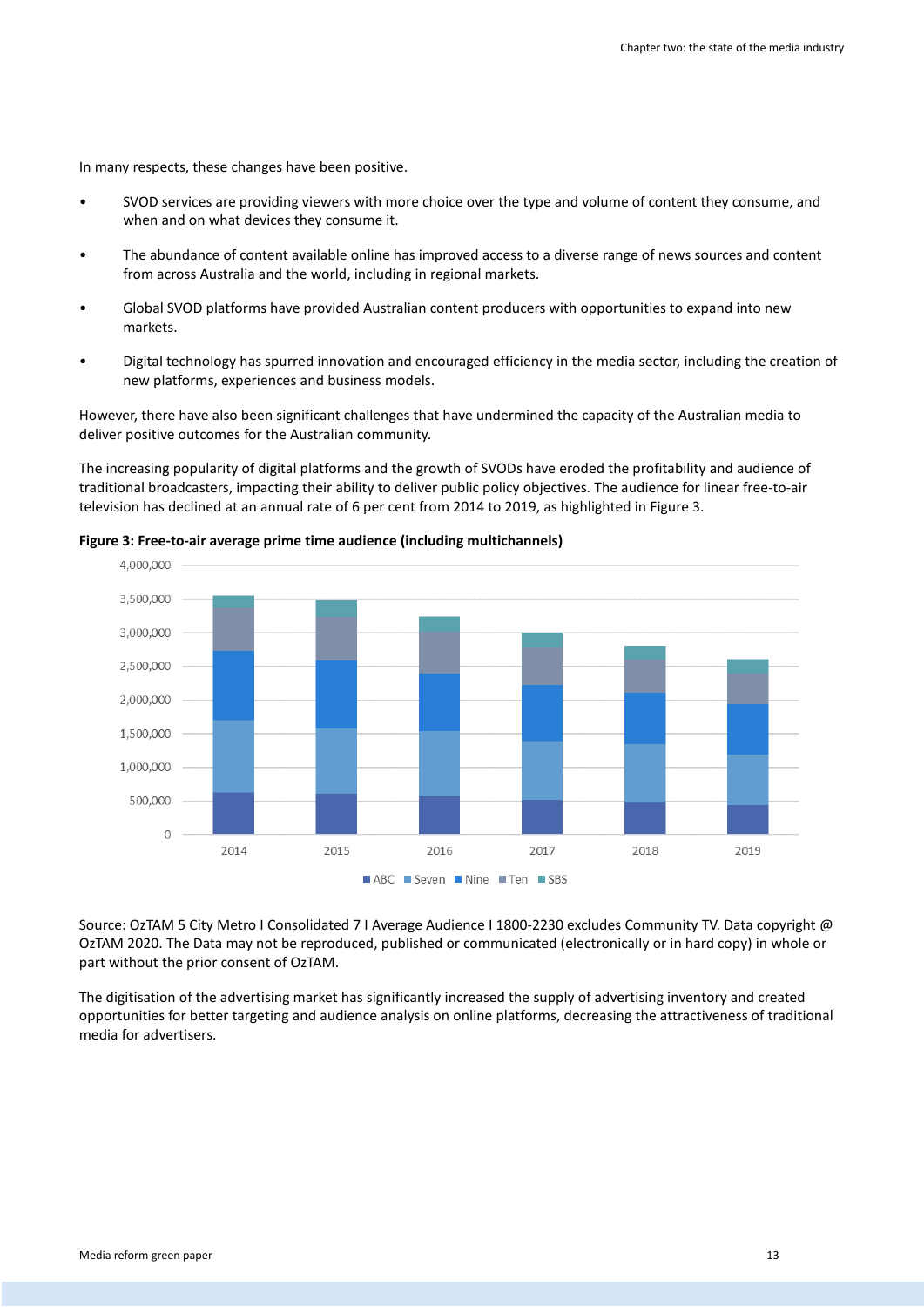A shift to digital news consumption has led to a greater volume of content available for Australians. However, the low willingness of consumers to pay for online content, and a shift in advertising revenue to online platforms, is impacting the revenue of news organisations and leading to consolidation and losses.

- Newspapers have experienced a fall in revenue from \$3.2 billion in 2015 to \$2.3 billion in 2019, predominantly due to a steep decline in advertising revenue.<sup>[4](#page-13-0)</sup>
- The advertising revenue earned by metropolitan commercial television broadcasters through agency bookings has declined by 31.8 per cent over the decade to September 2020 in real terms,<sup>[5](#page-13-1)</sup> and Network Ten has gone into administration twice in the past 30 years.

While television broadcasters are offering BVOD services, the advertising revenue gained from BVOD does not yet make up for the losses from their current broadcast services. Total television advertising revenue in the second half of 2019 (free-to-air, subscription and BVOD) totalled \$1.95 billion, a decline of 5.9 per cent compared to the prior corresponding period, despite an approximate 43 per cent increase in BVOD revenue.<sup>[6](#page-13-2)</sup>

## While media disruption isn't new, digital media is creating unique pressures

Digital disruption does not, in and of itself, justify Government intervention. Change and upheaval are a key part of a healthy economy, critical for the development and maintenance of competitive markets, fostering innovation and rewarding investment. What has been experienced over the past decade, and has challenged the achievement of public policy outcomes, has been a fundamental shift in the way 'value' is generated in media markets.

- Digital technology has lowered the costs of advertising and enabled targeting and personalisation. Online media has also significantly expanded the supply of advertising inventory, which is increasingly managed by automated ad tech services, allowing for quick and efficient transactions.
- The result has been a steep decline in advertising prices, and greater demand for targeted advertising solutions which traditional 'one-to-many' media businesses have fewer opportunities to provide. Consequently, the quantum of advertising revenue able to be earned on a given volume of impressions, particularly untargeted impressions, is now much lower, and many businesses supplying advertising opportunities now operate on much lower margins.
- While the Australian advertising market is growing, this 'value capture' has shifted from the traditional creators and aggregators of content (broadcasters and publishers) to the newer 'conduits' for accessing content and reaching those consumers: digital platforms. The growth of Google and Facebook in particular is highlighted in Figure 4.

<span id="page-13-1"></span><span id="page-13-0"></span><sup>&</sup>lt;sup>4</sup> PwC, *Global Entertainment and Media Outlook 2020-24*.<br><sup>5</sup> Standard Media Index. Real figures have been calculated using the Australian Bureau of Statistics Consumer Price Index.

<span id="page-13-2"></span><sup>6</sup> ThinkTV, *Total TV market records \$1.95 billion in advertising revenue for first half of FY2020*, 5 February 2020.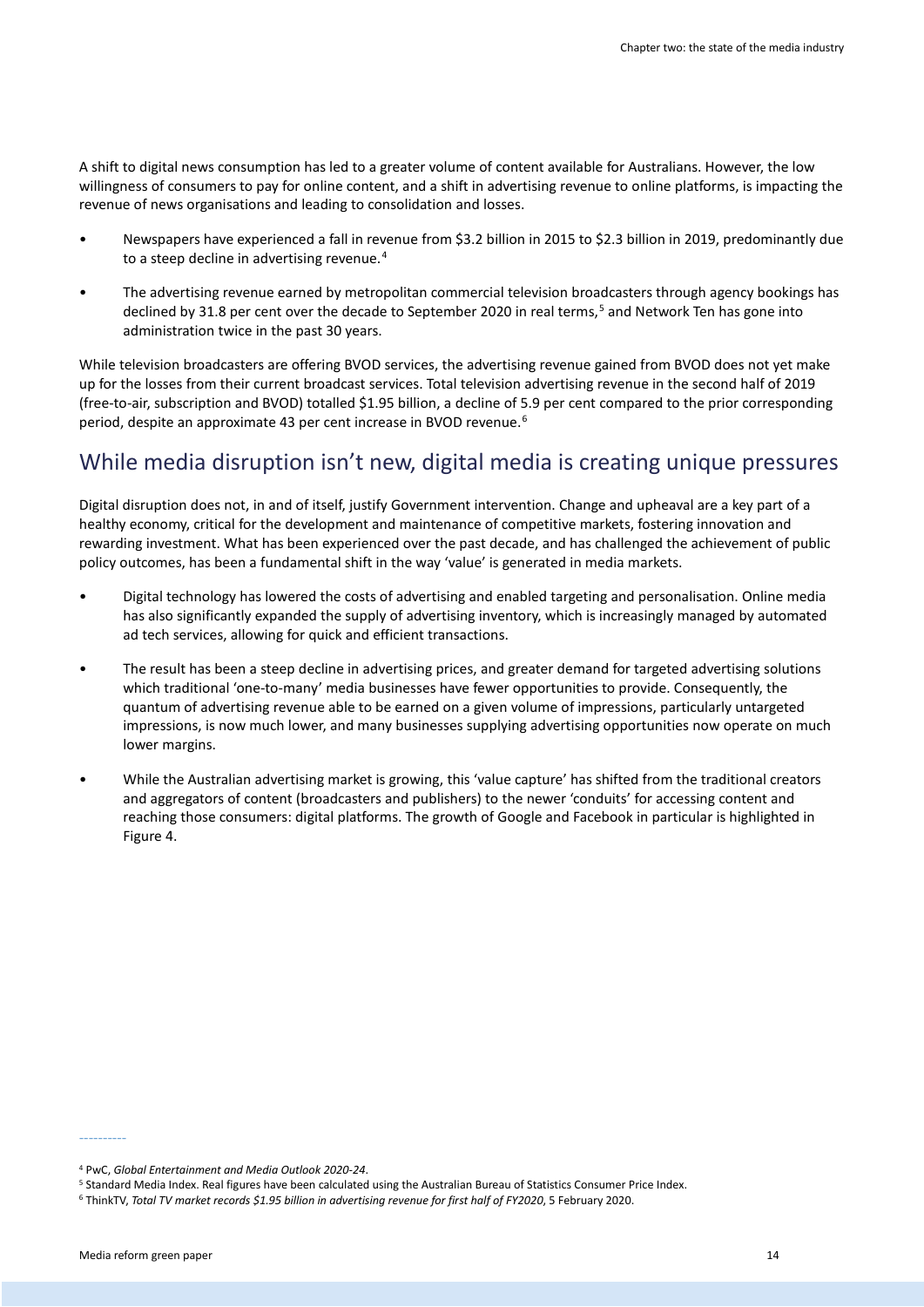

#### **Figure 4: Australian online advertising expenditure, 2015-18 (AUD millions)**

#### Source: Venture Consulting.

These changes represent a challenge to the sustainability of media content services under the current regulatory framework and, in turn, to the achievement of key media policy outcomes related to the provision of local Australian content and Australian (as opposed to global) public interest journalism.

As a consequence, there are two intertwined challenges that confront industry and Government.

- *An industry challenge*—over the longer term, the Australian media industry is on unsustainable financial footing. Advertising-based business models are unable to deliver the returns necessary to justify investment in many genres of media content, and few subscription-based providers of news content have been able to build businesses that are financially robust.
- *A regulatory policy challenge*—the regulatory levers that are currently used to achieve social, cultural and economic policy outcomes—diversity of voices, provision of local content (especially in regional communities), investment in Australian content—are all targeted at the existing media businesses that are the most challenged.

### These pressures have been exacerbated and accelerated by COVID-19

The economic shock resulting from the COVID-19 pandemic has further exposed the fragility of the traditional news and broadcasting sectors. Advertising revenues dropped sharply during the peak of the pandemic, as highlighted in Figure 5. Despite a lift in audiences due to isolation, the traditional media sector's heavy reliance on advertising exacerbated the revenue declines.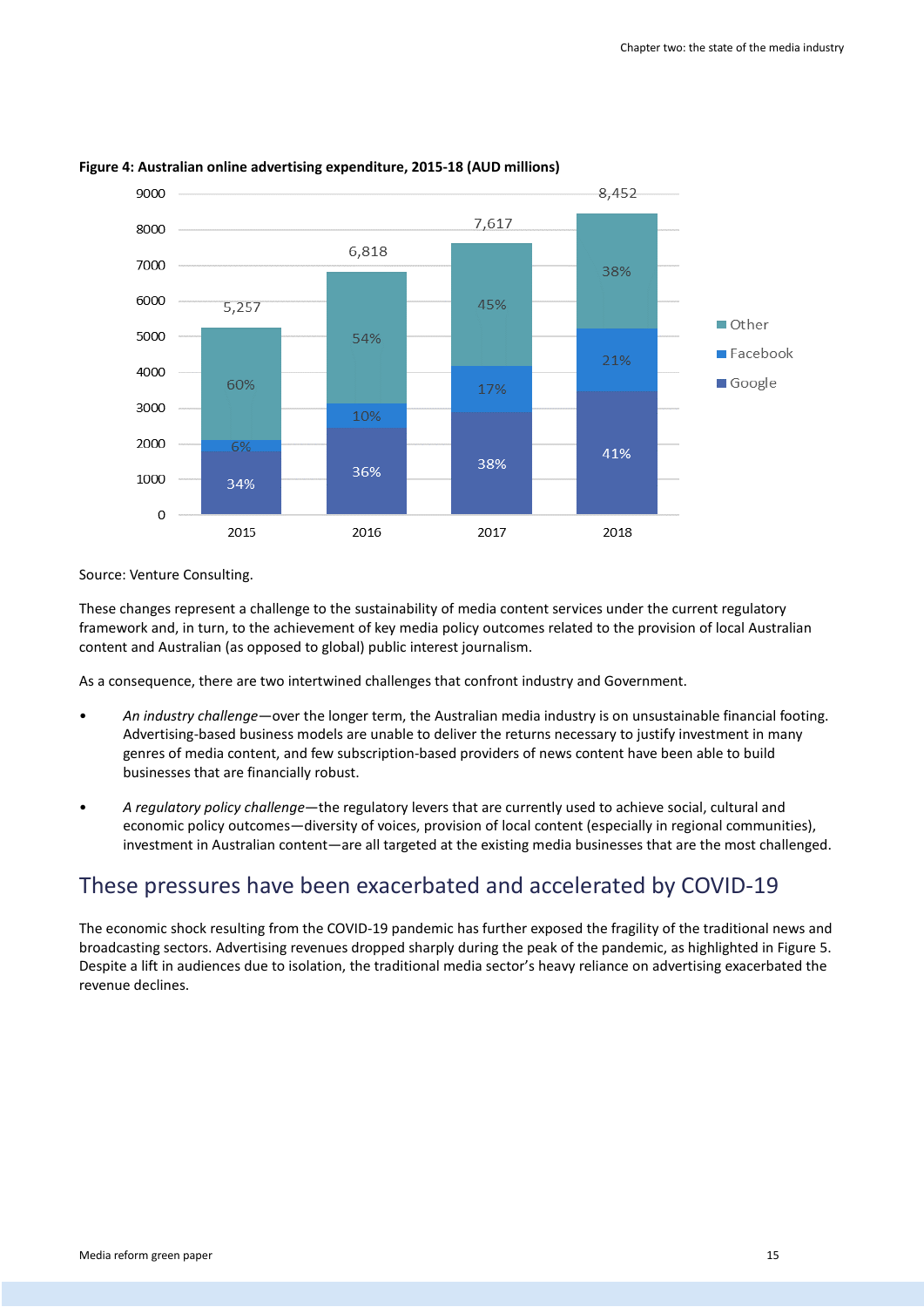

#### **Figure 5: Year-on-year change in advertising expenditure by sector, May 2020 vs. May 2019**

#### Source: Standard Media Index.

In response, the industry has pursued efficiencies and service reductions to try to manage the immediate fallout.

- Australian Community Media suspended its non-daily regional newspapers, ceased some print operations and stood down personnel until the end of June 2020.<sup>[7](#page-15-0)</sup> Some of these changes have since been made permanent.
- On 1 April, staff at Southern Cross Austereo (SCA) were required to take a 10 per cent pay cut and a reduction in leave entitlements.<sup>[8](#page-15-1)</sup> Staff have since returned to full pay.<sup>[9](#page-15-2)</sup>
- On 1 April, News Corp announced it would temporarily cease production print runs of 60 local papers in New South Wales, Victoria, Queensland and South Australia.<sup>[10](#page-15-3)</sup>
- On 7 May, it was reported that Seven West Media had asked the majority of its staff to work four day weeks, effectively a 20 per cent pay cut, and cut 50 jobs in its sales team.<sup>[11](#page-15-4)</sup>
- Foxtel announced a series of job losses over the first half of 2020, with 200 made redundant and 140 stood down on 1 April, a further 70 made redundant on 20 April, and approximately 20 made redundant from Fox Sports News in March. It is reportedly seeking to reduce its full time workforce from 2500 to under 2000 to better compete with SVOD services.<sup>[12](#page-15-5)</sup>
- In early May, BuzzFeed announced it would close its Australian operations.<sup>[13](#page-15-6)</sup>

<span id="page-15-0"></span><sup>7</sup> Australian Community Media, 'Daily newspapers and agricultural titles not affected as ACM stands down four print sites, non-daily papers', *The Canberra Times*, 14 April 2020.

<span id="page-15-1"></span><sup>8</sup>H Blackiston, 'SCA rolls out pay cuts and enforced leave' *Mumbrella*, 25 March 2020.

<span id="page-15-2"></span><sup>9</sup> V Kelly,' JobKeeper, executives' salaries and pay cuts: What you may have missed in radio's annual reports', *Radio Today*, 6 October 2020

<span id="page-15-3"></span><sup>10</sup> ABC, 'News Corp to suspend 60 community newspapers across the country because of coronavirus', *ABC*, 1 April 2020.

<span id="page-15-4"></span><sup>11</sup> M Mason, 'Seven axes 50 sales staff in cost cutting effort', *Australian Financial Review*, 7 May 2020.

<span id="page-15-5"></span><sup>12</sup> Z Samios, 'Foxtel axes another 70 jobs in latest restructure', *Sydney Morning Herald*, 30 April 2020.

<span id="page-15-6"></span><sup>13</sup> Z Samios, 'BuzzFeed to close Australian, UK news operations', *Sydney Morning Herald*, 14 May 2020.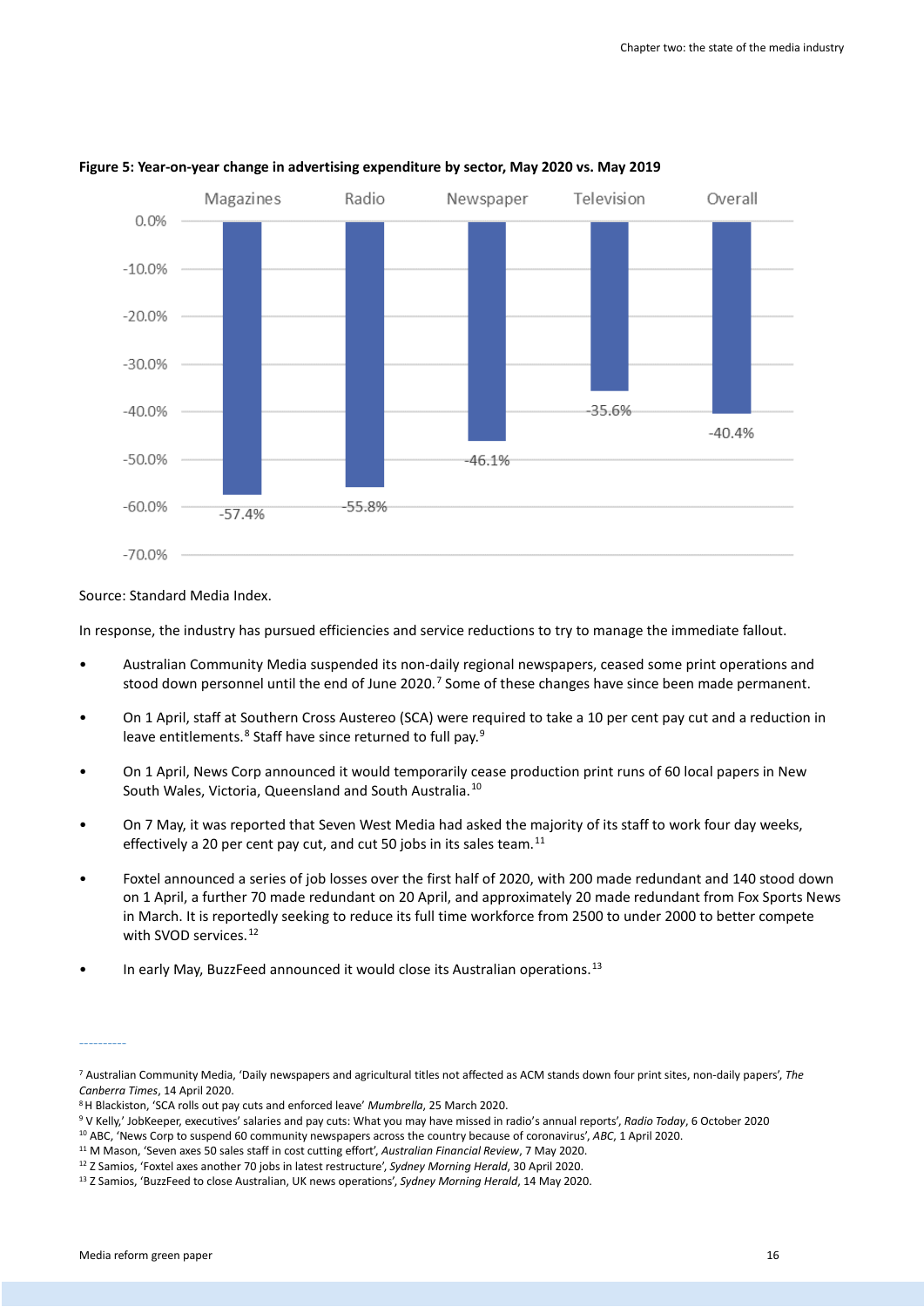- In May, it was estimated that 157 newsrooms had closed in the previous 18 months in Australia.<sup>[14](#page-16-0)</sup>
- In August, Network Ten announced that it would make staff redundant as it centralised its news programming in Melbourne and Sydney to reduce costs.[15](#page-16-1)

There have been some signs of correction in advertising markets as lockdowns and restrictions have eased. The industry-wide revenue fall of 17 per cent between August 2019 and August 2020 was an improvement compared with the equivalent May figures, which saw a decline of 40 per cent.<sup>[16](#page-16-2)</sup> Nevertheless, the COVID-19-driven downturn is likely to have continuing implications for the sustainability and viability of many media businesses.

<span id="page-16-0"></span><sup>14</sup> L Birch, 'Australian media closures spark fears important local stories will not be told', *ABC*, 21 May 2020.

<span id="page-16-2"></span><span id="page-16-1"></span><sup>&</sup>lt;sup>15</sup> A Meade, 'Kerri-Anne Kennerley to leave Channel 10 as network announces mass job cuts', *The Guardian*, 11 August 2020.<br><sup>16</sup> Standard Media Index.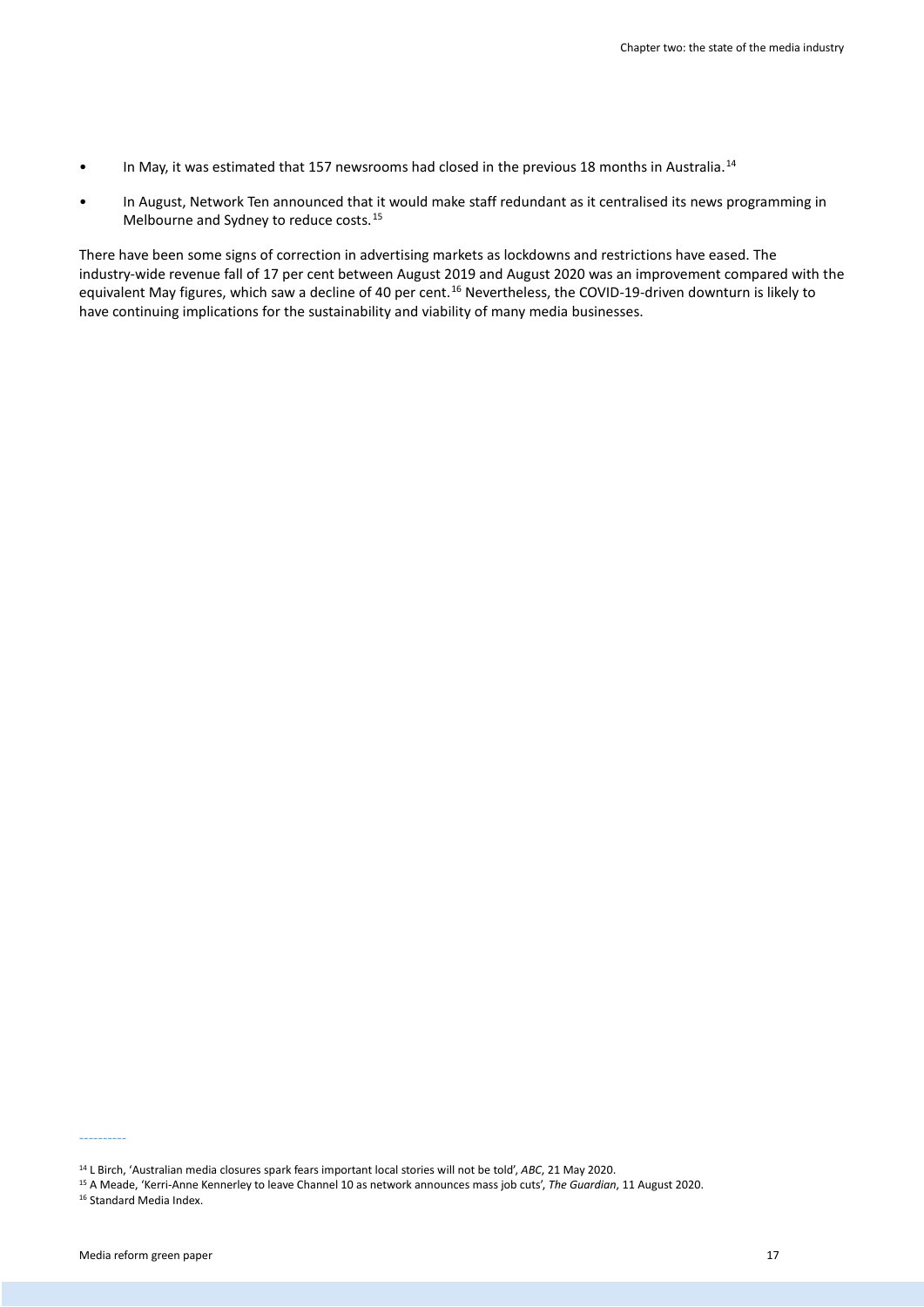# <span id="page-17-0"></span>Chapter three: a new class of television broadcasting licence

## Snapshot

- A new commercial television broadcasting licence that provides a pathway for commercial television broadcasters to operate using less spectrum, lowering costs and imposing fewer regulatory obligations.
- The new licensing arrangement would be implemented by choice. Existing commercial television broadcasting licensees would be able to:
	- make a one-time, irrevocable choice to reduce their regulatory burden, provided they agree to transition to using less spectrum at a future point; or
	- continue to operate under their existing commercial television broadcasting licence, and remain subject to existing regulations.
- This arrangement has been designed to better reflect contemporary consumption habits, addressing unequal regulatory obligations.

## Proposal: a new licence for commercial broadcasters

Media reform must address the significant regulatory disparity faced by traditional media organisations when compared to their online competitors. It is unsustainable to continue to seek key policy outcomes exclusively from the part of the industry that is under the greatest financial pressure.

However, it is also important that reform seeks to maximise policy outcomes that are in the public interest. To this end, the Government is proposing to offer existing commercial television licensees a choice:

• make a one-time irrevocable choice to transition to a new commercial television broadcasting licence ('new licence'), without a commercial broadcasting tax, on the condition that the licence holder will move, at a future point, to a spectrum licensing model that involves the use of shared multiplexes;

or, alternatively

continue to operate under their traditional licences.

The new licence would offer a pathway to deregulation, with some existing regulatory obligations on commercial television broadcasting licensees removed:

- no commercial broadcasting tax would be charged; and
- no obligation to meet an Australian content requirement on their multichannels.

However, all commercial television broadcasting licensees would continue to be required to meet the Australian content requirements on their primary channels (55 per cent of programming between 6 am and midnight), and the new more flexible sub-quota arrangements to be introduced from 1 January 2021.

The transition to a new licence would be optional; commercial television broadcasters would not be required to shift to a shared multiplex. Commercial television broadcasters that want to operate under their existing licences would continue to be subject to the existing regulatory framework.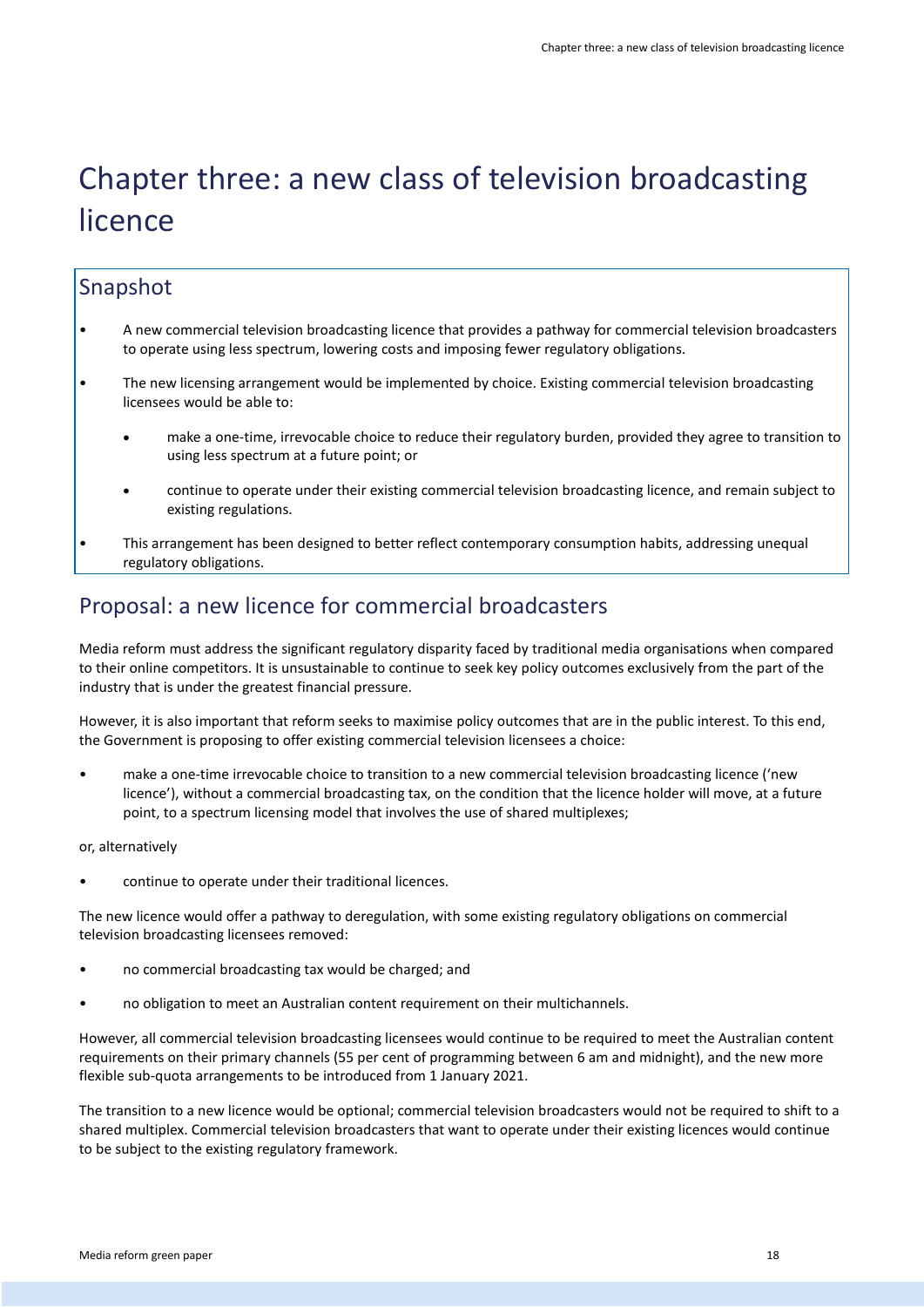

#### **Figure 6: Comparison between a traditional licence and the proposed new licence.**

#### Commercial broadcasting tax relief would be available as soon as a new licence is chosen

Following the passage of enabling legislation, each commercial television broadcasting licence holder would be able to elect to transition its licence to a new licence by advising ACMA, in writing, of their intention to do so. Regulatory relief would be provided immediately following this nomination, including relief from the commercial broadcasting tax.

Broadcasters would be able to elect to transition at any time. However, once they made an election to take up a new licence, they would not be able to revert back. ACMA would work with affected broadcasters to optimise spectrum efficiency, which would be contingent on the number of broadcasters that opted in.

### Spectrum reform and the implementation of additional media sector supports would require two commercial television broadcasters to elect to take up a new licence in each market

Once two commercial television broadcasting licence holders have elected to transition to a new licence in each commercial television licence area, the Government would then:

- mandate that the ABC and SBS also move to a shared multiplex arrangement. This would enable broadcasters to participate in enhancing the public policy return from the revised broadcast spectrum management framework, as discussed in chapter four; and
- move to establish and implement measures to support the Australian media sector, as canvassed in chapter five, including the Create Australian Screen Trust (CAST) and the Public Interest News Gathering (PING) Trust.

For the changes to spectrum allocation and the move to shared multiplexes to be achievable, it would be necessary for at least two commercial free-to-air broadcasters to elect to transition in all their metropolitan markets. Because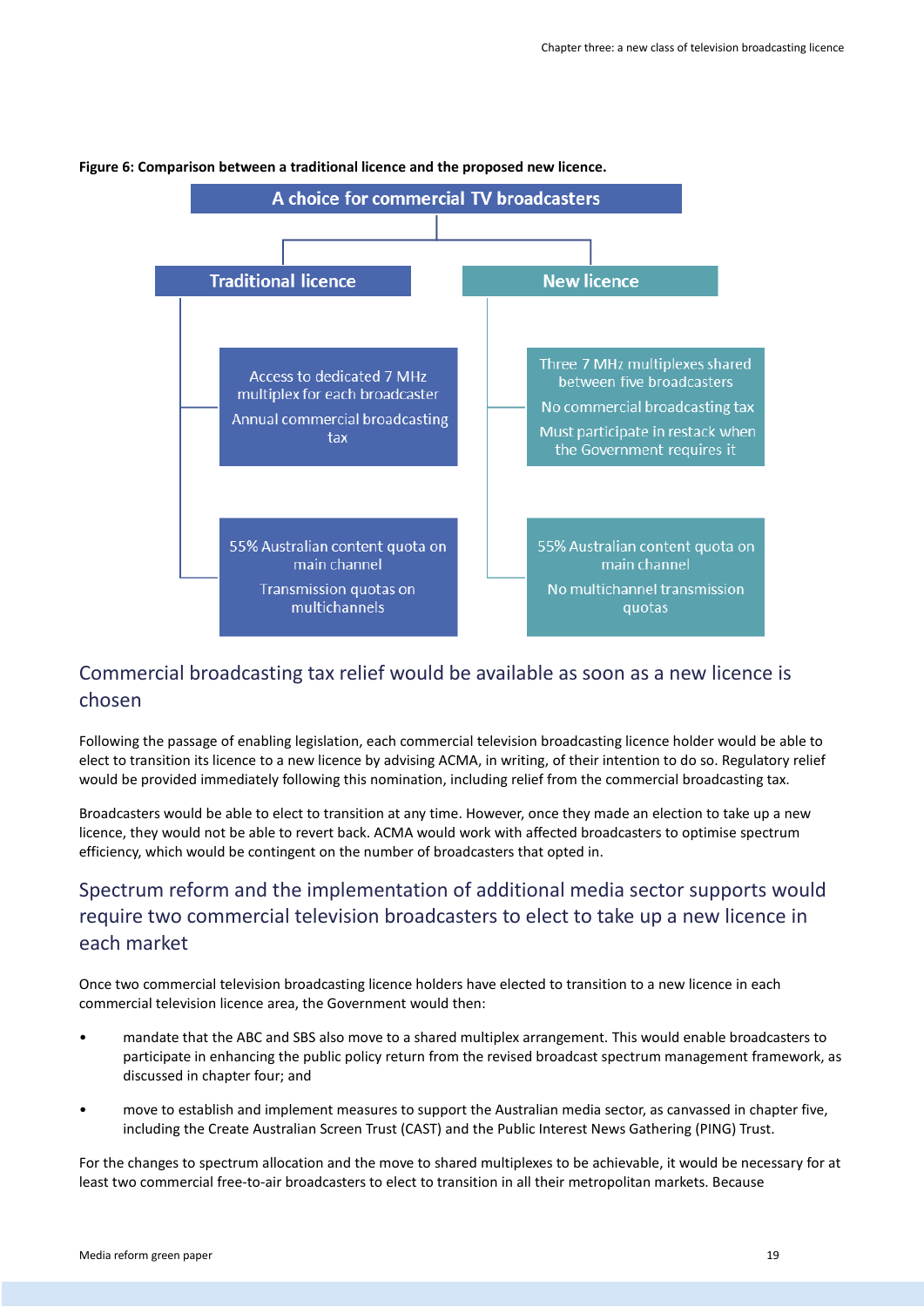metropolitan and regional spectrum licence areas adjoin each other, and therefore spectrum planning needs to be coordinated across regional and metropolitan areas, it is likely that for the changes to proceed it would also be necessary that in the aggregated regional markets at least two licensees elect to transition to a new licence.

If a sufficient number of metropolitan and regional licensees do not elect to move to a new licence and share multiplexes then the implementation of CAST, the PING Trust, and the sharing of spectrum by the national broadcasters are unlikely to be progressed.

This is because the realisation of the digital dividend is dependent on commercial free-to-air broadcasters and the national broadcasters in each licence area moving their services on to three multiplexes. If only one commercial broadcaster opts in, then there would be insufficient spectrum available to realise a digital dividend, and to allocate that spectrum via auction for other uses.

#### New licences would reduce the burden on broadcasters, but would not remove all regulations

While these measures would be deregulatory, broadcasters that transition to a new licence would remain subject to a number of 'core' obligations:

- The majority of the standard conditions set out in Schedule 2 of the BSA would continue to apply, and licensees would operate within the licensing and planning framework applicable to all broadcasting services under Part 3 of the BSA.
- Licensees would continue to operate under a co-regulatory model for content regulation, which is based on industry codes of practice.
- The current requirements for regional commercial television broadcasting licensees to provide material of local significance would continue to apply.

This is a non-exhaustive list of the elements of the current regulatory framework that would continue to apply, however this would be further developed and refined through the consultation process.

The moratorium on the allocation of any additional commercial television broadcasting licences would continue. The Government would not allocate a fourth commercial television licence in either metropolitan or regional licence areas.

#### Challenges facing regional commercial broadcasters

A diverse and competitive Australian media market is a key goal of the Government's media reform agenda and a plurality of independent and robust news media 'voices' is critical to supporting informed public debate and a healthy democracy. Notwithstanding the importance of that objective, the Government recognises the particular challenges experienced by regional commercial television broadcasters.

Regional commercial broadcasters have been vocal about the future sustainability of their businesses and have made public arguments that they should be permitted to merge, with three operators consolidating into one entity in each of the regional markets where there are presently three licensees.

The Government believes that the measures proposed in this green paper would help regional commercial broadcasters be more sustainable: they would pay no commercial broadcasting tax and they could access funding towards the costs of producing their local news services. That being said, this green paper process offers an opportunity for television broadcasters—regional and metropolitan—to put forward other proposals which, in their view, would make their businesses more sustainable.

While the Government has put forward a number of proposals in this green paper, it also invites other ideas from industry participants and other stakeholders that could contribute to the objective of a sustainable Australian media sector.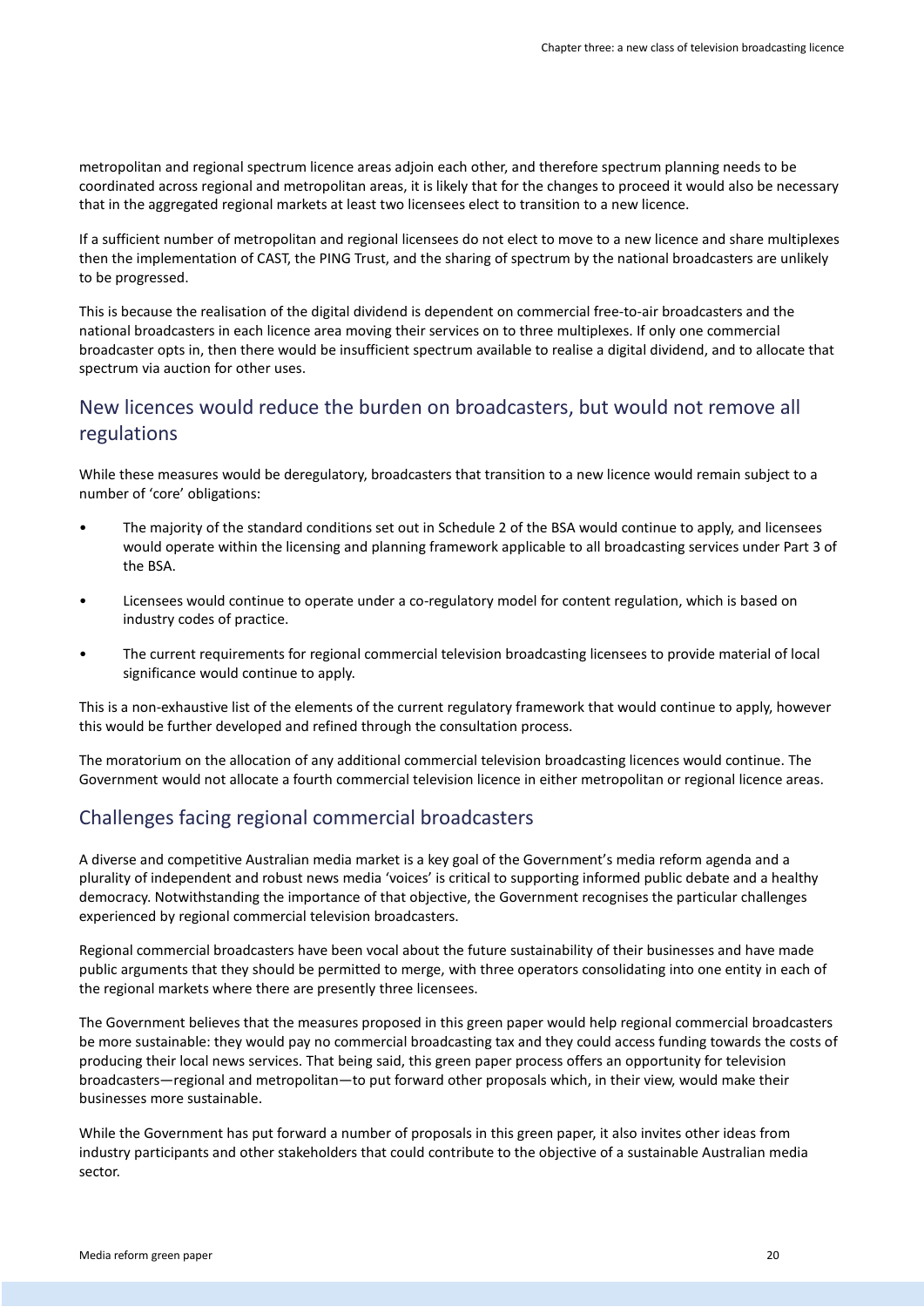## Rationale: our regulatory assumptions are outdated

The Government's proposal recognises that the current regulatory framework is outdated. The BSA is a legacy of an industry structure that existed at the time the legislation was drafted in the early 1990s.

- Free-to-air broadcasters were the dominant and most profitable audio-visual platform, and the subscription television industry had not yet emerged.
- There were significant barriers to entry in the content market, including both regulatory barriers and the scarcity of spectrum, which underpinned the market power of commercial broadcasters and gave rise to public policy obligations in return.
- The broadcasting licence framework did not contemplate, nor was it designed to deal with, the internet, and in particular, the online delivery of audio-visual content.

While still significant, terrestrial broadcasting services now exist in a far more crowded and contested market, with BVOD, SVOD and AVOD services and the digital platforms (many of them global) offering professionally-produced content and continuing to increase their presence.

## Implementation: long term reform delivering significant returns

Transitioning to the new licence framework would be complex. More detail on possible timings is provided in chapter eight. However, the potential benefits would be significant.

- The reduction in regulatory burden would enhance the sustainability of commercial broadcasting services, assisting this sector of the industry to continue to deliver key public policy outcomes, including the provision of Australian content.
- The changes to transmission arrangements would reduce the broadcasters' dependence on radiofrequency spectrum for reaching consumers while maintaining the range of services available to consumers.
- Multiplex sharing by broadcasters would enable the return of radiofrequency spectrum that could be reallocated to high value uses, such as wireless broadband.
- Multiplex sharing by broadcasters would likely reduce broadcasters' transmission costs in the long run, acknowledging that there are existing long-term commercial agreements currently in place.

#### **Consultation questions**

- 3.1 Is the deregulatory benefit on offer sufficient to encourage commercial television broadcasters to take up this offer?
- 3.2 Are there any other features which could attach to a new licence that would assist in broadcasters transitioning to a new and more sustainable business model?
- 3.3 What elements of the existing regulatory framework should continue to apply?
- 3.4 Should the new licence arrangements be uniform for all commercial television broadcasting licensees, or should there be differences for metropolitan and regional / remote broadcasters?
- 3.5 When do you think the new licence framework should come into effect?
- 3.6 What further measures should be considered that would assist regional commercial broadcasters in remaining sustainable?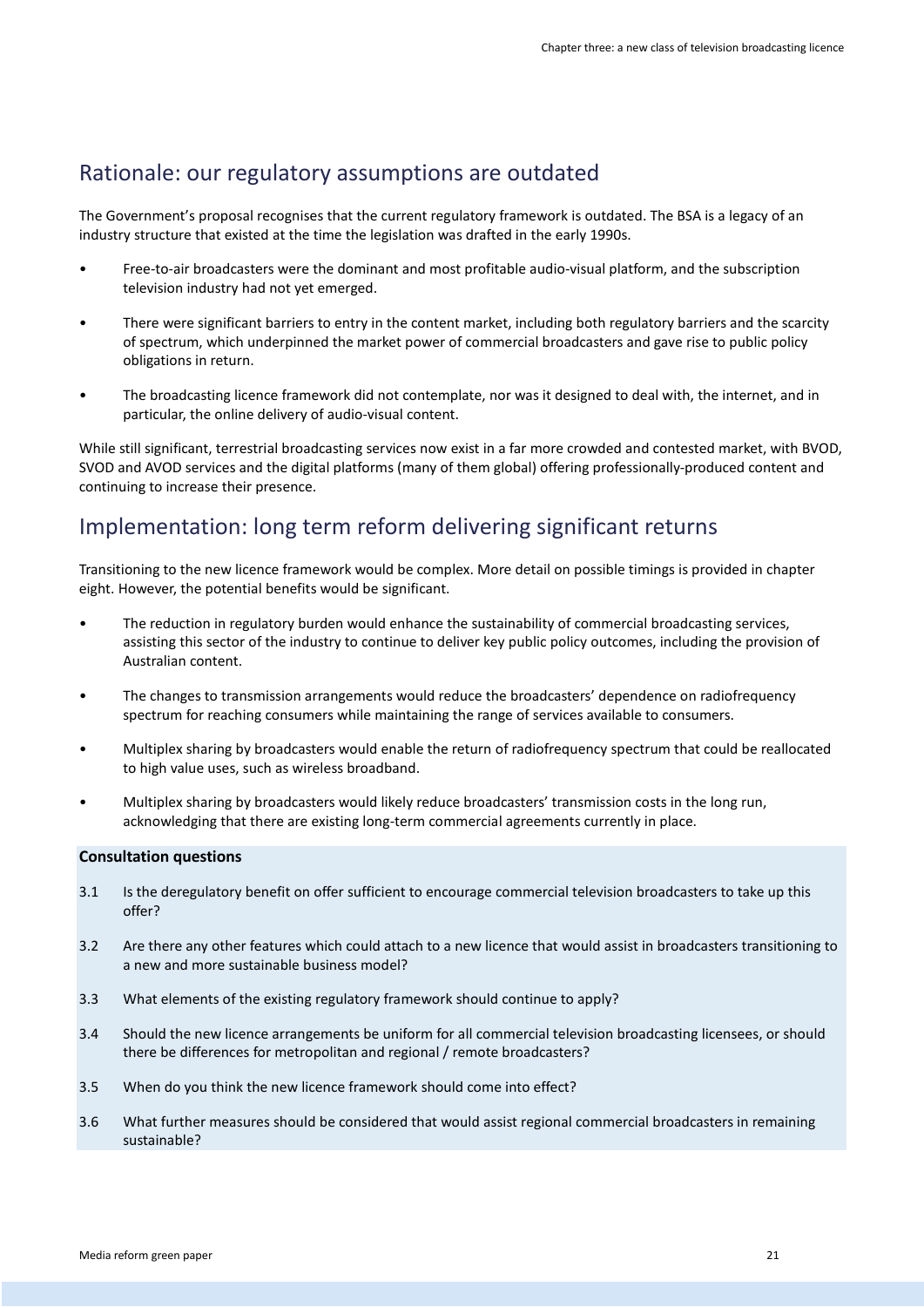# <span id="page-21-0"></span>Chapter four: promoting the public interest derived from spectrum

### Snapshot

- Spectrum is a critical input for Australia's digital economy and our future productivity and growth.
- There is an opportunity to rationalise the spectrum currently used for television broadcasting and to realise a second digital dividend.
- A transition to more spectrally efficient broadcasting arrangements would assist free-to-air broadcasters to transition to a more sustainable business model.
- This would deliver costs savings for broadcasters in the long run, and assist them to invest in quality Australian content.

## Proposal: reshaping an industry and realising a digital dividend

Under the proposed changes, existing broadcast licensees could commit to reducing their spectrum usage and sharing multiplexes.

At present, each of the five free-to-air television services operating in any given area use their own dedicated multiplex to broadcast their main channel and multichannels.

- Each multiplex utilises a 7 MHz channel of spectrum which is used to provide all of the services of the relevant broadcaster.
- Additional 7 MHz channels are used to provide infill coverage for each broadcaster's main service, although the content remains the same.
- Allowing for necessary planning and interference management requirements, a total of 42 MHz of Very High Frequency (VHF) and 168 MHz of UHF spectrum is currently used for television broadcasting in Australia.<sup>[17](#page-21-1)</sup>

Television broadcasters that opt in to a new licence would consolidate their services on to a shared multiplex, which would reduce the overall amount of spectrum required for television broadcasting.

- The realisation of a viable digital dividend is likely to require the consolidation of the present five multiplexes on to three shared multiplexes as well as using the additional spectrum that is planned for television broadcasting but which is presently unused (except for 14 MHz in Melbourne and 7 MHz in Adelaide used for temporary community television services that are soon to transition from spectrum use).
- It is likely that a rationalisation of broadcasting spectrum would yield at least 84 MHz of UHF spectrum. This spectrum would be auctioned for other uses, such as mobile broadband.

To enable a digital dividend of 84 MHz of UHF spectrum, at least two commercial television broadcasting licence holders in each licence area would need to enter into a shared multiplex arrangement.

<span id="page-21-1"></span><sup>&</sup>lt;sup>17</sup> Television broadcasting uses spectrum in two frequency bands known as the Very High Frequency (VHF) and Ultra High Frequency (UHF) bands. Based on the historical television standards used in Australia, the spectrum allocated for television broadcasting is divided into spectrum channels with a bandwidth of 7 MHz. Spectrum in the VHF range (174–230 MHz) is referred to as channels 6–12 and spectrum in the UHF range (526–694 MHz) as channels 28–51. The amount of VHF and UHF spectrum currently used for broadcasting includes unallocated channels.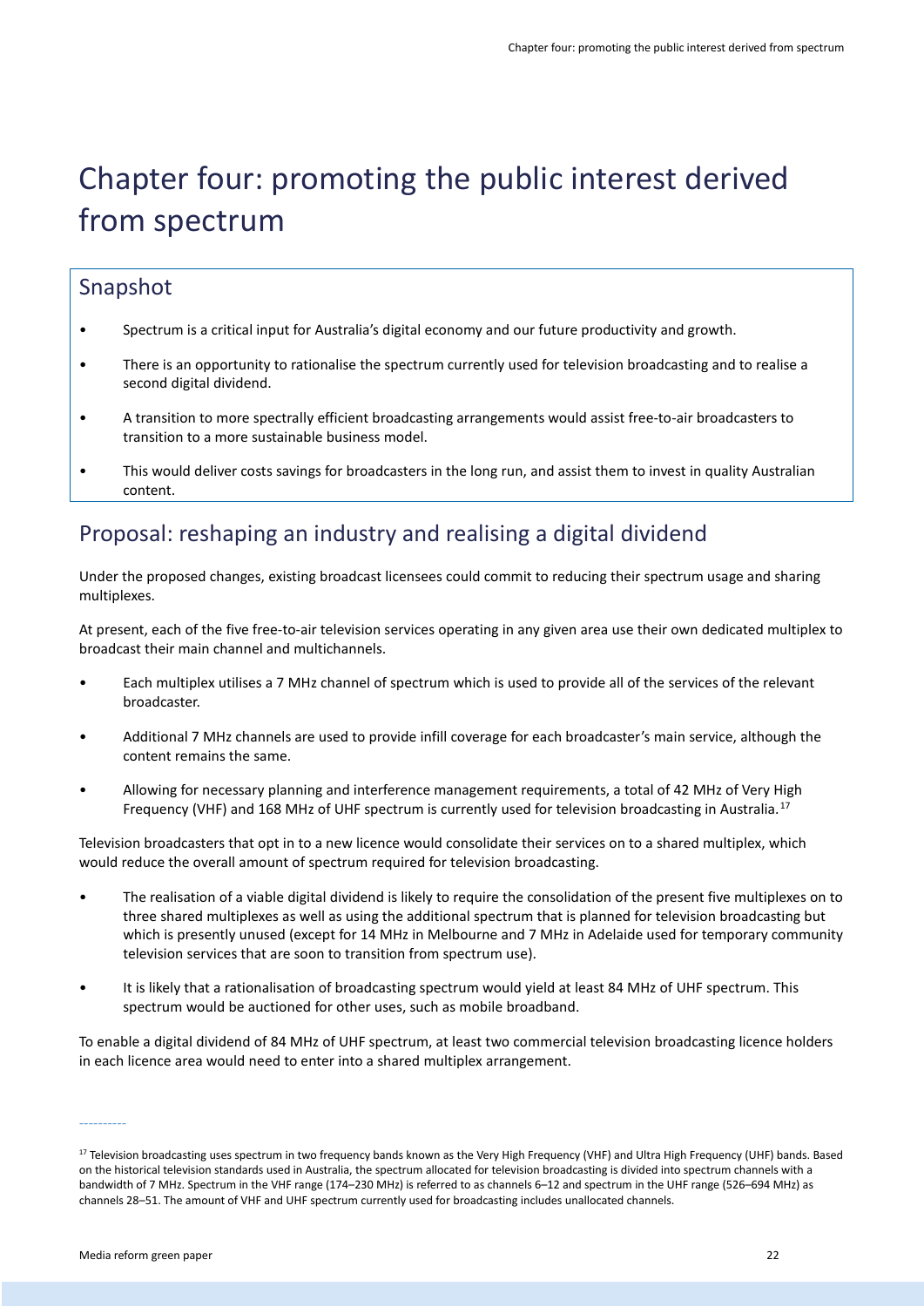As noted in chapter three, if two commercial television broadcasting licensees in each licence area agree to transition to a new licence, then the Government would mandate that the ABC and SBS move to the same arrangements along with the commercial broadcasters. The national broadcasters are a central part of the media ecosystem and the realisation of 84 MHz of spectrum would require the ABC and SBS to undertake the same transition in relation to spectrum use as the commercial broadcasters.

The final configuration for sharing multiplexes would be developed in close consultation with industry. There are various ways in which this could occur, depending on the number of commercial television broadcasters that opted to take up the new licence in each licence area and choices regarding technology standards and compression techniques.

### Service equivalence would be an objective but broadcasters would have flexibility in terms of the services they provide

More efficient compression techniques enable the provision of more data using less spectrum. It is expected broadcasters would be able to provide an equivalent number and picture quality of services under the new multiplexing arrangements as they do currently, if all broadcasters elect to transition to a new licence. However, broadcasters would retain the flexibility to determine the number of and content on the services that they offer, provided they adhere to the relevant regulatory requirements for the content, including in relation to consumer protection, advertising restrictions and provision of certain types of content, among other matters.

#### Transition costs would be carefully considered

The process of consolidating existing television services on to three multiplexes and releasing spectrum for allocation for other purposes would have an impact on both consumers and industry. These impacts would depend on choices made with respect to the transition. Three key decisions would be the:

- number of multiplexes available for television broadcasting;
- compression techniques adopted; and
- timing for the restack and replanning of television channels.

Decisions on these issues would need to take account of key policy objectives such as minimising any consumer impact. No decisions would be made without extensive consultation, including with industry and consumer groups.

### Broadcasters would hold the multiplex transmitter licences, but they would have flexibility as to how their networks are run

Commercial and national broadcasters would be allocated the multiplex transmitter licences on which their services will be provided. However, they would have the discretion to contract out the delivery of services as they see fit, as they presently do. This could involve the engagement of third parties to provide some or all of the distribution and transmission functions required to provide television services. There are existing contractual arrangements between broadcasters and transmission companies. These would need to be honoured, or mutually acceptable transition agreements would need to be negotiated.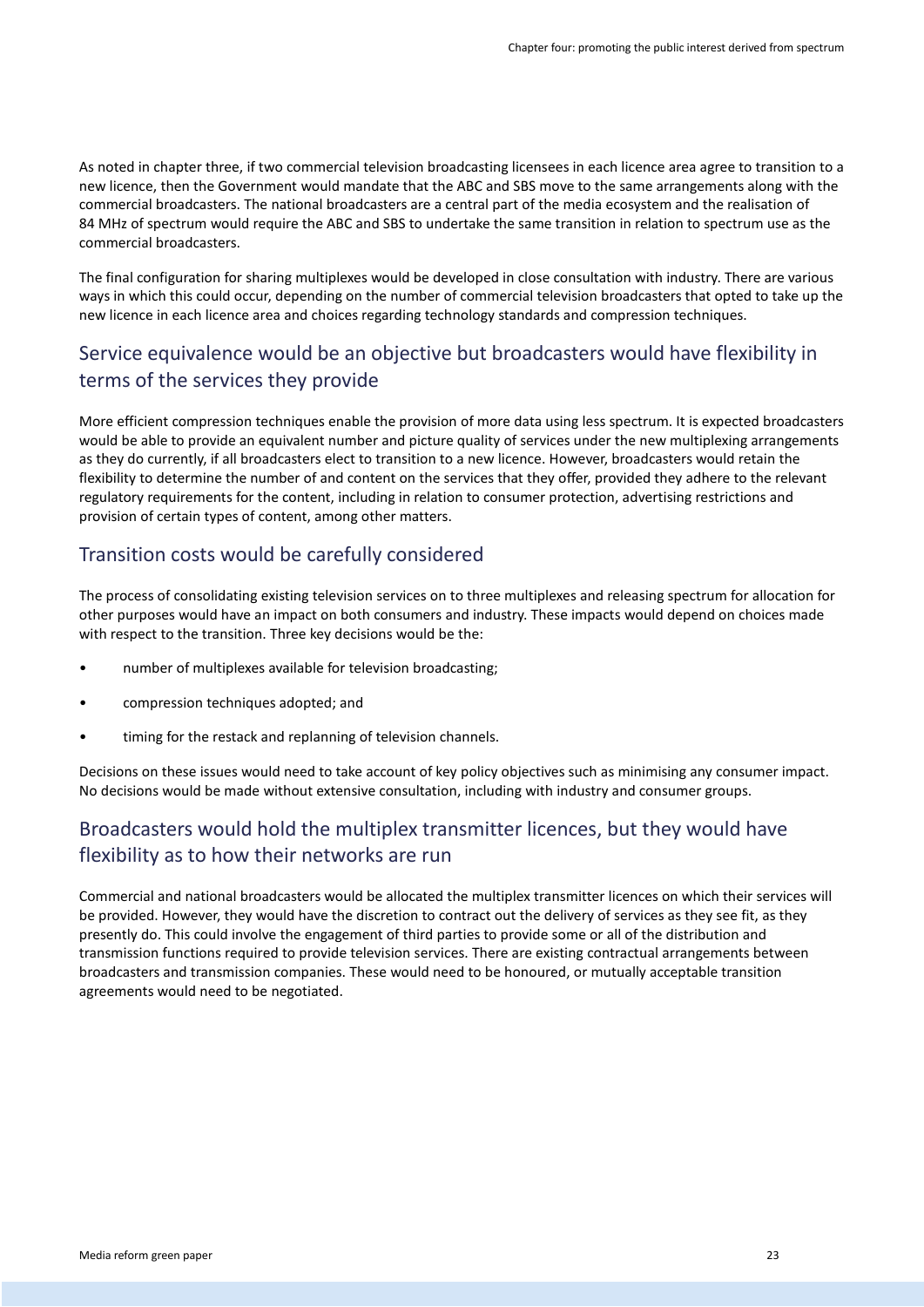# Rationale: modern broadcasting technology enables more efficient spectrum use

Spectrum is a finite and highly valuable resource. Free-to-air broadcasting was historically the primary way of reaching mass audiences with audio-visual content. Hence, a significant amount of spectrum was allocated to this purpose, reflecting the technology of the day. Extensive use of this valuable resource was reflected in the high broadcasting licence fees paid in the early 2000s: \$203 million for commercial television broadcasting licensees in 2001-02.[18](#page-23-0) 

The introduction of digital television in Australia provided broadcasters with the technical capacity to transmit several channels simultaneously within the same spectrum allocation that was previously used to transmit one analogue television channel. This is referred to as multichannelling, and is now used extensively by both the commercial and national broadcasters to offer additional content over their broadcast channels. The current usage arrangements for broadcasting spectrum are depicted in Figure 7.

#### **Figure 7: Current usage of TV broadcasting spectrum**



Australian broadcasters adopted the Digital Video Broadcasting—Terrestrial (DVB-T) transmission standard when they rolled out digital television. Commencing in 2001, using DVB-T, each 7 MHz channel has a throughput of about 23 Mbits per second, which can be divided between streams of audio and video in various combinations—for example, multiple Standard Definition (SD), High Definition (HD) TV programs and radio streams.

If broadcasters were to take up shared multiplex transmission arrangements, it could reduce their operating costs (for example, power, digital play-out and infrastructure maintenance). This would assist metropolitan and regional commercial television broadcasters to pursue a more sustainable business model for reaching consumers and enable them to invest in quality Australian content. It may also provide the national broadcasters with additional savings in their budget.

Pursuing a digital dividend in the 600 MHz band has international precedent. The favourable propagation characteristics of signals in the UHF band make it attractive to mobile network operators as a means to provide wide-area and inbuilding coverage across their networks.

- In the United States in 2017, 70 MHz (out of 84 MHz) of spectrum was reallocated from use by broadcasters to use for 5G mobile networks.
- In 2019, Canada auctioned 70 MHz (out of 84 MHz) of spectrum for 5G mobile services, using the same band plan to the USA.
- Mexico's forthcoming auction of the 600 MHz band will also use this band plan.

<span id="page-23-0"></span><sup>18</sup> Australian Broadcasting Authority, *Annual Report 2001-02*, pg. 45.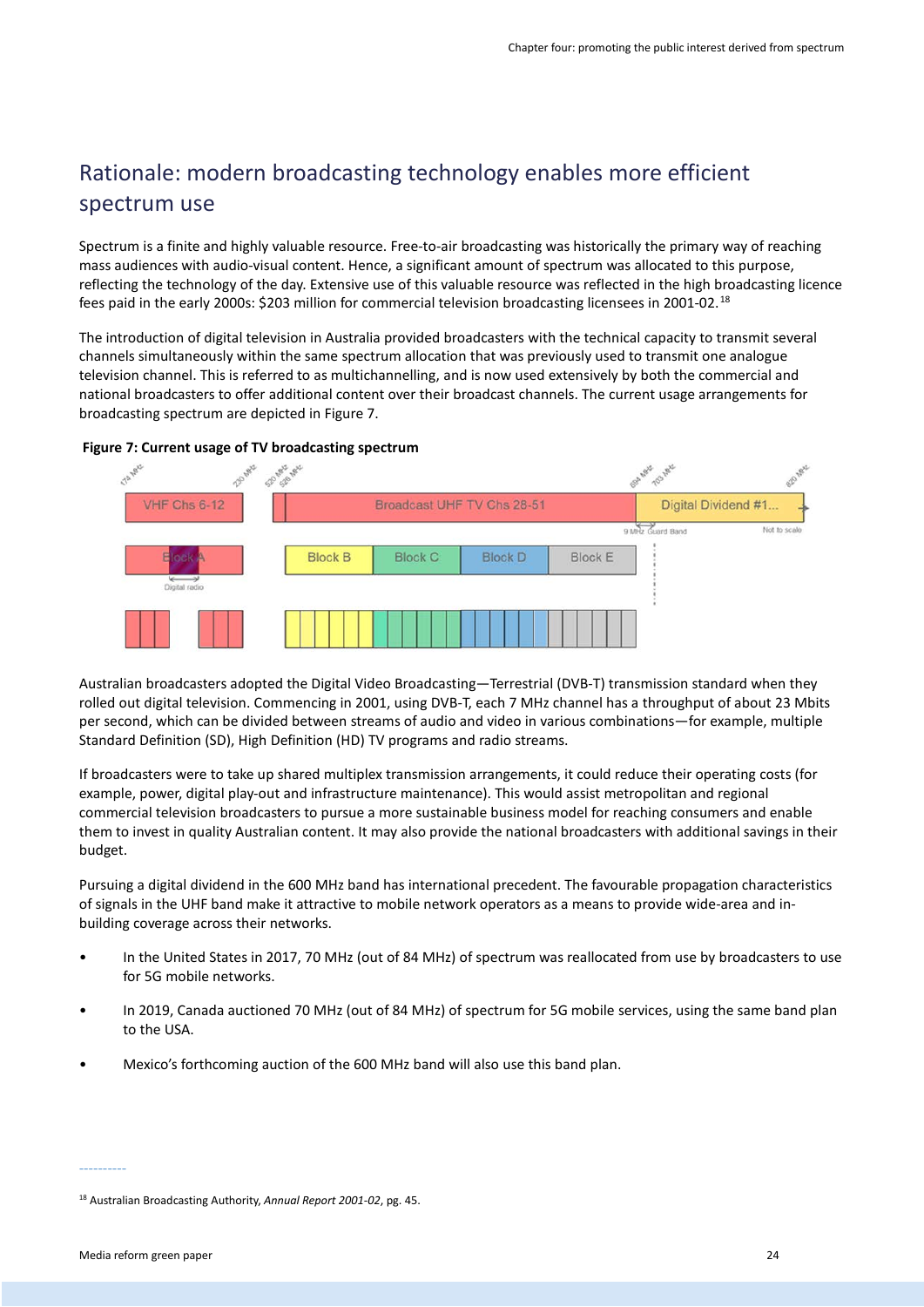# Implementation: balancing transition costs with the gains from spectrum consolidation and reallocation

#### Adoption of more efficient compression standards

The relative costs and impacts of transitioning to new spectrum and broadcasting arrangements would likely be minimised if broadcasters provided services using the existing DVB-T standards coupled with the MPEG-4 compression technique, which is already used by all broadcasters for a subset of their channels.

Under this arrangement, the five television networks in each relevant market could potentially be consolidated on to three multiplexes, and most household equipment and some broadcast transmission equipment would remain suitable for the reconfigured spectrum.

This would enable broadcasters to find savings in ongoing infrastructure maintenance and power costs. In this scenario, the content offering of the broadcasters on three multiplexes would remain at similar levels, although depending on how many channels they choose to operate there would be limited scope for any expansion in the number of services provided or the picture quality.

#### Indicative timeframes

Subject to the outcomes of this consultation process, amending legislation would need to be drafted. If the legislation was to pass and come into force, and broadcasters were to take up the new licence, at that point, the Government, in conjunction with industry, could begin the process of developing the new channel arrangements and planning for the restack.

The choice of digital television standard and compression technique would have a significant bearing on the timing of this planning work and the overall restack timeframe. Assuming that all broadcasters elect to transition to a new licence and plan to use a combination of DVB-T and MPEG4 under the new arrangements, it may be feasible for ACMA to have completed its planning for the restack within 18 months to two years of the election by broadcasters.

While the restack process could commence at this point, it would be optimal if the spectrum auction took place at least 12 to 15 months later to provide product certainty for potential bidders. Under this scenario, consumers would be unlikely to see any impact on their television services until 2025.

For this reform process to proceed it will be necessary for:

- sufficient support for it to be indicated by industry and other stakeholders in response to this green paper and consultation process;
- legislation to be drafted and pass the Parliament; and
- a sufficient number of broadcast licence holders to elect to transition to a new licence.

If these things do not happen, it will not be possible for the Government to proceed with its proposal.

#### **Consultation questions**

- 4.1 Should Australia continue to operate digital television systems using the DVB-T standard and the MPEG-4 compression technique? Are there other options that should be considered?
- 4.2 How should the new multiplex transmitter licences operate? Should broadcasters be required to form a company for the purposes of holding the new multiplex licences?
- 4.3 How can the Government work with industry to minimise disruption for households during the proposed transition?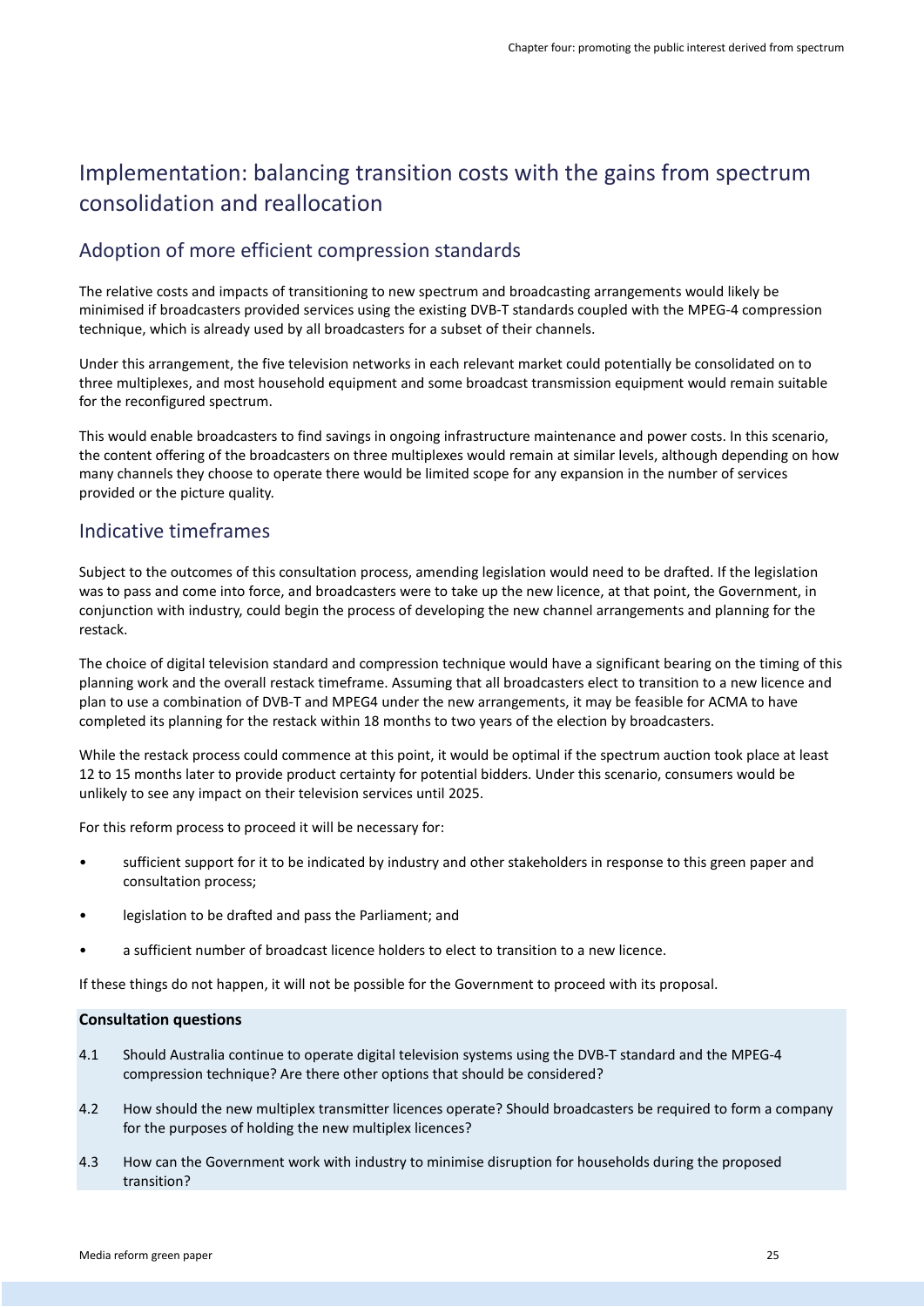- 4.4 Is it important for free-to-air broadcasters to maintain the precise number and picture quality of channels currently offered?
- 4.5 Should the transition model prioritise the capacity for broadcasters to provide significantly more services, or services of a significantly higher audio-visual quality (such as UHD)?
- 4.6 What would the cost savings be for broadcasters? Over what period would these potential savings be realised?
- 4.7 What would be the impact on owners of transmission facilities?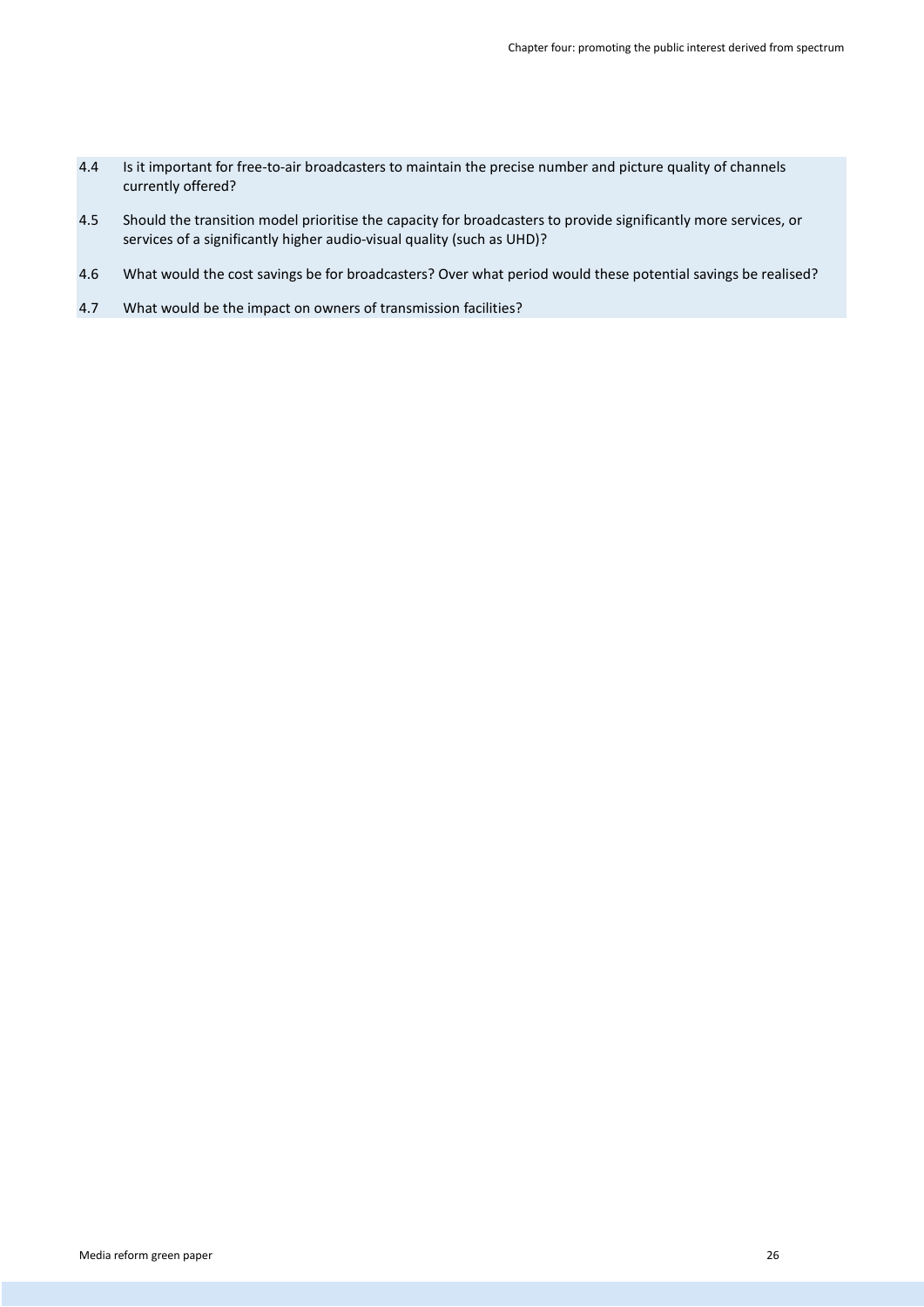# <span id="page-26-0"></span>Chapter five: supporting broader media policy outcomes

## Snapshot

- This reform program would support policy initiatives that deliver value for the Australian public and enhance the sustainability of the media sector.
- Measures could include:
	- Additional support for the Australian production sector
	- Funding for news and journalism; and
	- Contribution to technology transition costs for broadcasters.

# Proposal: a portion of the proceeds from the auction of digital dividend spectrum would be set aside to support a stronger media sector and public policy outcomes

A transition to new spectrum arrangements for free-to-air television presents an opportunity to realise a second digital dividend through the auction of available spectrum. Based on previous auction results, the sale of spectrum could generate significant proceeds for Australian taxpayers.

The Government could make a percentage of the auction proceeds available, for the PING Trust and for CAST. These initiatives would deliver value for the Australian public and support the Australian media and production sectors. The Government envisages that these measures would be included in the legislation establishing the new regulatory framework for broadcast television. Although no decisions have been made about any particular measures, this chapter sets out a proposed approach and seeks comment on the proposals.

## Create Australian Screen Trust

The Government recognises that a vibrant and sustainable screen production sector generates substantial economic and cultural benefits for Australia, and it provides Australians with a sense of national identity.

Using a share of the spectrum auction proceeds, the Government could make a one-off deposit to capitalise CAST, which would:

- fund the creation and distribution of Australian content, giving additional support to the production sector; and
- be administered by Screen Australia, with recommendations for allocation of funding made to the Board of Screen Australia by the trustees of CAST, which would include people with experience across finance, business, distribution, content development, sales and acquisition sectors.

With up to ten per cent of the allocated capital available to be drawn down in any given year to support the production and distribution of documentary, drama and children's screen content, the trustees would be responsible for identifying projects to receive funding. The Government envisages that CAST would have two funding pools:

• one pool to support projects of cultural significance (that is, broadly the same criteria as are presently used by Screen Australia in determining whether to fund productions); and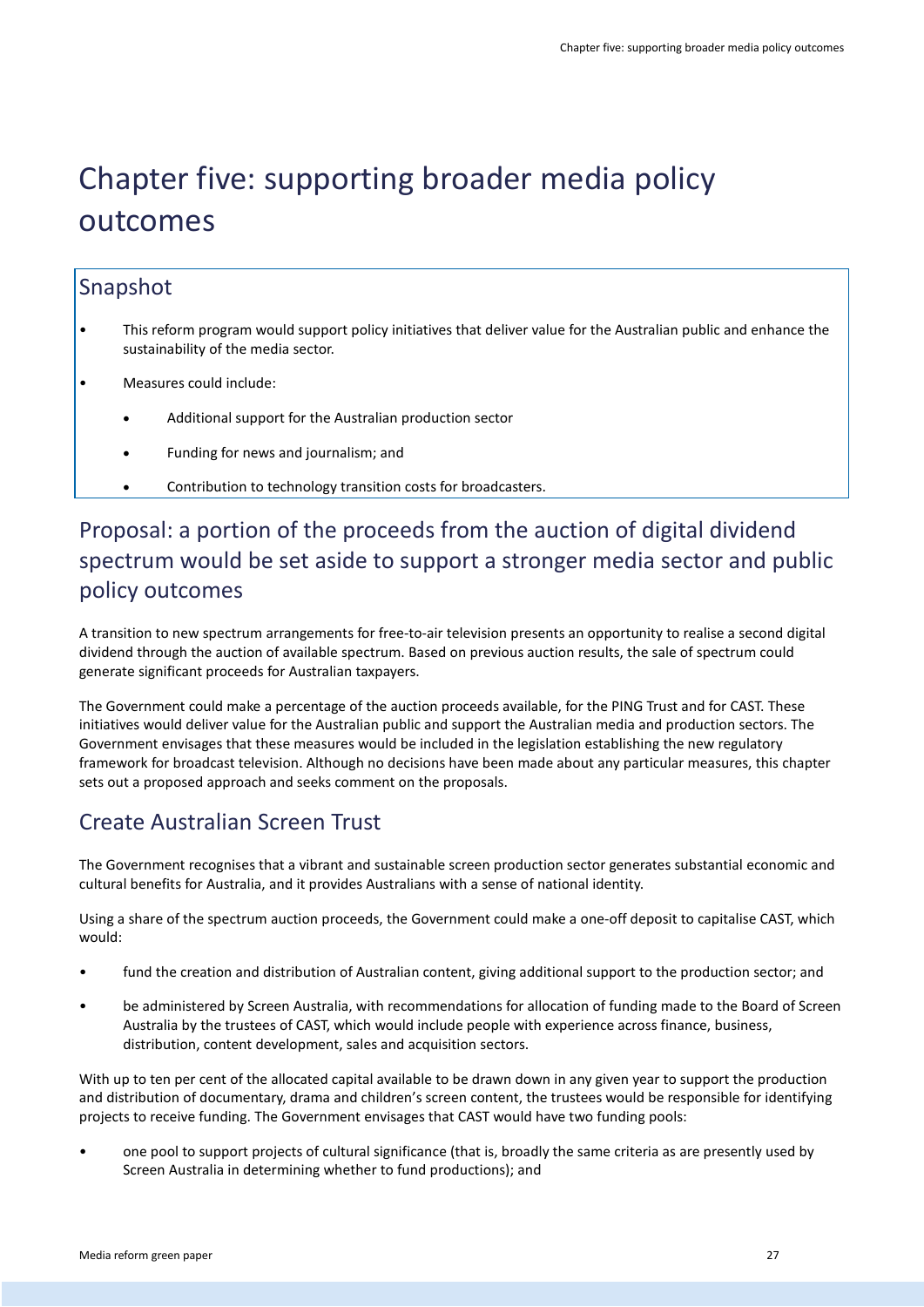• one pool to focus on making commercial investments (that is, investments where there is a prospect of commercial return).

Out of the first pool, CAST could provide either a grant (with no expectation of return) or an equity investment (which would entitle CAST to a return if the project was a financial success).

Out of the second pool, CAST could make equity investments. If CAST had made an equity investment and the investment generated a financial return, the amount returned could be retained by CAST to reinvest in future productions. Hence, to the extent that CAST made commercially successful investments, the funding pool would be sustained over a longer period than if CAST was only making grants.

## Public Interest News Gathering Trust

Public interest news journalism keeps communities informed and connected and the Government is committed to supporting a diverse and sustainable Australian news media sector, including public interest news journalism. Since April 2020, a range of measures have been announced by the Government to support the provision of news and journalism, including the \$55 million Public Interest News Gathering (PING) program and the development of the News Media Bargaining Code.

As noted in previous chapters, the Government recognises that:

- business models supporting the production of public interest journalism face significant challenges, which have been exacerbated and accelerated by the COVID-19 pandemic; and
- support of some form will be required to safeguard the ongoing provision and dissemination of journalism, particularly at a regional and local level.

As with CAST, the PING Trust could be capitalised with a portion of the proceeds from the sale of spectrum. The Trust could be administered by a dedicated PING trustee (an incorporated entity), with a board, including people with relevant industry and subject matter expertise. The board would have oversight of the Trust's operations, be responsible for funding decisions, and have regard for prevailing market conditions.

The remit of the PING Trust would include direct financing and equity investments, however the PING Trust would have no capacity to control the editorial content and the investments would be silent in terms of the operations of the supported entities.

The purpose of the PING Trust would be to provide a capital fund that could be drawn on over time for grant funding to support the provision of newspaper, radio, television and online news services in regional Australia. This focus on the needs of regional and remote areas of Australia recognises that the provision of news and journalism in these markets is particularly challenged.

Applications would be made via a competitive grant process assessed on merit and under which news media businesses would have an opportunity to seek access to funding. The PING Trust could consider applications from organisations to provide support the provision and distribution of existing public interest journalism across the television, radio, print and online media, new initiatives developed by existing businesses and new entrants into the market in regional Australia.

As the production of journalism is labour intensive, the Trust could also prioritise projects that directly employ journalists and provide opportunities for cadet journalists, and particularly those producing journalism such as court reporting and investigative journalism, rather than entertainment news or opinion journalism (where there is little evidence of market failure).

## Television technology transition

If broadcasters agree to share multiplexes to support the Government's objective to use spectrum more efficiently, it is likely there would be some costs associated with upgrading transmission equipment and technology.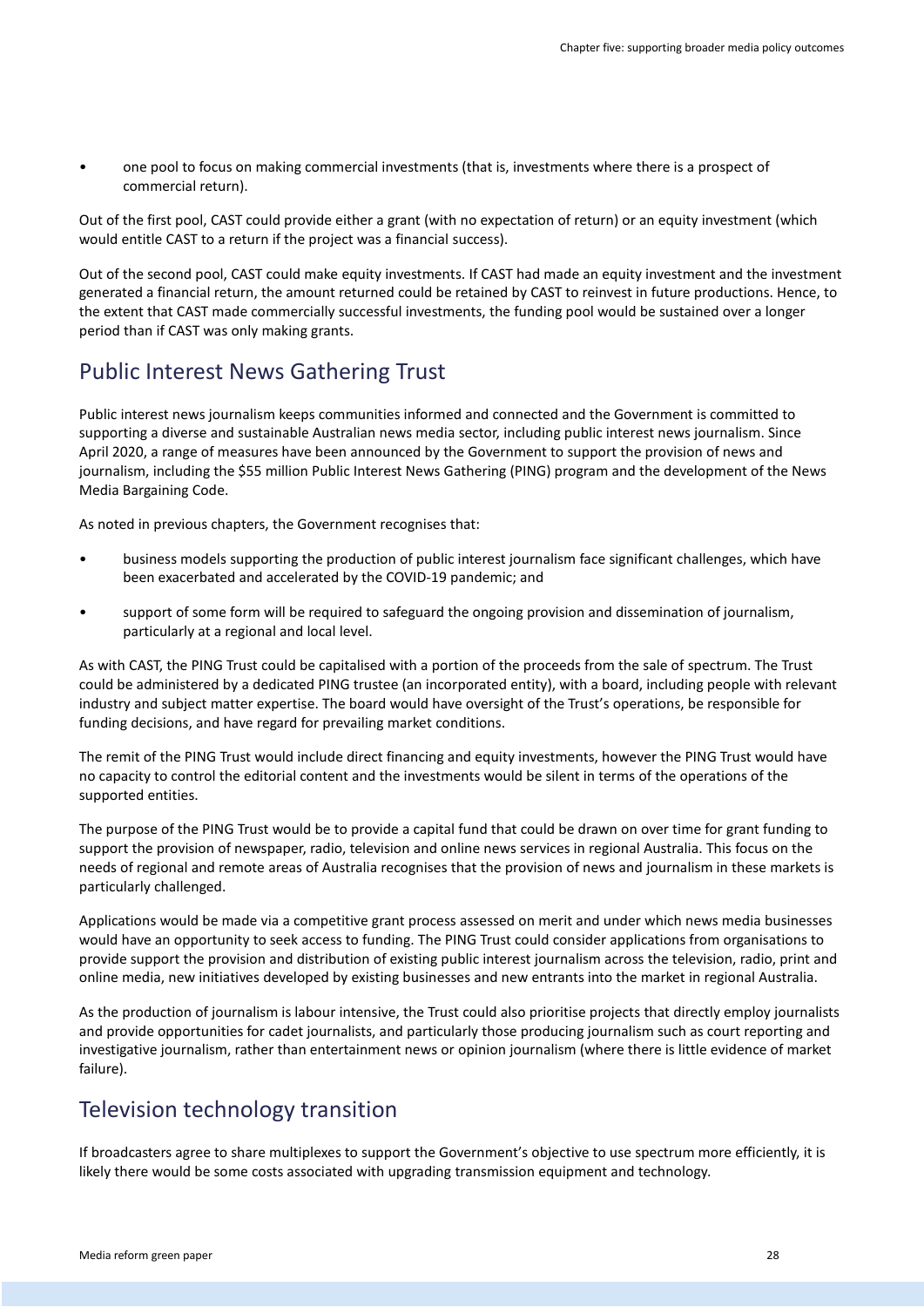The Government recognises that this is a particular challenge for the ABC, SBS and the regional commercial broadcasters, which face high transmission costs associated with serving regional and remote audiences. A contribution to these costs could be made from the proceeds of the spectrum auction.

#### **Consultation questions**

- 5.1. Do you consider that revenue from the sale of spectrum could be used to support public policy initiatives for media?
- 5.2 Are there examples of best practice in providing sustainable and targeted support in other jurisdictions?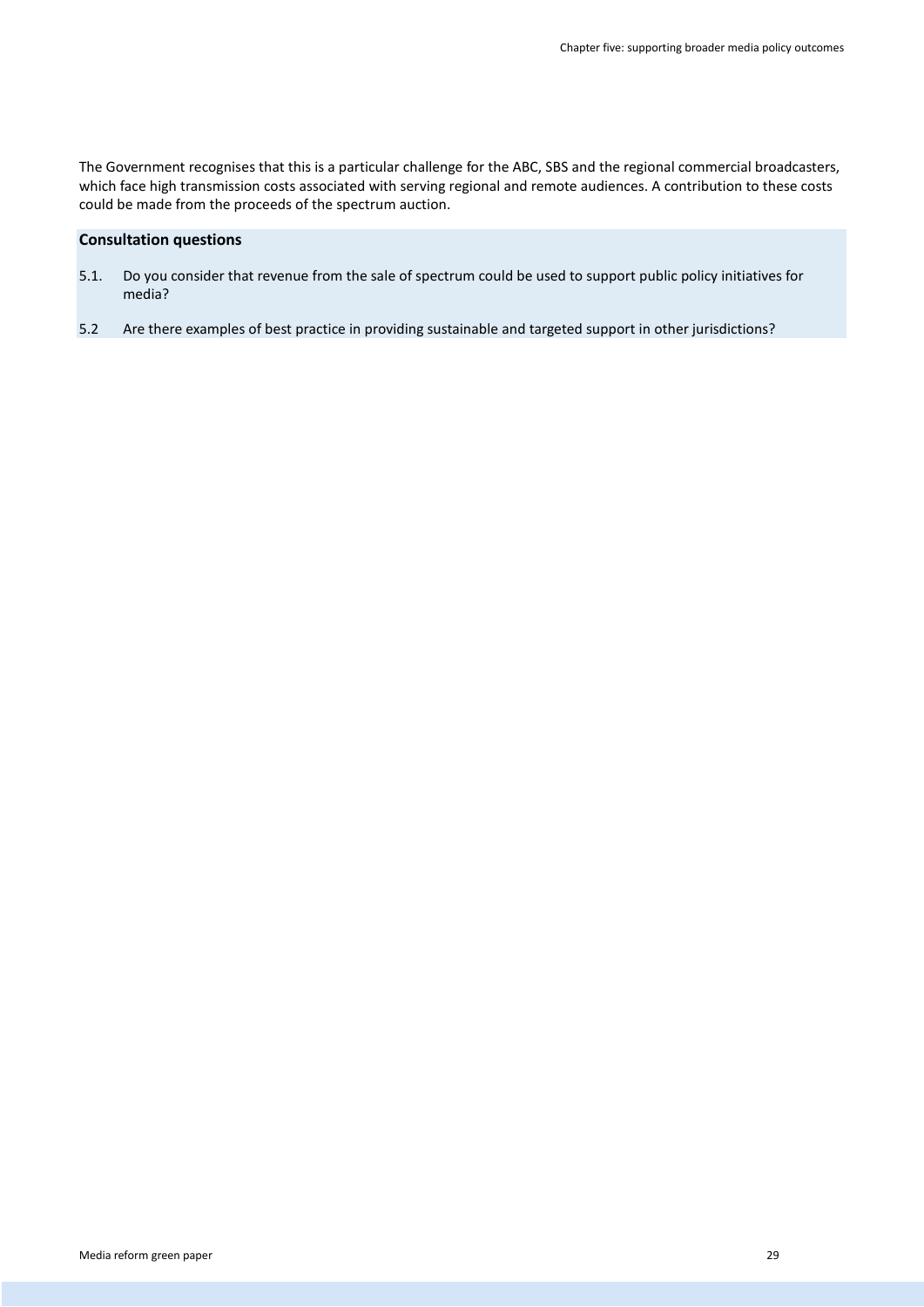# <span id="page-29-0"></span>Chapter six: harmonising Australian content obligations

### Snapshot

- The regulatory framework for Australian screen content obligations is inconsistent and distortionary, applying only to commercial and subscription television broadcasters and not to newer, popular SVODS or AVODs.
- The Government proposes that an Australian content investment obligation could be imposed on SVODs and AVODs that meet certain eligibility criteria.
- This investment obligation would protect and promote Australian content and ensure that Australians are able to view programs that enhance their understanding and experience of our national culture across all media platforms.

## Proposal: an Australian content investment obligation for SVOD and AVOD services

SVOD services have quickly grown to become one of the most popular ways for Australians to access screen content, offering audiences a wide range of international films and television programs, and the freedom to determine when to watch them. AVOD services, while less prevalent in the Australian market, have launched successfully in other territories<sup>[19](#page-29-1)</sup> and are reaching large audiences and generating significant revenue.<sup>[20](#page-29-2)</sup>

Despite their popularity, services operating in Australia or targeting Australian audiences are not obliged to provide Australian screen content, unlike commercial free-to-air and subscription television broadcasters. In this regard, our regulatory framework is inconsistent and unbalanced.

On 30 September 2020, the Government announced its decision to require large SVODs to report to ACMA on their investment in Australian content. The Government now proposes to build on this decision by designating an Australian content investment obligation for large SVODs and AVODs. This proposal would be expected to involve legislating the following provisions in the BSA:

- setting out a formal expectation by the Government on behalf of the Australian community as to the percentage of their Australian revenue which SVODs and AVODs are expected to invest in Australian content, in the form of commissions, co-productions and acquisitions;
- making Australian content discoverable to Australian audiences;
- requiring that SVOD and AVOD businesses report to ACMA each year about performance against those expectations; and
- providing the Minister with the power to implement formal regulatory requirements on an SVOD or AVOD service that failed to meet expenditure expectations for two consecutive years.

This proposal is intended to guarantee a minimum level of investment by these services in new Australian content and provide a more equitable regulatory framework where Australian screen content obligations apply to the wider market, rather than only to traditional broadcasters. It is consistent with the Government's stated intention to move towards an end state of harmonised regulation across content providers. It also introduces a mechanism to monitor and enforce the regulatory framework across all platforms.

<span id="page-29-1"></span><sup>19</sup> For example, Pluto TV, Peacock, Joyn and Tubi.

<span id="page-29-2"></span><sup>20</sup> 'Global AVOD Forecasts', Digital TV research, June 2020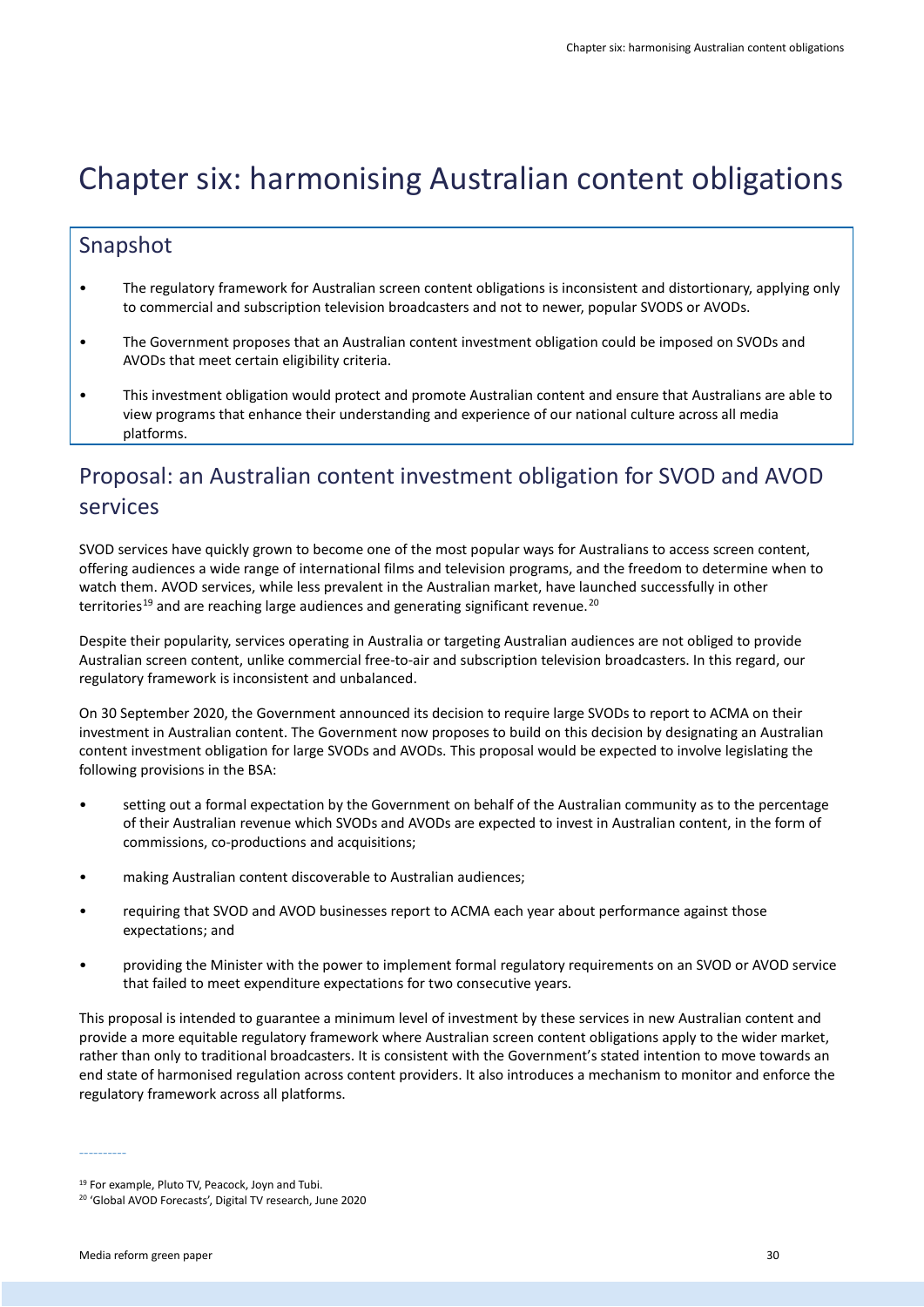The details of the minimum investment obligation would be informed by the consultation process for this green paper and by the reports provided by the SVODs to ACMA on their current levels of investment in Australian content. The potential application and scope of an investment obligation are set out below, although these should be considered to be indicative only and have been included to support the consultation process.

#### Eligibility tests would apply the investment obligation to the large services operating in Australia

The investment obligation could apply to individual commercial SVODs and AVODs that meet a number of eligibility tests. These eligibility tests would relate to the purpose of the service, its degree of Australian presence, and the scale of the service. A number of possible tests are outlined in Table 1.

| Table 1: Potential eligibility tests for the investment obligation |  |
|--------------------------------------------------------------------|--|
|--------------------------------------------------------------------|--|

| <b>Eligibility test</b>            | <b>Criteria</b>                                                                                                                                                                                                                                                                                                                                                                                     |  |
|------------------------------------|-----------------------------------------------------------------------------------------------------------------------------------------------------------------------------------------------------------------------------------------------------------------------------------------------------------------------------------------------------------------------------------------------------|--|
| <b>Purpose of service</b>          | A content service whose primary purpose is to provide professionally produced scripted<br>content delivered over the internet to Australians.                                                                                                                                                                                                                                                       |  |
|                                    | Content is provided by a content service if the content is delivered by, or<br>accessible to end-users using, the content service. <sup>21</sup>                                                                                                                                                                                                                                                    |  |
|                                    | Professionally produced content is expected to capture content with higher<br>quality production values where there is a likely involvement of a production team<br>that may involve (but is not limited to) a writer, director, producer and/or support<br>staff. This would differentiate professional films and television programs from<br>home videos posted on YouTube or other social media. |  |
|                                    | Scripted content is content that incorporates scripted elements of character,<br>$\bullet$<br>theme and plot as part of a narrative structure. <sup>22</sup>                                                                                                                                                                                                                                        |  |
| <b>Australian presence</b>         | An SVOD or AVOD service that offers its service in Australia for the purpose of serving<br>Australian audiences.                                                                                                                                                                                                                                                                                    |  |
| <b>Number of</b><br>subscribers    | An SVOD service that has a minimum number of paid Australian subscribers or an<br>AVOD service has a minimum number of registered users.                                                                                                                                                                                                                                                            |  |
|                                    | A threshold of one million subscribers would capture services with a significant<br>$\bullet$<br>number of subscribers, including popular SVODs such as Netflix and Disney+ and<br>AVODs with one million registered users.                                                                                                                                                                         |  |
| <b>Gross Australian</b><br>revenue | A service that accrues a minimum amount of gross revenue earned from its operations in<br>Australia.                                                                                                                                                                                                                                                                                                |  |
|                                    | A threshold of \$100 million per annum in Australian revenue would avoid the<br>imposition of an unreasonable burden on start-ups and niche entrants to the<br>market, and is expected to capture the larger and more popular SVODs and AVODs.                                                                                                                                                      |  |
|                                    | Gross revenue would be limited to revenue derived from SVODs and AVODs and<br>would exclude business functions unrelated to distribution of programming to<br>Australian audiences.                                                                                                                                                                                                                 |  |
|                                    | Revenues would include Australian subscriptions to commercial content services,<br>$\bullet$<br>total revenue from advertising sold and as well as other activities directly related<br>to their SVOD and AVOD functions.                                                                                                                                                                           |  |
|                                    | Consideration would need to be given to how Australian revenue would be<br>$\bullet$<br>measured for services which bundle their offerings with other services.                                                                                                                                                                                                                                     |  |

<span id="page-30-0"></span><sup>21</sup> See Clause 6 of Part 1 of Schedule 7 to the BSA.

<span id="page-30-1"></span><sup>&</sup>lt;sup>22</sup> See Clause 6 of Part 2 of the Broadcasting Services (Australian Content) Standard 2016.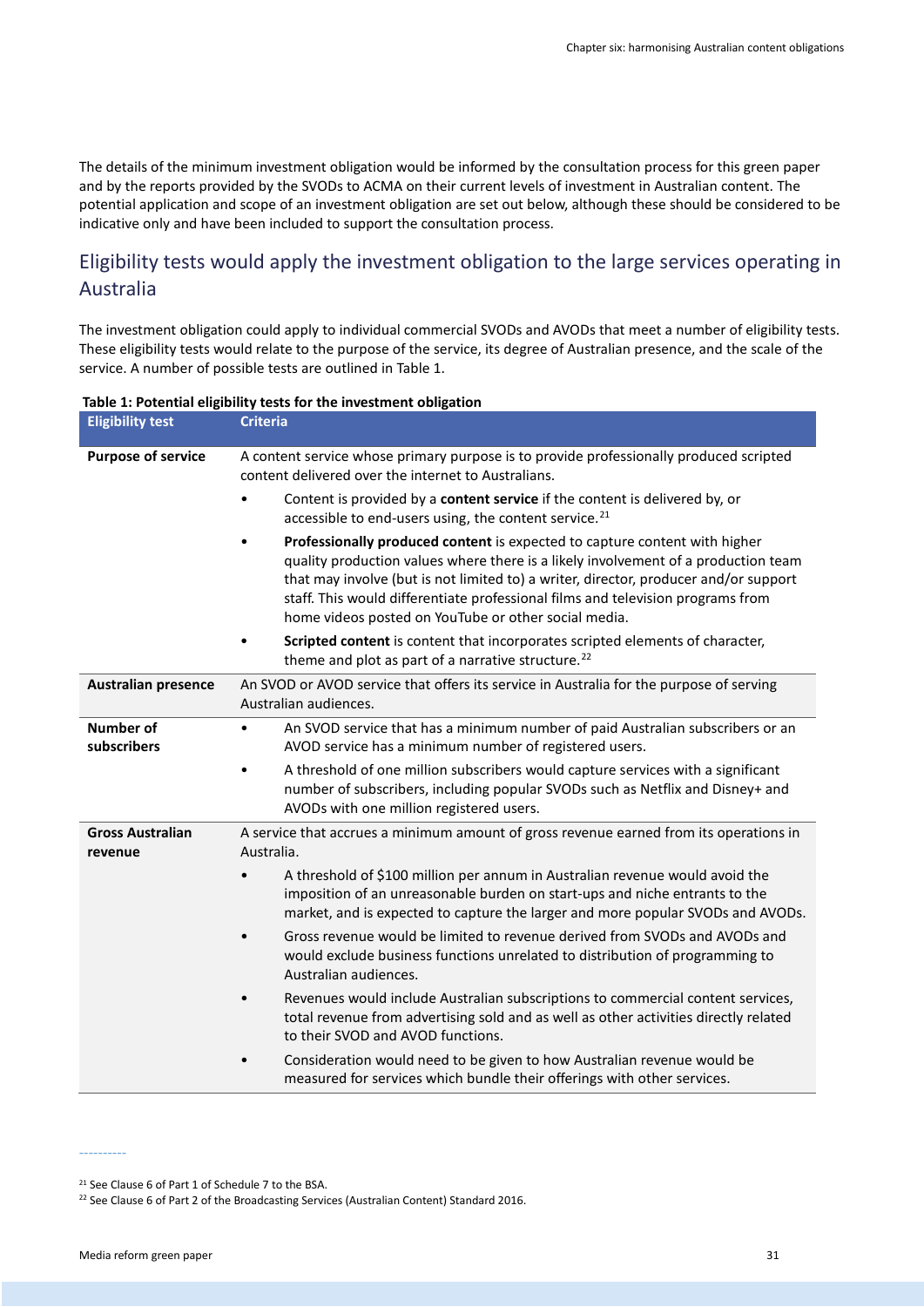#### Scope of the investment obligation

The investment obligation would require individual SVOD and AVOD services to invest a proportion of their gross Australian revenue in new Australian content. As a guide to a potentially appropriate level, the Government has recently announced that the expenditure requirement for subscription television broadcasting licensees and channels under the New Eligible Drama Scheme (NEDE) would be set at five per cent.

The obligation would require investment in new Australian content, but would not set any requirements for the genre of content. Service providers would have discretion to determine the genres of Australian programming that they acquired, commissioned or licensed.

As an alternative to meeting their Australian investment expectation by spending the required amount on producing or acquiring new Australian content, service providers could choose to contribute an equivalent amount of money to CAST.

### Regulatory obligations that could be triggered for those providers that fail to meet the designated level of investment

Under this proposal, the Minister would have the power to implement a formal expenditure obligation on SVOD and AVOD services that met the eligibility thresholds but did not meet their expected expenditure obligation over two consecutive years. This construction would be designed to provide SVOD and AVOD services with the opportunity to contribute to the commissioning and acquisition of Australian content, without facing any threat of regulatory sanction or penalty. However, if they fail to meet this threshold over a set period, the Minister would have the power to impose a formal regulatory obligation on the service.

#### Key definitions

To the extent possible, the new investment obligation could incorporate established and understood definitions in the BSA and the *Broadcasting Services (Australian Content) Standard 2016* (ACS).

- A program is defined as an '**Australian program'** if it is produced under the creative control of Australians.[23](#page-31-0)
- Under the NEDE scheme, a program is defined as '**new**' if the whole or a substantial part of the program has not been televised in Australia or New Zealand on a broadcasting service at any time before the expenditure is incurred. This definition could be adapted for SVOD and AVOD services to accommodate their approach to production and acquisition of Australian content.

#### Exemptions

It is proposed that the obligation would not apply to an individual SVOD or BVOD owned by the holder of a broadcast licence or a subscription television licence.

## Rationale: SVOD services are popular but provide limited Australian content

The uptake of SVOD services is increasing for all households and all age groups in Australia.<sup>[24](#page-31-1)</sup>

In June 2020, Australian SVOD subscriptions totalled 16.3 million—a 32 per cent increase from the previous year.<sup>[25](#page-31-2)</sup>

<span id="page-31-0"></span><sup>&</sup>lt;sup>23</sup> Broadcasting Services (Australian Content) Standard 2016. Creative control is defined in Part 3 section 7 (2) of the Standard and relates to directors,

<span id="page-31-1"></span>writers, actors, production, post-production and other crew.<br><sup>24</sup> Deloitte, *Media Consumer Survey 2018: Australian media and digital entertainment preferences—Seventh edition, 2018.<br><sup>25</sup> Telsyte, 'Media release: subscript* 

<span id="page-31-2"></span>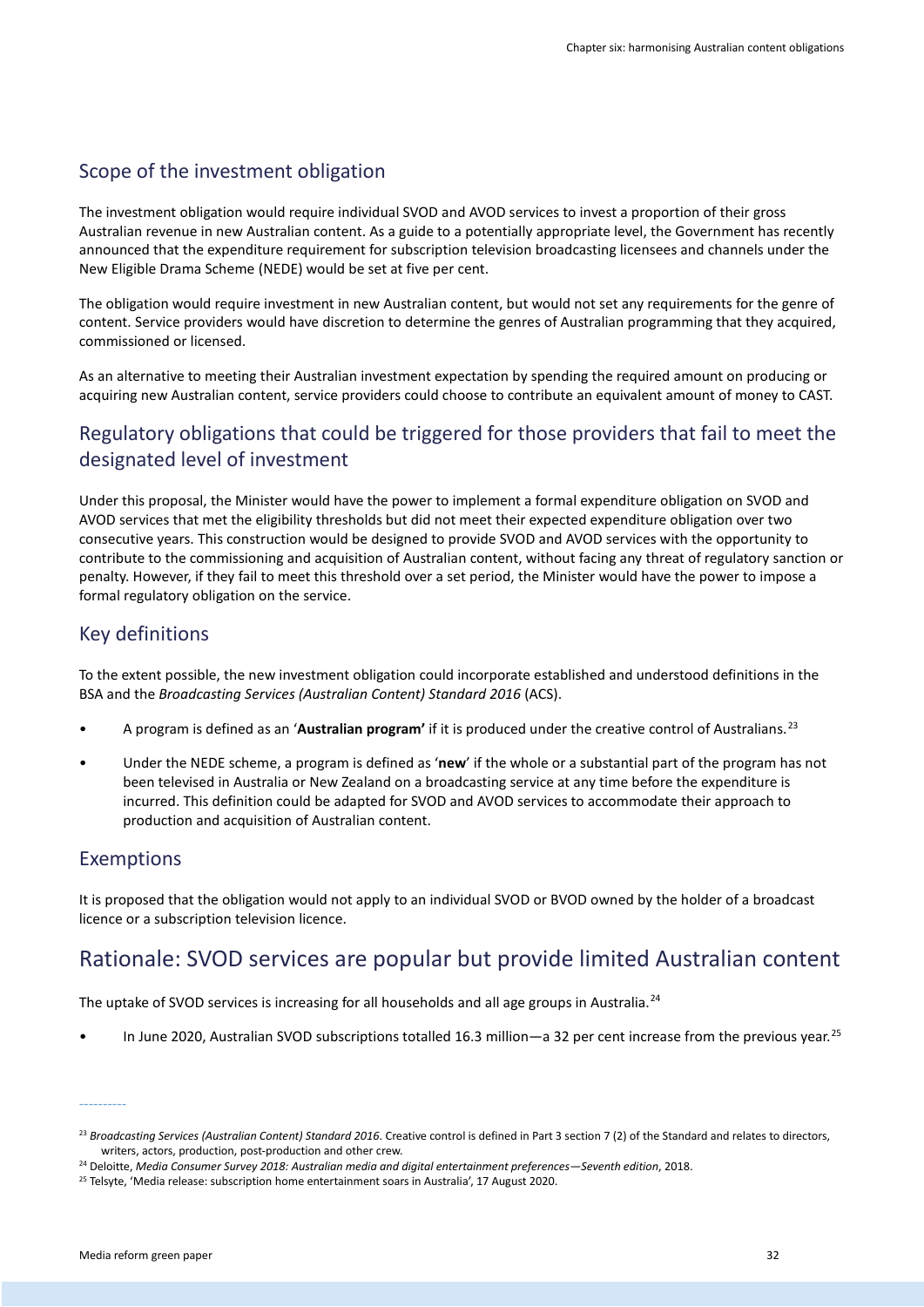- Many subscriptions are used by multiple people, meaning the population reach is greater than the subscriber numbers suggest.
- 89 per cent of Australian adults who had used the internet in the six months to June 2020 watched online video content.[26](#page-32-0)
- While Netflix is the most popular service, new SVOD services continue to enter the market and enjoy rapid growth.<sup>[27](#page-32-1)</sup> The average number of subscriptions per household is 2.4, and the median is 2.0.<sup>[28](#page-32-2)</sup>

While Australian audiences are increasingly using SVODs to access content, these online services provide relatively modest levels of Australian content as a proportion of their overall catalogues. This is shown in Figure 8 and Figure 9.

**Figures 8 and 9: Amount of Australian content on SVODs in June 2020, number of titles and percentage of catalogue titles**



#### Source: Ampere Analysis

Most Australian consumers value quality Australian content, and consider that SVOD services do not currently offer enough Australian content. A recent survey commissioned by the Department of Infrastructure, Transport, Regional Development and Communications found that 58 per cent of those who have a subscription to an SVOD service don't believe these services have enough Australian content.<sup>[29](#page-32-3)</sup> Additionally, the Deloitte Media Consumer Survey released in

<span id="page-32-1"></span><span id="page-32-0"></span><sup>&</sup>lt;sup>26</sup> Australian Communications and Media Authority, 'Trends in viewing and listening behaviour: ACMA consumer survey 2020', November 2020.<br><sup>27</sup> Max Mason, 'Disney+ makes strong debut as streaming market continues to grow',

<span id="page-32-2"></span>

<span id="page-32-3"></span>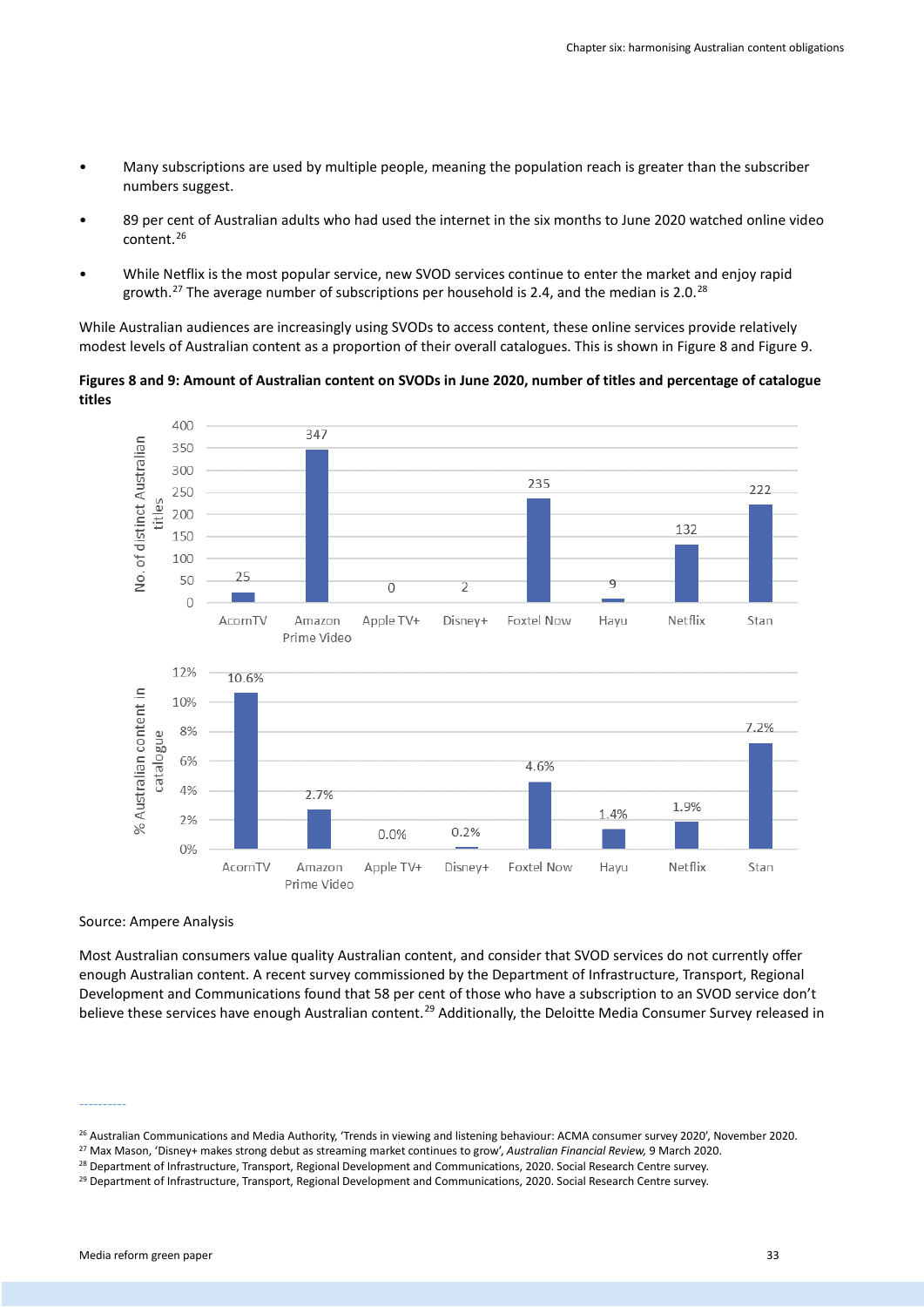September 2020 stated that 34 per cent of respondents consider it 'very important' to be able to access Australian film content on SVOD services.<sup>[30](#page-33-0)</sup>

A large proportion of the Australian screen content that is available on SVODs tends to be older content, and the commissioning of new Australian content by SVODs is low by international standards. As highlighted in Figure 10, although Australia is in the top 10 Netflix markets globally (in terms of overall subscriber numbers), the number of current and upcoming original local productions is much lower when compared to the other countries in this group.



**Figure 10: Top 30 Netflix markets vs current and upcoming original productions**

Source: Ampere Analysis. Subscriber data from Q2 2020, commissioning data from July 2020.

The proposal to introduce an investment obligation for SVODs was supported in a large number of submissions to the *Supporting Australian Stories on our Screens* options paper, with many stakeholders arguing that regulation should be harmonised across all platforms that provide screen content. A number of the SVOD services made submissions arguing that regulation is not necessary as they already contribute to the Australian production sector in a number of different ways, including commissioning new content, buying existing Australian content, post-production work and skills transfer to the Australian screen industry.

Australia is not alone in grappling with the challenge of safeguarding access to content with local cultural relevance in an increasingly globalised screen content distribution marketplace. Major SVODs have been subject to regulation in markets around the world.

- From September 2020, SVODs operating in the European Union were required to devote 30 per cent of their catalogue to European works.<sup>31</sup> Each member nation has some flexibility in the way that this obligation is implemented.
- France has required large SVODs to spend 16 per cent of revenue earned in France on French content creation.<sup>32</sup>

<span id="page-33-1"></span><span id="page-33-0"></span><sup>&</sup>lt;sup>30</sup> Deloitte Media Consumer Survey 2020.<br><sup>31</sup> EUR-Lex, 2020, *Guidelines pursuant to Article 13(7) of the Audiovisual Media Services Directive on the calculation of the share of European works in on-demand catalogues and on the definition of low audience and low turnover.*

<span id="page-33-2"></span><sup>32</sup> The Times, 'France will force Netflix to spend more on Gallic shows.' 17 January 2020.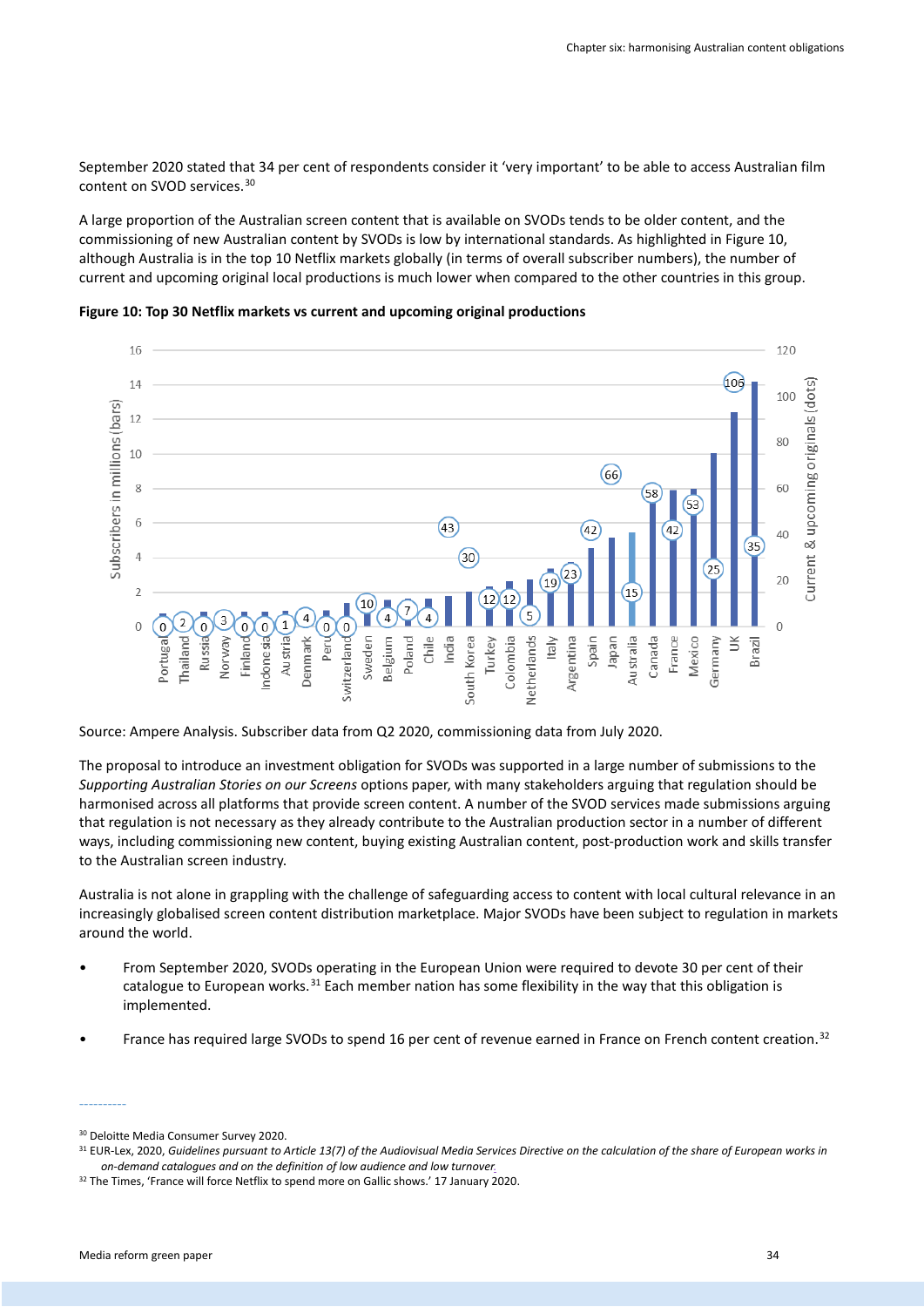- Germany has required Netflix and Amazon to invest in its national film board. While Netflix initially disputed the legality of this measure, its case was dismissed by the European Court of Justice, and it has since complied with the requirement.  $33$
- The Canadian Parliament is currently considering a legislative amendment that would require SVOD services to invest in Canadian programming.[34](#page-34-1)

These new obligations have not caused the affected providers to withdraw from the market, or to otherwise reduce their service offerings.

## Implementation: legislative provisions setting expectations on SVOD and AVOD services

It is proposed that the provisions establishing expectations of SVODs and AVODs would commence at the same time as the broader commencement of changes outlined in this paper. This proposal will require time to consult on the design of the obligation and prepare and establish relevant legislation and it enables the Government to consider and draw upon data from the voluntary reporting obligation, which will apply from 1 January 2021. Indicatively, the timing could mean that if an SVOD or AVOD service fails to meet the expectation, it could potentially face a formal regulatory obligation no earlier than 1 July 2024 if the Minister chose to exercise their power to impose that obligation.

#### **Consultation questions**

- 6.1 Should the investment obligation apply to all types of SVODs, BVODs and AVODs including those that specialise in content such as sport?
- 6.2 Would a rate of investment of five per cent of Australian revenue be reasonable? Is there an alternative rate that is more appropriate?
- 6.3 Should alternative models, such as a percentage of overall programming expenditure, be considered?
- 6.4 Is the proposed revenue threshold of \$100 million reasonable?
- 6.5 Should the investment obligation be able to be fulfilled with any genre of Australian content, or genres such as drama, children's programming or documentaries?
- 6.6 Should the investment obligation be geared to commissioned content, or broadened to permit the acquisition of Australian content that would satisfy the first release requirement?
- 6.7 Should the investment obligation capture broader categories of content investment, such as pre and postproduction?

<span id="page-34-0"></span><sup>&</sup>lt;sup>33</sup> Screen Daily, 'Swiss film industry could receive cash boost from streaming platforms.' 10 August 2019.<br><sup>34</sup> Parliament of Canada, House Government Bill, 3 November 2020.

<span id="page-34-1"></span>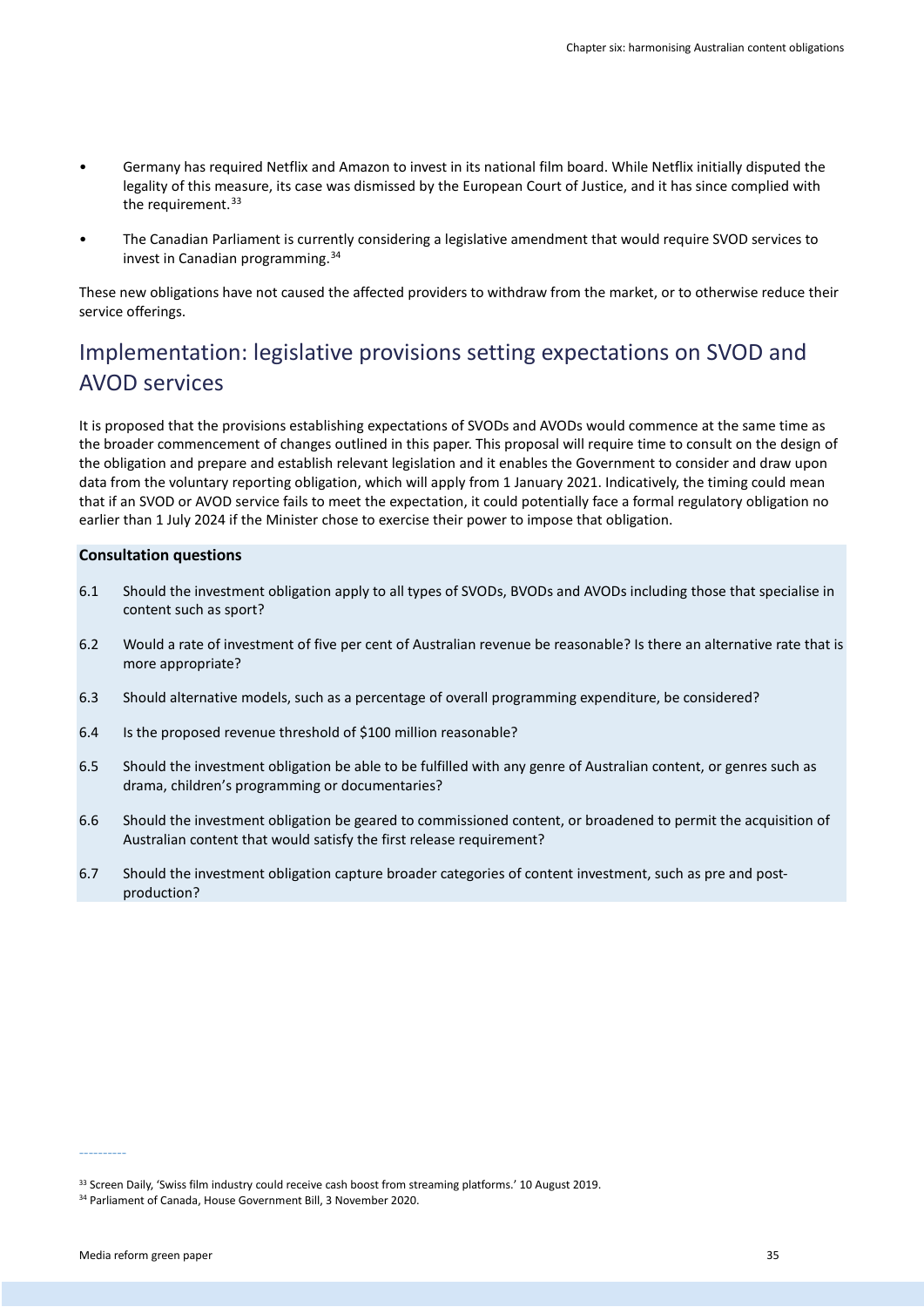# <span id="page-35-0"></span>Chapter seven: enhancing the role of the national broadcasters in providing Australian content

### Snapshot

- The ABC and SBS play a significant role in commissioning and broadcasting Australian content. However, they are not explicitly required to do so, nor are they required to provide any particular level or type of Australian content.
- The Government proposes to amend legislation to establish a clear and explicit requirement for the ABC and SBS to provide new Australian programming, in line with the obligations imposed (or proposed) for other sectors of the Australian media industry.
- The Government also proposes to require the ABC and SBS to provide information about their investment in, and provision of, new Australian programming to ACMA annually, again, in line with other media organisations.
- Formalising the role of national broadcasters as key providers of Australian content, and requiring more detailed and consistent reporting on their investment in, and provision of, Australian content, could be implemented without impinging on their editorial integrity or independence. This proposal would support the provision of Australian content for Australian audiences and provide greater certainty for the Australian screen production sector.

## Proposal: Australian content commitment and reporting requirements for national broadcasters

The ABC and SBS are significant commissioners of Australian content and are also important providers of this content to audiences across the country. This is particularly the case for content that may not be commercially viable for other operators to deliver, such as children's programming.

In its submission to the *Supporting Australian Stories on our Screens* options paper, the ABC indicated that, over the last five years, it had invested over \$200 million in Australian drama, comedy and Indigenous content, producing more than 70 hours of content per annum, and nearly \$90 million on children's content, producing an average of 310 hours of content per annum. The ABC submission also noted that \$105 million was invested with Australia's independent production sector in 2018–19, underpinning production budgets of \$240 million.<sup>[35](#page-35-1)</sup>

In 2019-20, SBS reported that it broadcast 171 hours of locally commissioned programs which were first run on SBS and SBS VICELAND, and 59 hours of locally commissioned programs which were first run on NITV.<sup>[36](#page-35-2)</sup> In that year, the amount of first run and repeat Australian content on SBS was 2,434 hours, or around 27 per cent of all content.<sup>[37](#page-35-3)</sup> On NITV, the proportion was higher, with around 68 per cent of all programming being Australian.<sup>38</sup>

<span id="page-35-2"></span><span id="page-35-1"></span><sup>&</sup>lt;sup>35</sup> ABC submission to the *Supporting Australian Stories on our Screens* options paper, pg. 1.<br><sup>36</sup> Portfolio Budget Statement, 2020, 1.1, pg. 500.<br><sup>37</sup> SBS Annual Report 2018–19, pg. 134,<br><sup>38</sup> SBS Annual Report 2018–19,

<span id="page-35-3"></span>

<span id="page-35-4"></span>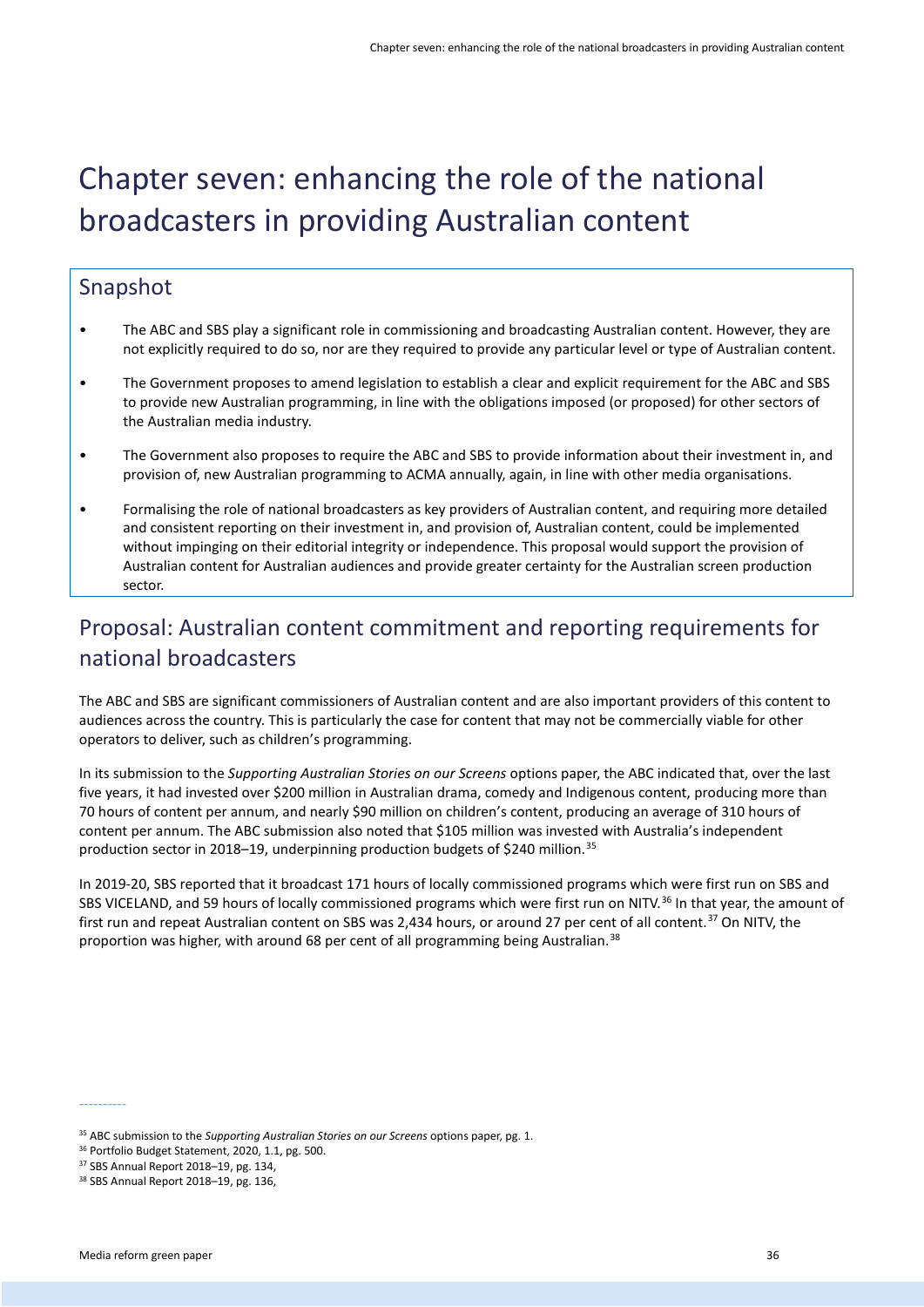Despite this contribution and role, the national broadcasters are not subject to any explicit requirement to provide Australian content to their audiences. Instead, their respective statutes describe their responsibilities for providing programming that depicts Australian voices and perspectives in more general terms.

- Under its charter,<sup>[39](#page-36-0)</sup> among other matters, the ABC is required to broadcast programs that contribute to a sense of national identity, inform and entertain, and reflect the cultural diversity of the Australian community.
- The SBS charter<sup>[40](#page-36-1)</sup> requires the broadcaster to provide multilingual and multicultural broadcasting and digital media services that inform, educate and entertain all Australians and in doing so, reflect Australia's multicultural society.

Under this proposal, the *Australian Broadcasting Corporation Act 1983* (ABC Act) and the *Special Broadcasting Service Act 1991* (SBS Act) would be amended to make explicit the obligation to provide new Australian programming. There are a number of ways in which such an obligation could be constructed. A key objective would be to develop an obligation that is as consistent as possible with Australian content requirements imposed on other sectors of the industry, or are proposed, as in the case of SVOD and AVOD services. In this regard, it will be important that the regulatory frameworks supporting the availability of Australian programming are harmonised, while accommodating the differences between content providers.

#### Type of content

The proposed obligation could require the ABC and SBS to provide, or invest in, new Australian programming, defined in a broad sense. This would be consistent with the obligations imposed on commercial television broadcasting licensees to broadcast 55 per cent Australian programming between 6 am and midnight. An alternative would be for the obligation on the national broadcasters to require the provision of specific genres of Australian content, such as Australian drama, children's content and documentary programming. In this regard, it would be relevant to accommodate the differing roles of the ABC and SBS, with the former having a broader remit and the latter having a primary focus on the provision of multilingual and multicultural content.

#### Type of obligation

There are a number of ways in which the obligation could be structured, including a quota or broadcast requirement, as is the case with the commercial television broadcasting licensees. Alternatively, the obligation could be focused on the level of investment in Australian programming, supported with discoverability requirements to make sure that the programming is made available to as wide an audience as possible across both broadcast and online. The latter would be more aligned with the existing expenditure requirements on subscription television broadcasting licensees and channel providers, and the proposed investment requirement for SVODs.

#### Key definitions

As with the proposed obligation for SVOD and AVOD services, the obligation for the ABC and SBS could incorporate established and understood definitions in the BSA and the ACS.

• A program could be defined as an 'Australian program' if it is it is produced under the creative control of Australians.[41](#page-36-2)

<span id="page-36-0"></span> $39$  Section 6(1)(i) of the ABC Act.<br> $40$  Section 6(2) of the SBS Act.

<span id="page-36-1"></span>

<span id="page-36-2"></span><sup>41</sup> *Broadcasting Services (Australian Content) Standard 2016*. Creative control is defined in Part 3 section 7(2) of the Standard and relates to directors, writers, actors, production, post-production and other crew.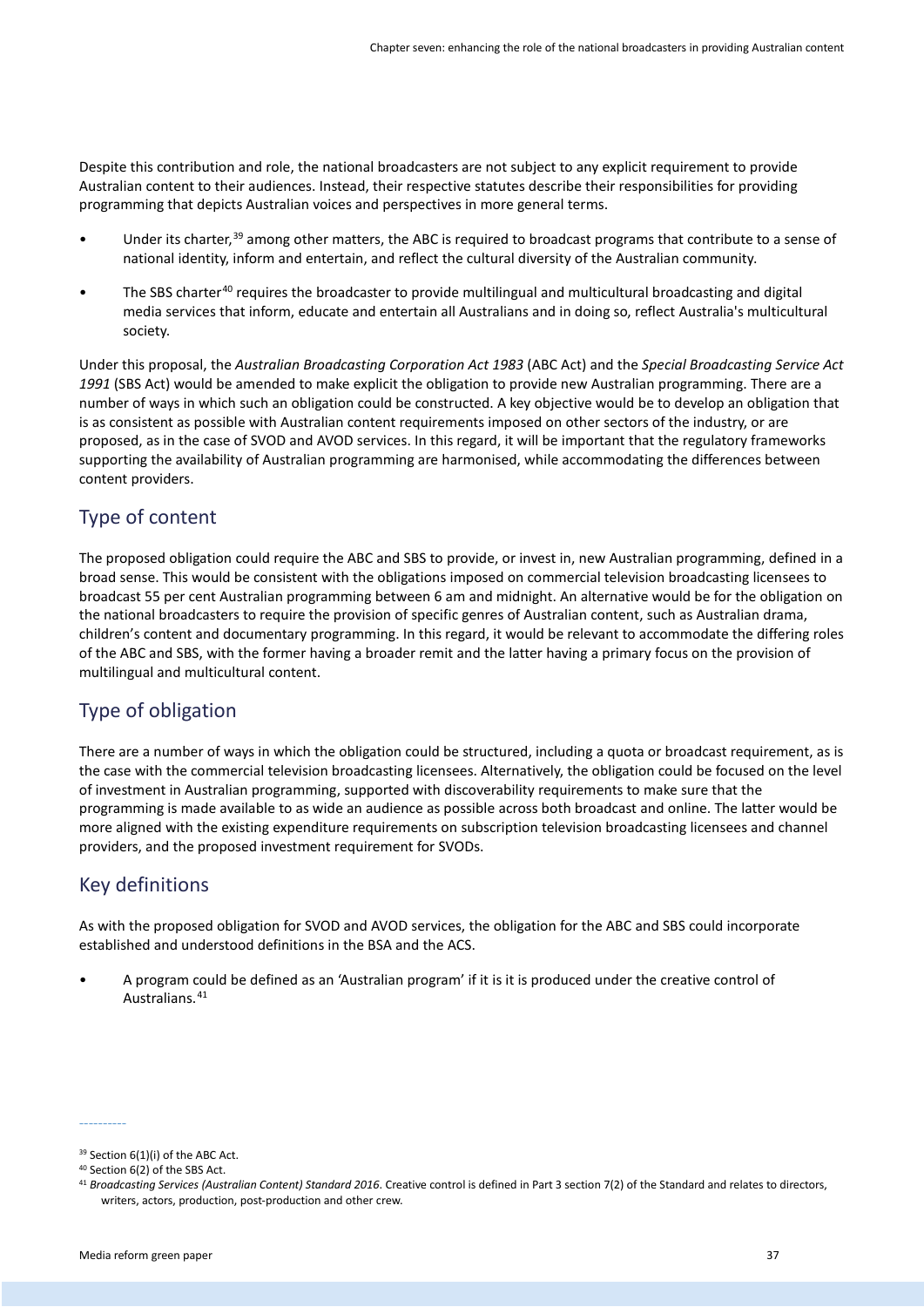• Under the NEDE scheme, a program is defined as 'new' if the whole or a substantial part of the program has not been televised in Australia or New Zealand on a broadcasting service at any time before the expenditure is incurred.

#### Reporting

In addition to establishing a statutory obligation to provide Australian content, this proposal would also require the ABC and SBS to report to ACMA on the amount of Australian programming available on their services—online and broadcast and on their levels of investment in Australian programming. To the fullest extent possible, these reporting obligations would be aligned and consistent with the reporting arrangements applicable to other sectors of the industry in relation to Australian programming.

#### Impacts and outcomes

An Australian programming obligation for the national broadcasters would put a floor under the national broadcasters' commitment to producing and screening this content, codifying what they already do. As outlined in Figure 11, the national broadcasters are significant commissioners of Australian content.



**Figure 11: Top 15 commissioners of Australian TV shows between July 2019 and June 2020**

Source: Ampere Analysis, Screen Australia Drama Report 2018–19

An obligation to provide Australian content would cement this role and provide greater certainty to the Australian production sector over time. It would also provide support for additional domestic and international co-productions, particularly when aligned with the proposed investment obligation for SVOD and AVOD services operating in Australia.

## Rationale: national broadcasters are significant commissioners of Australian content, but content obligations should apply fairly across all platforms

The *Supporting Australian Stories on our Screens* options paper canvassed a requirement for the ABC and SBS to allocate specified amounts of funding for Australian children's programming to distribute on their services. This proposal formed part of model 3 (significant change), which received substantial support from many of those who made submissions to the options paper.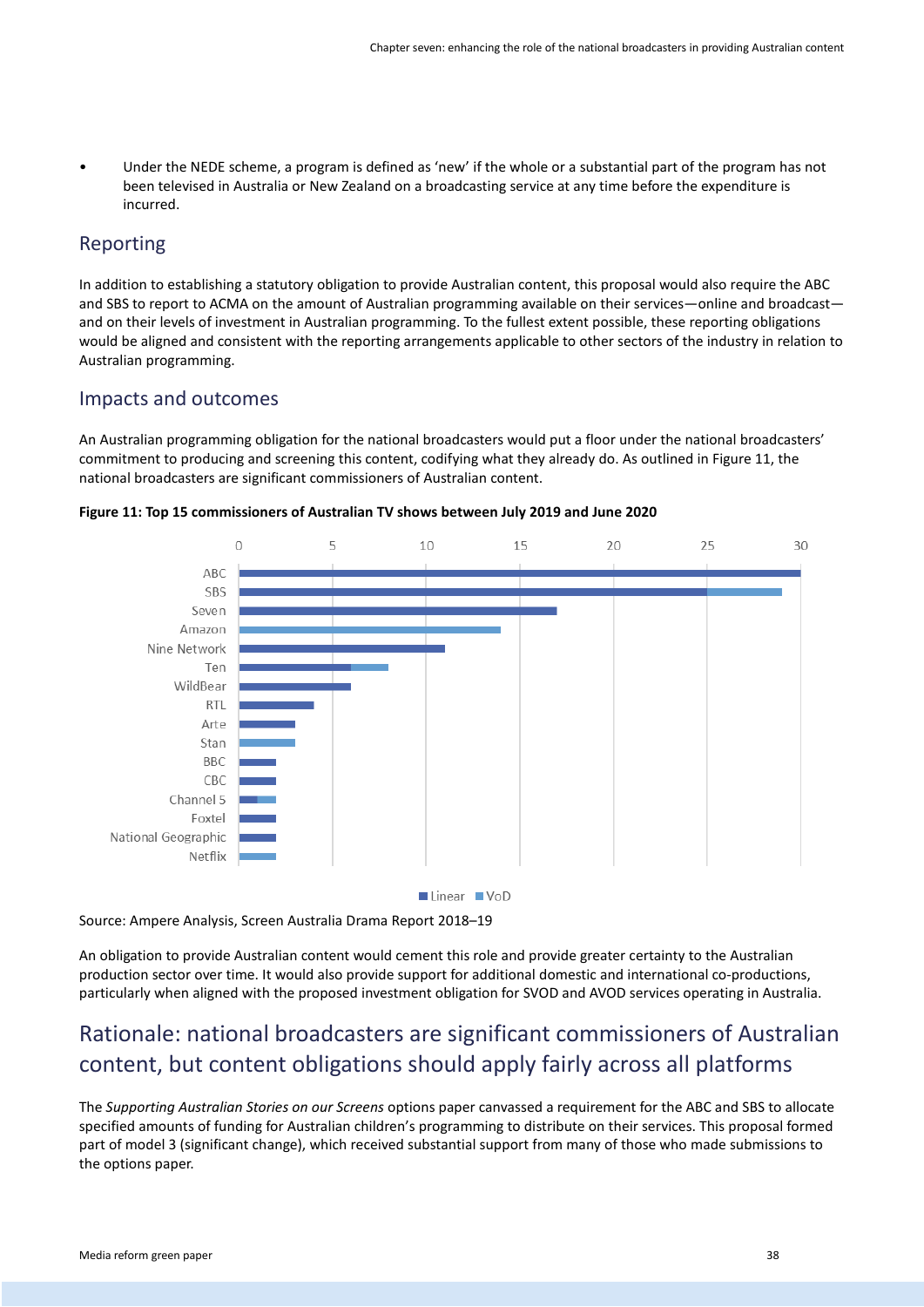ACMA and Screen Australia considered that such a requirement could counter-balance the likely reduction in preschool and children's production by commercial free-to-air broadcasters, and support a substantial volume of children's programming continuing to be made available to audiences for free.<sup>[42](#page-38-0)</sup>

As noted by Free TV in its submission to the options paper, the ABC and SBS play important roles in Australia's media landscape and in helping the Government achieve its cultural policy objectives. The ABC and SBS are well placed to deliver content that is not financially viable for commercial broadcasters, such as children's and multicultural programming. It is notable that the ABC's recently announced 'Five-Year Plan 2020-25' explicitly details its commitment to further invest in children's content and higher-cost adult dramas, as well as regional and Indigenous stories.<sup>[43](#page-38-1)</sup>

In its submission to the options paper, Screen Producers Australia (SPA) noted that, in relation to the view that content requirements may impinge on the independence of the national broadcasters, minimum obligations and regulatory oversight has been applied to the BBC in the UK, and to the CBC in Canada. SPA submitted that a similar model could successfully be deployed in Australia.<sup>[44](#page-38-2)</sup>

In its submission, the Media, Entertainment and Arts Alliance (MEAA) supported maintaining the overarching 55 per cent Australian programming requirement, which currently only applies to commercial television broadcasting licensees, and extending this obligation to all broadcast television services, including the ABC and SBS/NITV.<sup>[45](#page-38-3)</sup> The MEAA position was supported by a number of its members who also made submissions.

The options paper also put forward an option to request the national broadcasters' Boards to report annually to Parliament their expenditure on, and hours of, Australian drama, documentary and children's content.<sup>[46](#page-38-4)</sup> As the options paper noted, this would provide greater transparency about the Australian content screened, as well as acknowledging the national broadcasters' contributions to the production of Australian content.

The MEAA supported the ABC and SBS (including NITV) being subject to Australian content rules and being required to report on their performance against these standards each year.<sup>[47](#page-38-5)</sup> Free TV also supported additional reporting requirements for both the ABC and SBS, given that the national broadcasters play key roles in Australia's media landscape and in helping the government achieve its cultural policy objectives.<sup>[48](#page-38-6)</sup> ScreenWest supported introducing an obligation for the national broadcasters to report to Parliament on total Australian drama, documentary and children's programming expenditure and hours broadcast and/or provided online, and suggested an additional requirement that content service providers (including the national broadcasters) be required to invest a percentage of revenue into new Australian content created regionally.

In its submission to the options paper,<sup>[49](#page-38-7)</sup> the ABC provided a commitment to additional voluntary disclosures. However, the ABC argued that it was not clear what benefit additional reporting would deliver to the production industry or the Government, particularly given that costs for programming can vary significantly, even within genres. The national broadcasters stated that detailed reporting is problematic as it may reveal the cost per hour for ABC and SBS programming by genre, which is commercially sensitive for both the national broadcasters and their independent production partners.

<span id="page-38-0"></span><sup>42</sup> *Supporting Australian Stories on our Screens* options paper, pg. 41.

<span id="page-38-1"></span><sup>43</sup> Free TV submission to the *Supporting Australian Stories on our Screens* options paper, pg. 37.

<sup>44</sup> SPA submission to the *Supporting Australian Stories on our Screens* options paper, pg. 22.

<span id="page-38-3"></span><span id="page-38-2"></span><sup>45</sup> MEAA submission to the *Supporting Australian Stories on our Screens* options paper, pg. 2.

<span id="page-38-4"></span><sup>46</sup> *Supporting Australian Stories on our Screens* options paper, pg. 39.

<span id="page-38-6"></span><span id="page-38-5"></span><sup>47</sup> MEAA submission to the *Supporting Australian Stories on our Screens* options paper, pg. 3.

<sup>48</sup> Free TV submission to the *Supporting Australian Stories on our Screens* options paper, pg. 36.

<span id="page-38-7"></span><sup>49</sup> ScreenWest submission to the *Supporting Australian Stories on our Screens* options paper, pg. 4.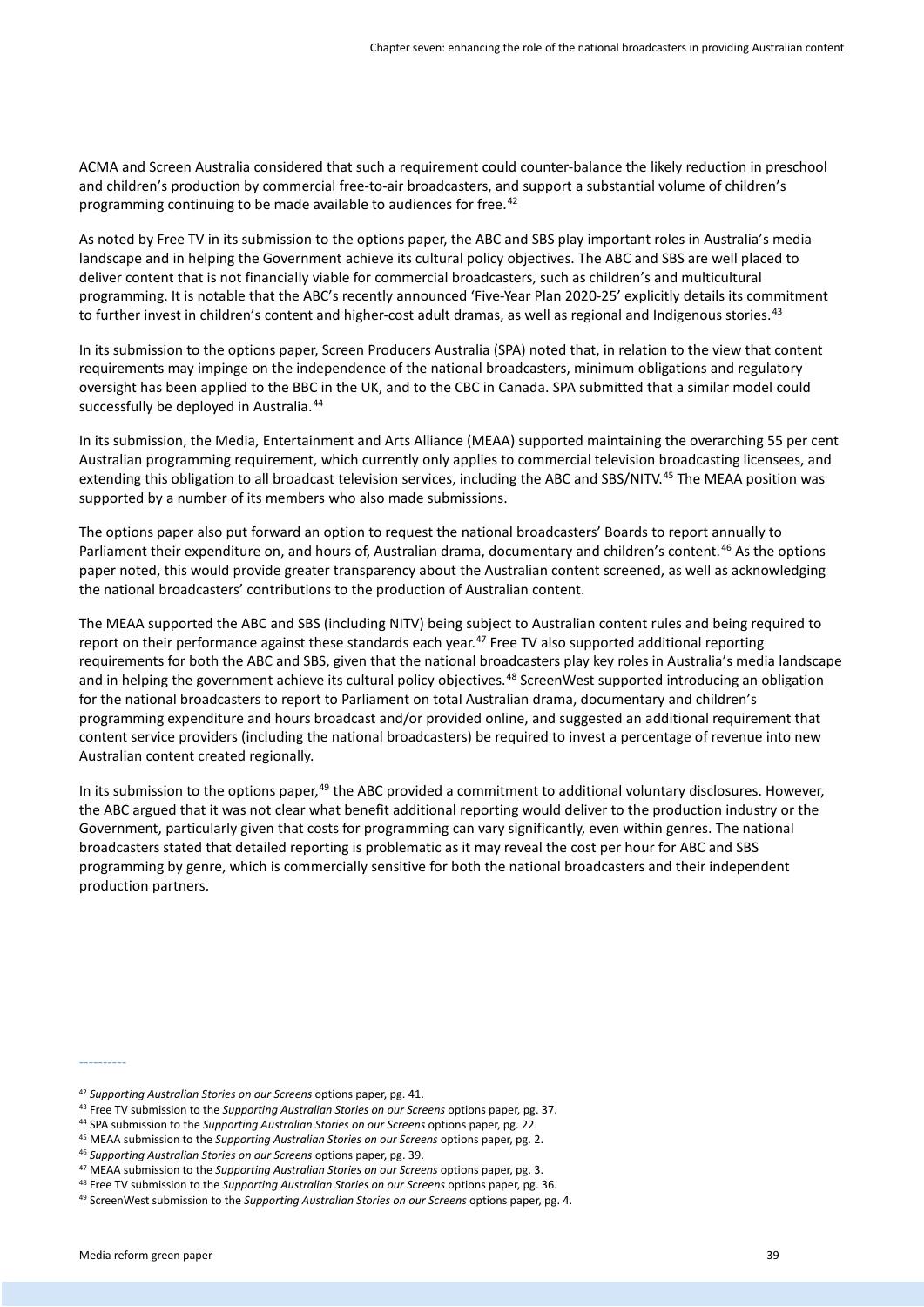## Implementation: Government proposes to introduce a commitment to Australian content in the charters of the national broadcasters, and require them to report annually

The Government would amend the ABC Act and the SBS Act to include provisions establishing a clear and quantifiable requirement to provide Australian programming, which would be aligned with the proposed commencement of the SVOD and AVOD services investment obligation. As noted earlier, this proposal could focus on Australian content broadly, or on particular genres such as children's programming. It could also take the form of an investment obligation, or specify particular levels of programming to be made available. The detail of this statutory change would be developed in consultation with the national broadcasters and drawing on the views and proposals advanced as part of this consultation process.

The Government would also require the ABC and SBS to provide annual data to ACMA on their provision of new Australian content, aligned with the mandatory obligation to provide such content.

Indicatively, this would include information about the genres of Australian programming made available, and the total expenditure on Australian content by genre. As with current or proposed reporting obligations for other sectors of the Australian media industry, ACMA would publish reports outlining this information where appropriate, taking into account the commercial sensitivity of some data.

#### **Consultation questions**

- 7.1 Is the current amount of Australian content produced and commissioned by the ABC and SBS appropriate?
- 7.2 How should a statutory obligation for the ABC and SBS to provide Australian content be constructed?
	- 7.2.1 Should this focus on the investment in Australian programming, or require the provision of certain levels of Australian programming?
	- 7.2.2 Should the obligation focus on Australian programming broadly, or target particular genres such as drama and children's programming?
	- 7.2.3 To what extent should the obligation differ for the ABC and SBS to accommodate their differing roles and remit?
- 7.3 What impact would the imposition of a clear Australian content obligation for the ABC and SBS have on the Australian screen production industry, and the provision of Australian content more broadly?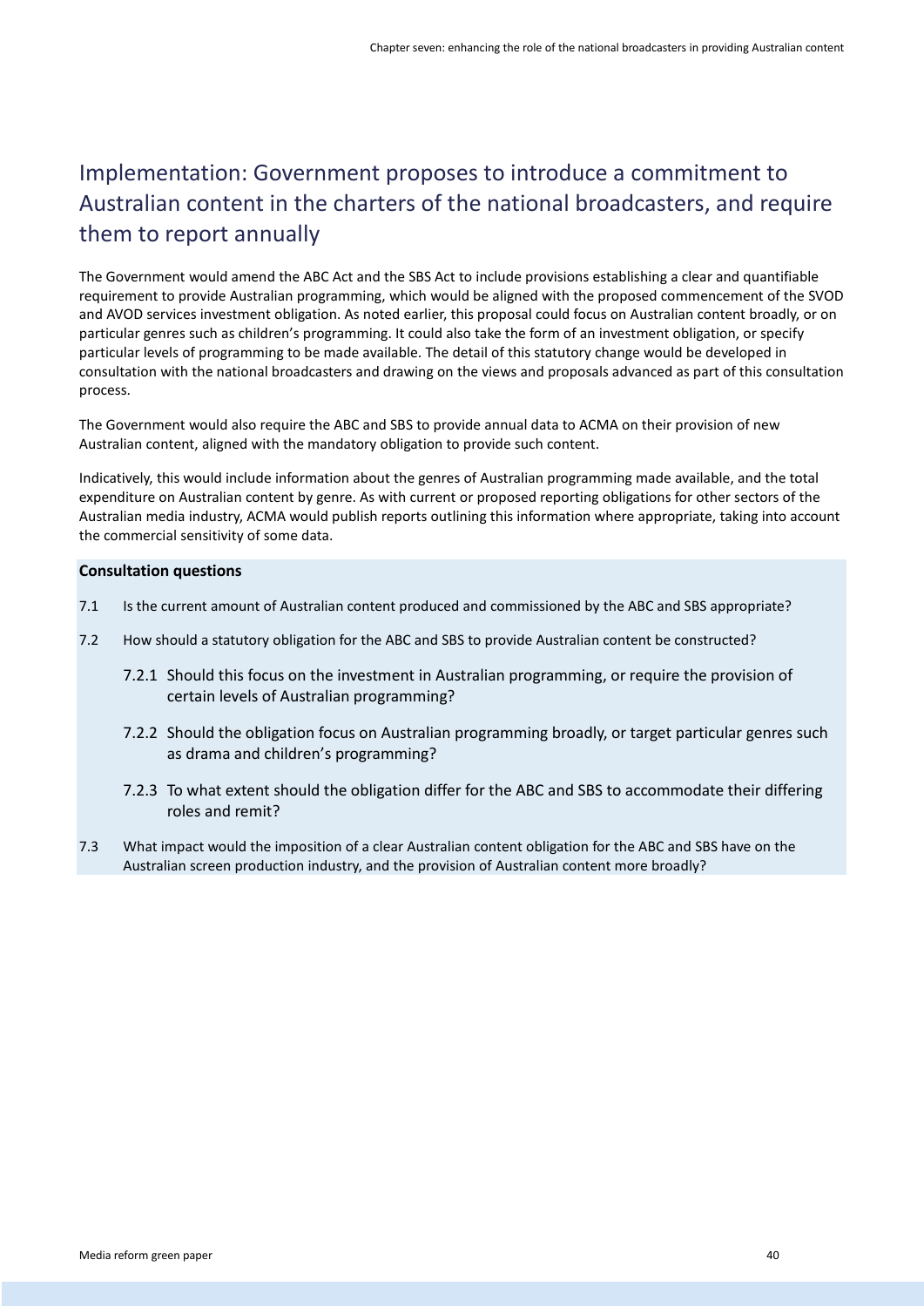# <span id="page-40-0"></span>Chapter eight: the way forward

### Snapshot

- This proposed package of reforms would deliver benefits for consumers, businesses and Government.
- It would allow traditional media companies to capitalise on the opportunities presented by digital media markets and support the contribution of new media to Australia's media policy objectives.
- It would amplify the cultural and economic contribution of the domestic content production sector and deliver better outcomes for audiences.
- These benefits will not be realised immediately and changes to regulatory frameworks would take time to develop and implement.

## A mutually beneficial solution

There is opportunity for a mutually beneficial outcome in further reform—benefits for the Australian public, television broadcasters, content producers, telecommunications companies and the Government. As a package, the measures proposed in this green paper would provide commercial television broadcasters with a lower cost model and reduced transmission costs.

## When would these reforms commence

The implementation of these reforms would be complex and expected to take a number of years. A proposed timeline for this package of reforms is outlined in Table 2. This timing is indicative only, and assumes that at least two commercial television broadcasters in each licence area transition to the new framework by mid-to-late 2022.

For the full benefits of this reform opportunity to be captured, it would be necessary for:

- sufficient support for it to be indicated by industry and other stakeholders in response to this green paper;
- legislation to be drafted and pass the Parliament; and
- a sufficient number of broadcast licence holders to agree to share multiplexes.

If the legislation takes effect and an insufficient number of commercial television broadcast licensees transition to a new licence, those that do make the transition would nevertheless receive the benefit of no longer paying a commercial broadcasting tax.